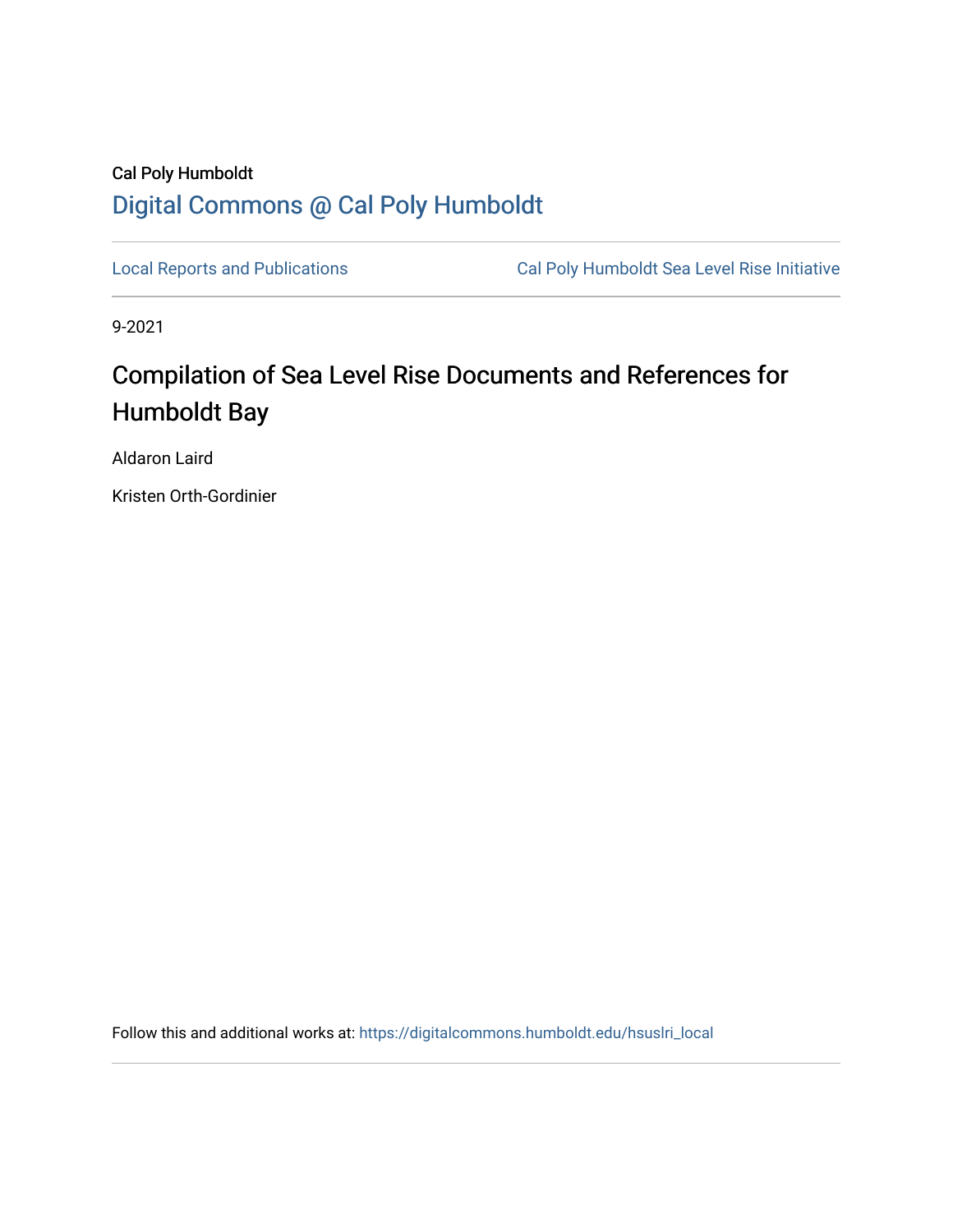# **Compilation of Sea Level Rise Documents and References for Humboldt Bay**

**Prepared by:** Kristen Orth-Gordinier and Aldaron Laird







September 2021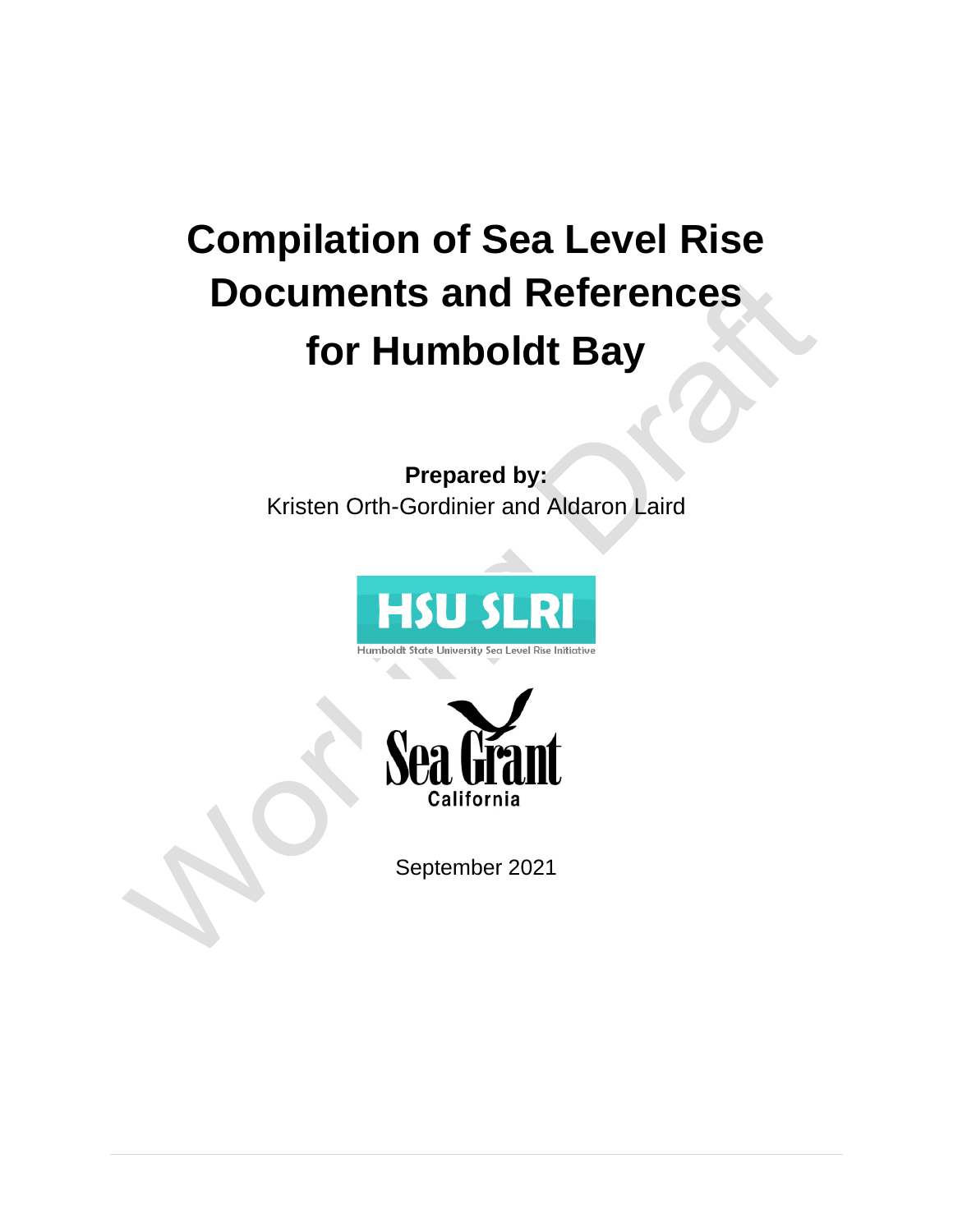### **Master Reference**

**This document is a compilation of sea level rise (SLR) related data and publications specific to Humboldt Bay. Documents are organized by leading organization and then year of publication.** 

**Multiple links for documents are provided. The HSU Sea Level Rise Initiative has partnered with the HSU Library to create an online database for sea level rise documents through the library's website. This database can be visited at:<https://digitalcommons.humboldt.edu/hsuslri/>**

**If you wish to add additional documents to this list or the Digital Commons database, please contact Kristen Orth-Gordinier at kmo29@humboldt.edu**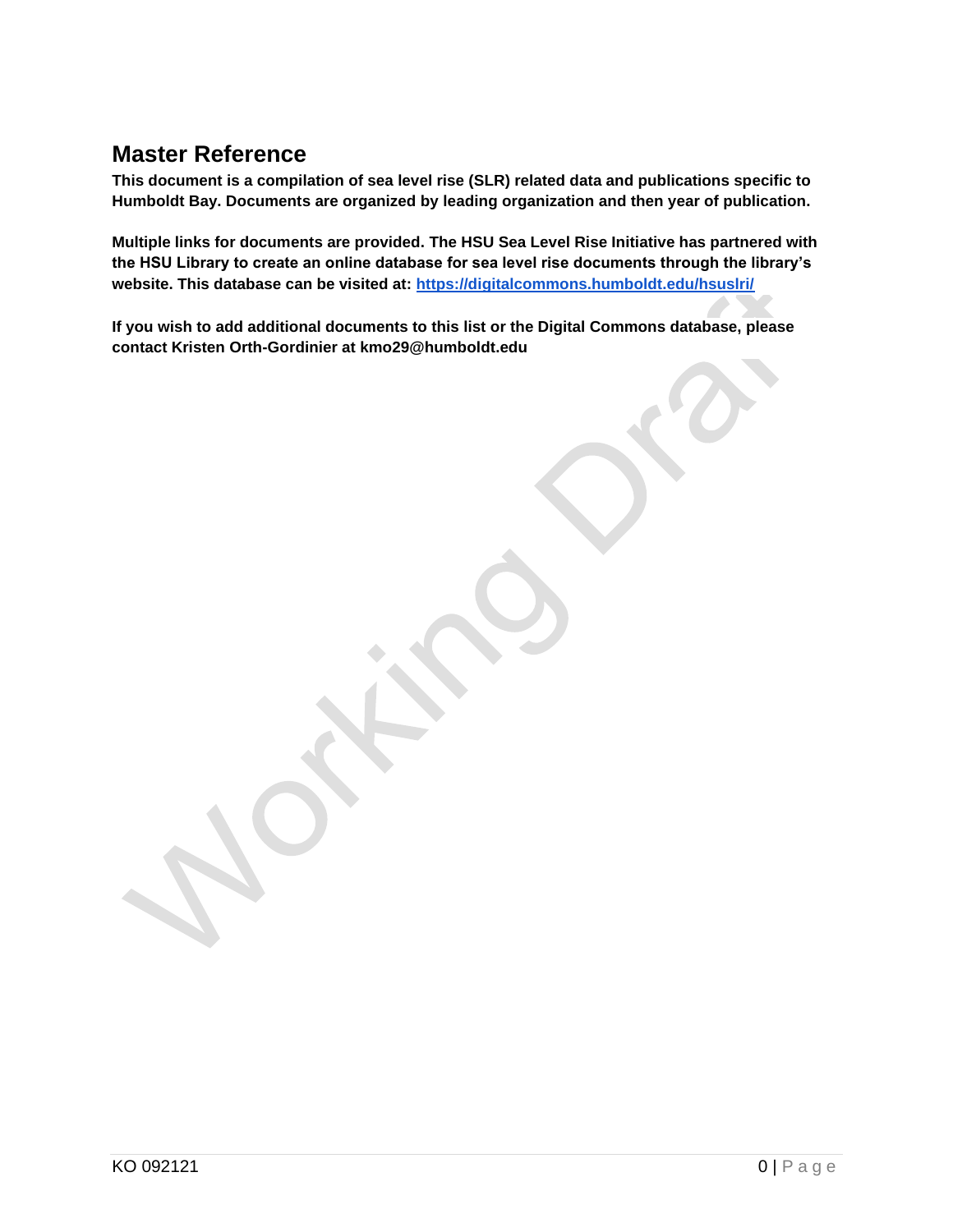# Table of Contents

| Local                                                    | 3  |
|----------------------------------------------------------|----|
| <b>Humboldt County</b>                                   | 3  |
| City of Eureka                                           | 8  |
| City of Arcata                                           | 9  |
| Humboldt Bay Harbor Recreation and Conservation District | 10 |
| <b>Humboldt State University</b>                         | 12 |
| Pacific Gas and Electric Company                         | 16 |
| <b>State</b>                                             | 16 |
| California Coastal Conservancy                           | 16 |
| California Coastal Commission                            | 19 |
| California Department of Fish & Wildlife                 | 20 |
| Caltrans                                                 | 21 |
| <b>LAO</b>                                               | 22 |
| <b>Ocean Protection Council</b>                          | 23 |
| <b>State Lands Commission</b>                            | 24 |
| Federal                                                  | 25 |
| <b>USFWS</b>                                             | 25 |
| <b>USGS</b>                                              | 27 |
| <b>FEMA</b>                                              | 29 |
| <b>Spatial Data</b>                                      | 31 |
| <b>Interactive Sea Level Rise Viewer Maps</b>            | 34 |
| Sea the Future                                           | 34 |
| CalFloD-3D Model                                         | 34 |
| <b>Sea-Level Rise Viewer</b>                             | 34 |
| Coastal Resilience Evaluation and Siting Tool (CREST)    | 34 |
| <b>Digital Coast</b>                                     | 34 |
| Our Coast Our Future                                     | 34 |
| <b>Surging Seas Risk Finder</b>                          | 34 |
| Coastal Storm Modeling System (CoSMoS)                   | 35 |
| Hazard Exposure Reporting and Analysis (HERA)            | 35 |
| <b>Coastal Resiliency Mapping Portal</b>                 | 35 |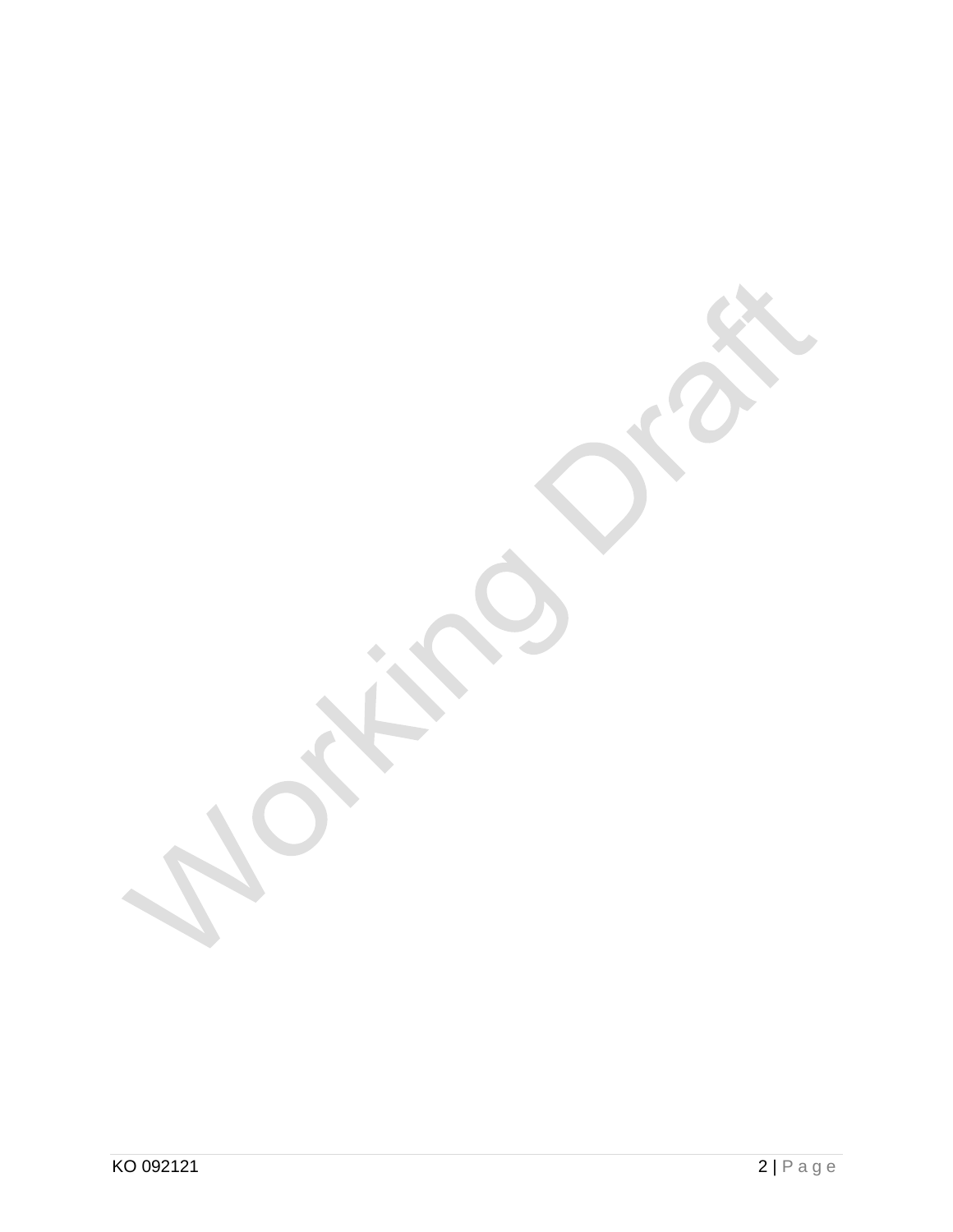# <span id="page-5-0"></span>**Local**

### <span id="page-5-1"></span>**Humboldt County**

#### **Natural Shoreline Infrastructure in Humboldt Bay for Intertidal Coastal Marsh Restoration and Transportation Corridor Protection**

Expected completion September 2021

Author(s)(s): Humboldt County Public Works

Prepared for: Humboldt County Public Works, Caltrans

Funder(s): National Fish and Wildlife Federation and the Ocean Protection Council

Report pending, grant available online:<https://humboldtgov.org/2487/Sea-Level-Rise>

*Summary: This project will perform site characterization and prepare preliminary design (50%) for a project utilizing natural shoreline infrastructure techniques to help protect a portion of the Eureka-Arcata transportation corridor along Humboldt Bay from flood hazards. The project will lay the groundwork for implementation of an innovative approach to restore and perpetuate intertidal coastal marsh, increase community resilience to flooding, and demonstrate the use of natural ecological systems for sea level rise adaptation.*

#### **Sea Level Rise Adaptation Plan for Transportation Infrastructure in the Eureka Slough Hydrographic Area, Humboldt Bay**

March 2021

Author(s)(s): GHD, ESA, Northern Hydrology and Engineering, RCAA, Trinity Associates, and Philip King

Prepared for: Humboldt County Public Works, City of Eureka, and Humboldt County Association of Governments

Funder(s): Caltrans Adaptation Planning Grant program <https://humboldtgov.org/2487/Sea-Level-Rise>

[https://digitalcommons.humboldt.edu/hsuslri\\_local/38](https://digitalcommons.humboldt.edu/hsuslri_local/38)

*Summary: The project will prepare an adaptation plan that identifies the specific flooding vulnerabilities within Eureka Slough hydrologic sub-unit of Humboldt Bay and develops adaptation project concepts, with an emphasis on stakeholder engagement, multi-benefit goals, best available scientific information, costeffectiveness, and strategic planning. Due to various existing conditions, this area is especially vulnerable to flooding hazards, with vulnerability expected to increase due to the progressive rise of sea levels. The study area spans multiple municipal jurisdictions and includes multiple critical assets.* 

# **Humboldt Bay Shoreline, North Eureka to South Arcata: A History of Cultural Influences**

June 2020 Author(s): Jerry Rohde Prepared for: Humboldt County Public Works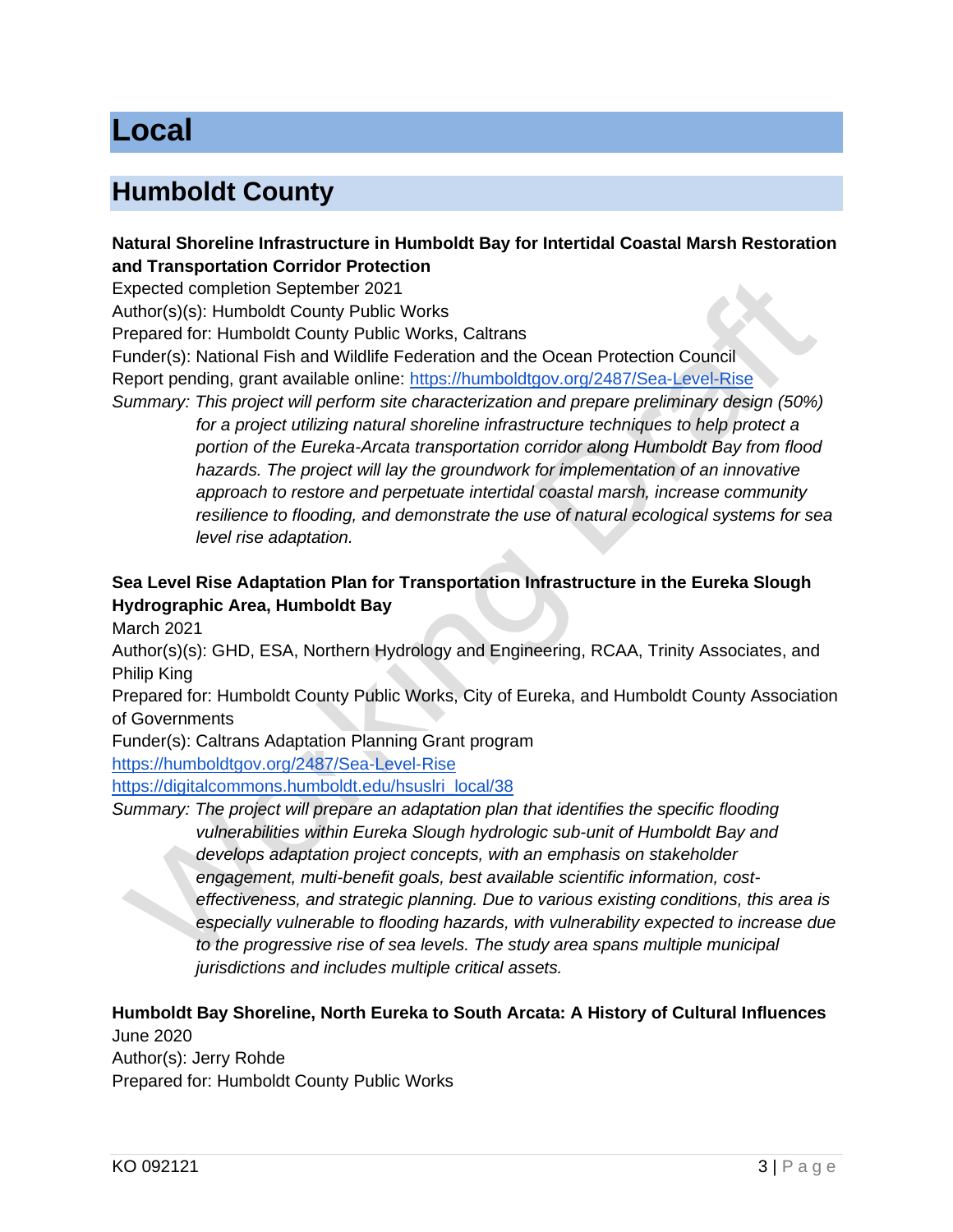[https://humboldtgov.org/DocumentCenter/View/87242/Humboldt-Bay-shoreline-cultural](https://humboldtgov.org/DocumentCenter/View/87242/Humboldt-Bay-shoreline-cultural-landscape-investigation-Rohde-2020)[landscape-investigation-Rohde-2020](https://humboldtgov.org/DocumentCenter/View/87242/Humboldt-Bay-shoreline-cultural-landscape-investigation-Rohde-2020)

[https://digitalcommons.humboldt.edu/hsuslri\\_local/21/](https://digitalcommons.humboldt.edu/hsuslri_local/21/)

*Summary: The purpose of this study was to document the human influence on the landforms and features along the shoreline between Eureka and Arcata to help understand the geomorphic setting and to inform considerations for (1) how human alterations may have changed natural processes, and (2) how the existing landscape may evolve with sea level rise. This work utilizes historical maps and photos and outlines the timeline and scope of significant changes within the study area.* 

#### **Humboldt County: Humboldt Bay Area Plan Consolidation of Key Sea Level Rise Information by Hydrologic Unit**

February 2020

Author(s): Trinity Associates

Prepared for: Humboldt County Planning Department

Funder(s): California Coastal Commission

[https://humboldtgov.org/DocumentCenter/View/84376/Key\\_Sea\\_Level\\_Rise\\_Information\\_for\\_H](https://humboldtgov.org/DocumentCenter/View/84376/Key_Sea_Level_Rise_Information_for_Humboldt_Bay_3-2020_PDF) [umboldt\\_Bay\\_3-2020\\_PDF](https://humboldtgov.org/DocumentCenter/View/84376/Key_Sea_Level_Rise_Information_for_Humboldt_Bay_3-2020_PDF)

[https://digitalcommons.humboldt.edu/hsuslri\\_local/1/](https://digitalcommons.humboldt.edu/hsuslri_local/1/)

*Summary: This report summarizes region-wide geospatial data of sea level rise vulnerability statistics/findings from previous assessments to facilitate prioritizing hydrologic units and/or assets for adaptation planning for the six hydrologic/hydrographic units on Humboldt Bay.* 

#### **Humboldt Bay Area Plan Communities at Risk Strategic Sea Level Rise Adaptation Planning Report**

November 2019

Author(s): Trinity Associates

Prepared for: Humboldt County Planning Department

Funder(s): California Coastal Commission

[https://humboldtgov.org/DocumentCenter/View/81417/Humboldt-Bay-Area-Plan-Communities](https://humboldtgov.org/DocumentCenter/View/81417/Humboldt-Bay-Area-Plan-Communities-at-Risk-Strategic-SLR-Adaptation-Report-11-30-2019-final-reduced)[at-Risk-Strategic-SLR-Adaptation-Report-11-30-2019-final-reduced](https://humboldtgov.org/DocumentCenter/View/81417/Humboldt-Bay-Area-Plan-Communities-at-Risk-Strategic-SLR-Adaptation-Report-11-30-2019-final-reduced)

[https://digitalcommons.humboldt.edu/hsuslri\\_local/29/](https://digitalcommons.humboldt.edu/hsuslri_local/29/)

*Summary: This adaptation planning report describes the characteristics of each of three Humboldt Bay Area Plan communities (King Salmon, Fields Landing, and Fairhaven/Finn Town) directly at risk from sea level rise, the sea level rise impacts they may be exposed to, a range of suitable adaptation goals, strategies, and solutions, and recommended adaptation strategies and solutions.*

#### **Humboldt County Operational Area Hazard Mitigation Plan 2019 – Volume 1 Area-Wide Elements – Public Review Draft**

August 2019 Author(s): Tetra Tech Prepared for: Humboldt County Office of Emergency Services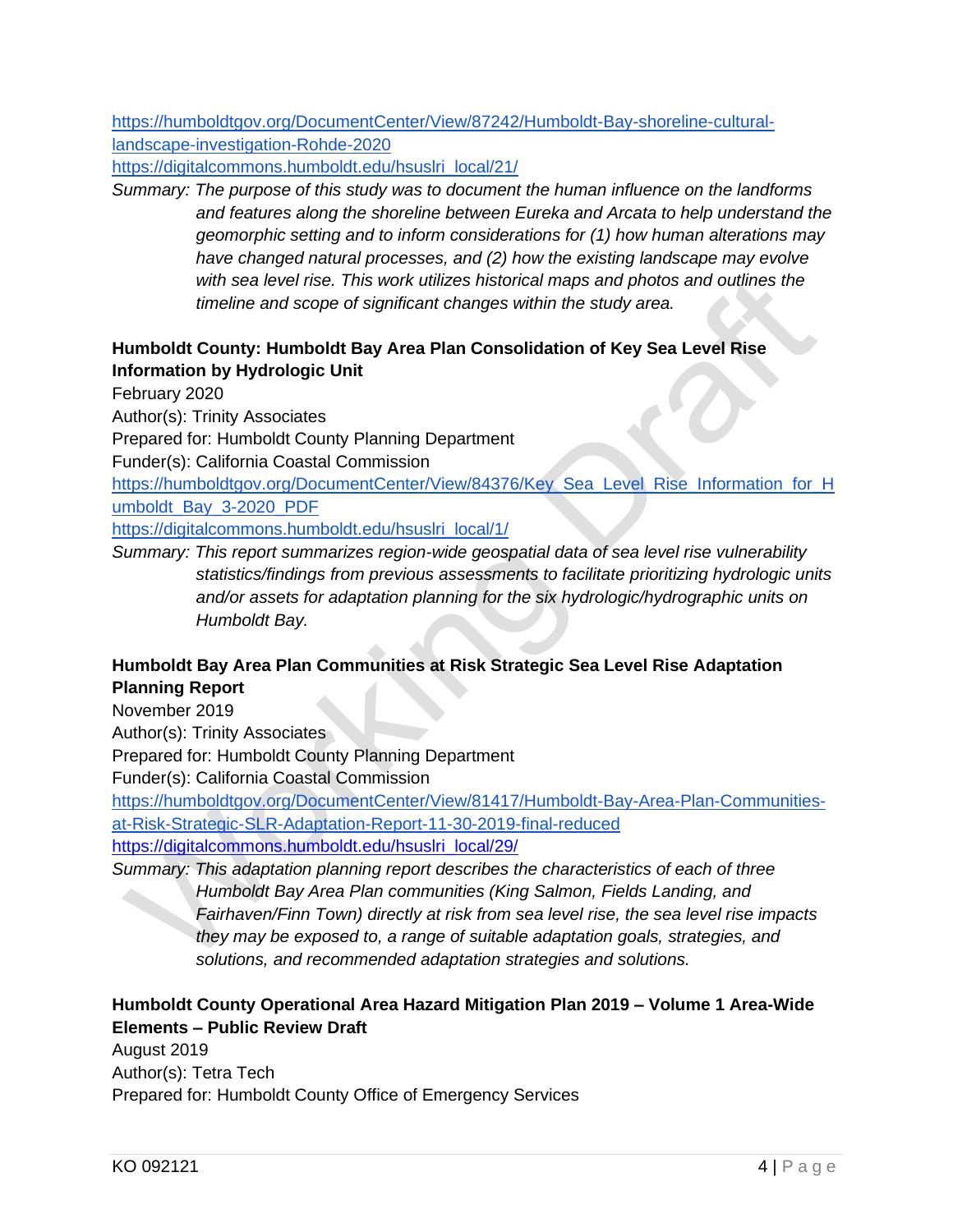#### [https://digitalcommons.humboldt.edu/hsuslri\\_local/31](https://digitalcommons.humboldt.edu/hsuslri_local/31)

*Summary: Humboldt County prepared a hazard mitigation plan in compliance with the DMA in 2007. Cities and special purpose districts with jurisdiction inside the county participated as planning partners in the plan. That initial plan identified resources, information, and strategies for reducing risk from natural hazards. It called for ongoing updates and was last updated in 2014. This Humboldt County Operational Area Hazard Mitigation Plan 2019 fulfills the ongoing update requirement.*

#### **Humboldt Bay Area Plan Communities at Risk Sea Level Rise Vulnerability Assessment** November 2018

Author(s): Trinity Associates

Prepared for: Humboldt County Planning Department

Funder(s): California Coastal Commission

[https://humboldtgov.org/DocumentCenter/View/81418/Humboldt-Bay-Area-Plan-Communities](https://humboldtgov.org/DocumentCenter/View/81418/Humboldt-Bay-Area-Plan-Communities-at-Risk-SLR-Vulnerability-Assessment-12-02-2019-?bidId=)[at-Risk-SLR-Vulnerability-Assessment-12-02-2019-?bidId=](https://humboldtgov.org/DocumentCenter/View/81418/Humboldt-Bay-Area-Plan-Communities-at-Risk-SLR-Vulnerability-Assessment-12-02-2019-?bidId=)

[https://digitalcommons.humboldt.edu/hsuslri\\_local/28/](https://digitalcommons.humboldt.edu/hsuslri_local/28/)

*Summary: This vulnerability assessment report describes properties and infrastructure that are at risk from sea level rise in three Humboldt Bay Area Plan communities (King Salmon, Fields Landing, and Fairhaven/Finn Town); identifies stakeholders and adaptive capacity for each community; summarizes stakeholder workshops; summarizes sea level rise adaptation planning in other economically disadvantaged communities; summarizes relevant portions of state reports; and reviews recent Coastal Commission Coastal Development Permits issued in at-risk communities.*

#### **Presentation Slides: King Salmon & Fields Landing Communities at Risk Strategic Sea Level Rise Adaptation Planning Workshop**

August 2018

Author(s): Trinity Associates, Humboldt County Planning Department

Prepared for: Humboldt County Planning Department

Funder(s): California Coastal Commission

[https://humboldtgov.org/DocumentCenter/View/65366/King-Salmon-and-Fields-Landing-8-7-](https://humboldtgov.org/DocumentCenter/View/65366/King-Salmon-and-Fields-Landing-8-7-2018-Workshop-PowerPoint-PDF) [2018-Workshop-PowerPoint-PDF](https://humboldtgov.org/DocumentCenter/View/65366/King-Salmon-and-Fields-Landing-8-7-2018-Workshop-PowerPoint-PDF)

[https://digitalcommons.humboldt.edu/hsuslri\\_local/13/](https://digitalcommons.humboldt.edu/hsuslri_local/13/)

*Summary: PowerPoint presentation slides for a workshop with King Salmon and Fields Landing stakeholders (s property owners, residents, business owners, the general public, utility providers, and transportation agencies). This workshop discusses Humboldt County's Humboldt Bay Area Plan Update and impacts projected for the communities.* 

#### **Presentation Slides: Fairhaven & Finn Town Communities at Risk Strategic Sea Level Rise Adaptation Planning Workshop**

August 2018

Author(s): Trinity Associates, Humboldt County Planning Department Prepared for: Humboldt County Planning Department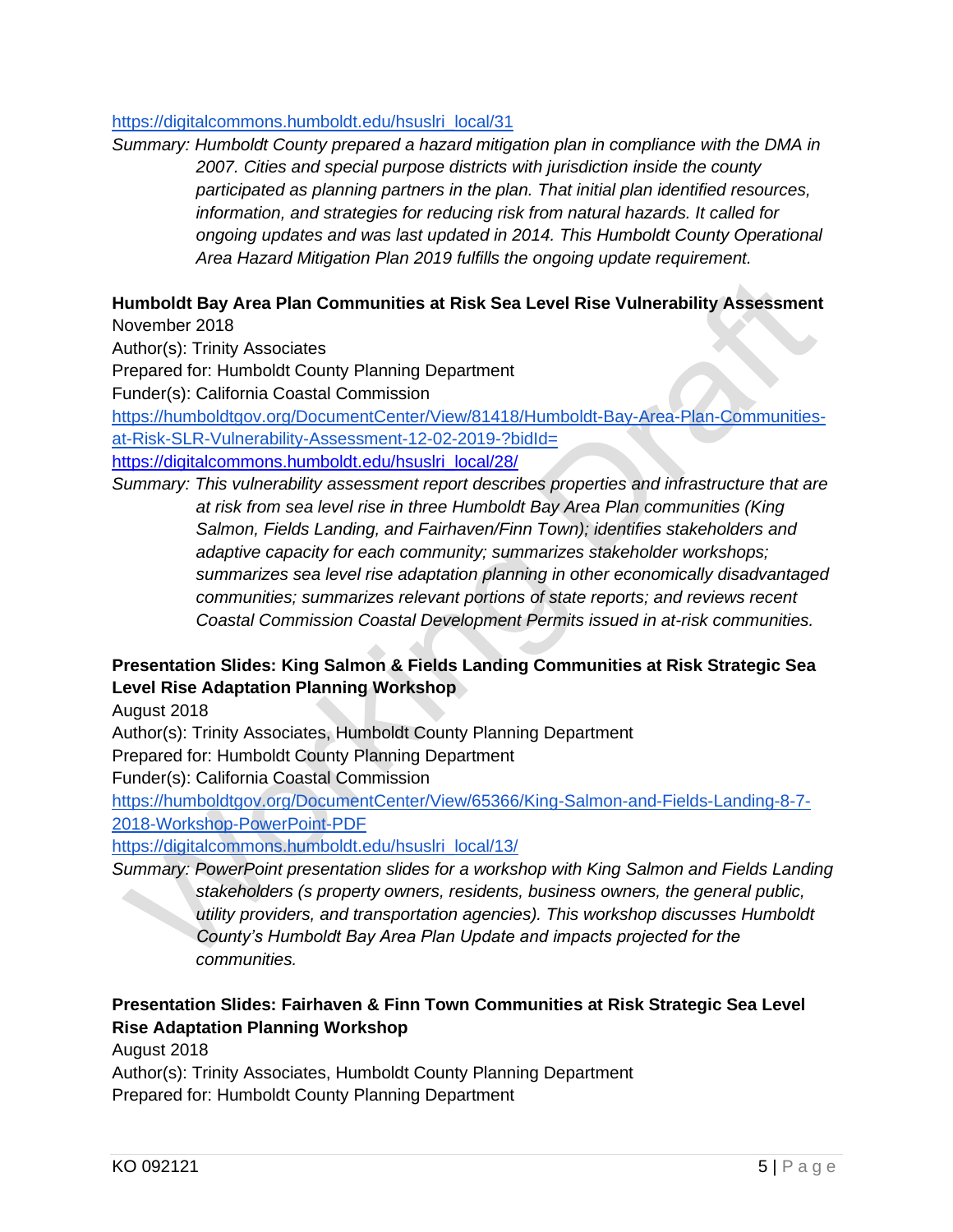#### Funder(s): California Coastal Commission

[https://humboldtgov.org/DocumentCenter/View/65369/Fairhaven-and-Finn-Town--8-14-2018-](https://humboldtgov.org/DocumentCenter/View/65369/Fairhaven-and-Finn-Town--8-14-2018-Workshop-PowerPoint-PDF) [Workshop-PowerPoint-PDF](https://humboldtgov.org/DocumentCenter/View/65369/Fairhaven-and-Finn-Town--8-14-2018-Workshop-PowerPoint-PDF)

[https://digitalcommons.humboldt.edu/hsuslri\\_local/18/](https://digitalcommons.humboldt.edu/hsuslri_local/18/)

*Summary: PowerPoint presentation slides for a workshop with Fairhaven and Finn Town stakeholders (s property owners, residents, business owners, the general public, utility providers, and transportation agencies). This workshop discusses Humboldt County's Humboldt Bay Area Plan Update and impacts projected for the communities.* 

#### **Humboldt County Humboldt Bay Area Plan Diked Shoreline Sea Level Rise Adaptation Feasibility Study**

July 2018

Author(s): Trinity Associates

Prepared for: Humboldt County

Funder(s): California Coastal Commission

[https://humboldtgov.org/DocumentCenter/View/64385/Humboldt-County-Diked-HBAP-](https://humboldtgov.org/DocumentCenter/View/64385/Humboldt-County-Diked-HBAP-Shoreline-Adaptation-Feasibility-Study-PDF)

[Shoreline-Adaptation-Feasibility-Study-PDF](https://humboldtgov.org/DocumentCenter/View/64385/Humboldt-County-Diked-HBAP-Shoreline-Adaptation-Feasibility-Study-PDF)

[https://digitalcommons.humboldt.edu/hsuslri\\_local/14/](https://digitalcommons.humboldt.edu/hsuslri_local/14/)

*Summary: This report describes the vulnerability of the diked shoreline on Humboldt Bay and the risk to land use, development, utility and transportation infrastructure and coastal resource assets protected by existing dikes from tidal inundation and sea level rise. The report builds on previous work; explores a range of sea level rise adaptation strategies and a suite of adaptation measures that are applicable to diked shoreline structures; investigates adaptation measure costs; and explores regulatory constraints and opportunities that the CCC could apply to further the adaptation of diked shoreline structures to sea level rise.* 

#### **Humboldt County Humboldt Bay Area Plan Sea Level Rise Policy Background Study**

July 2018

Author(s): Humboldt County Planning Department

Prepared for: Humboldt County Planning Department

[https://humboldtgov.org/DocumentCenter/View/64596/HBAP-Sea-Level-Rise-Adaptation-Policy-](https://humboldtgov.org/DocumentCenter/View/64596/HBAP-Sea-Level-Rise-Adaptation-Policy-Background-Study-August-2018-PDF)[Background-Study-August-2018-PDF](https://humboldtgov.org/DocumentCenter/View/64596/HBAP-Sea-Level-Rise-Adaptation-Policy-Background-Study-August-2018-PDF)

[https://digitalcommons.humboldt.edu/hsuslri\\_local/16/](https://digitalcommons.humboldt.edu/hsuslri_local/16/)

*Summary: This report presents local adaptation policies and strategies that the County may consider when updating the Humboldt Bay Area Plan. It summarizes local SLR projections; proposes a SLR overlay zone; discusses policy challenges posted by state retained permit jurisdiction; and the policy planning horizon.* 

#### **Humboldt Bay Trail South: Sea-Level Rise Vulnerability and Adaptation Report**

June 2018 Author(s): ESA Prepared for: Humboldt County Public Works, GHD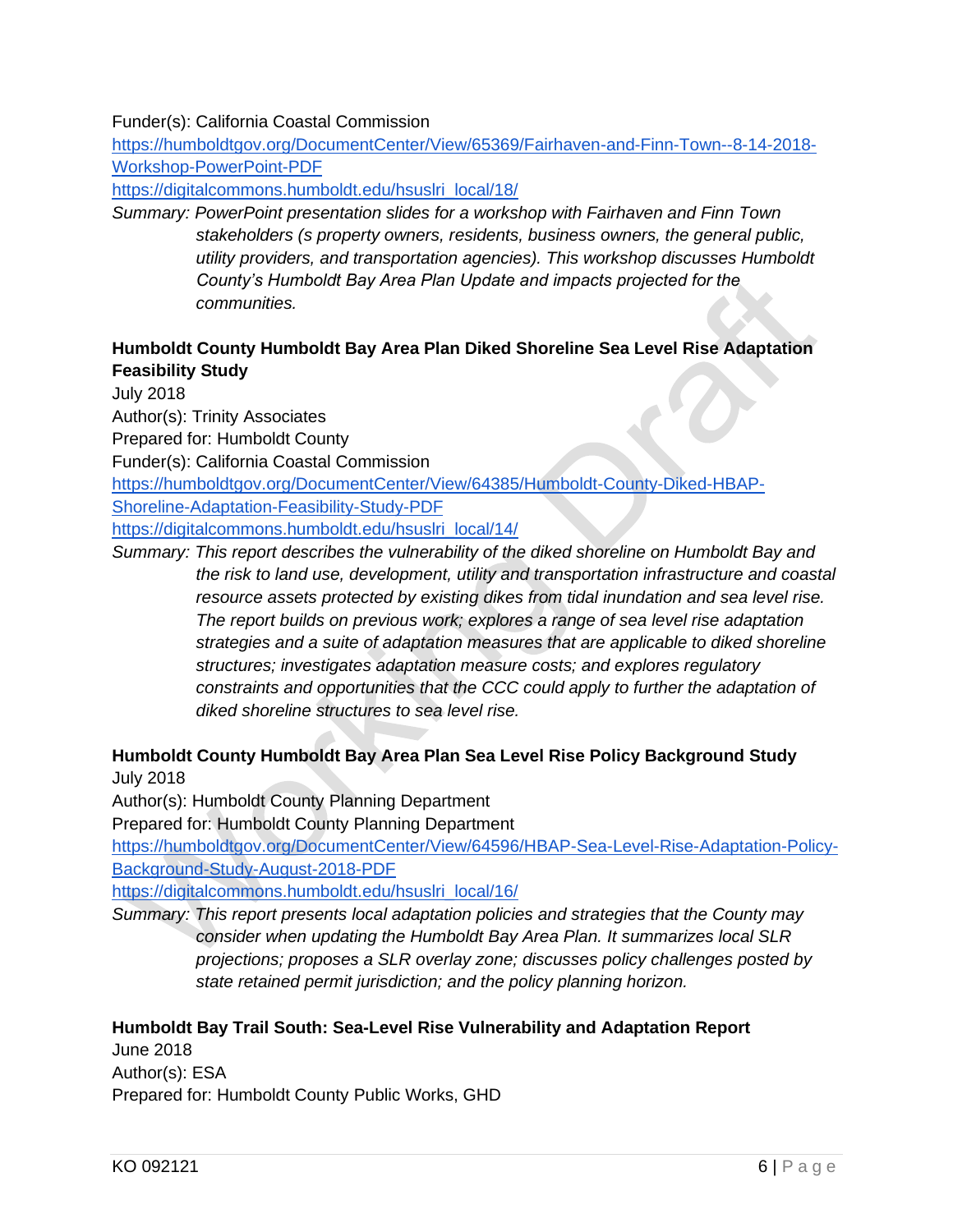[https://humboldtgov.org/DocumentCenter/View/64364/Sea-Level-Rise-Vulnerability-and-](https://humboldtgov.org/DocumentCenter/View/64364/Sea-Level-Rise-Vulnerability-and-Adaptation-Report-June-2018)[Adaptation-Report-June-2018](https://humboldtgov.org/DocumentCenter/View/64364/Sea-Level-Rise-Vulnerability-and-Adaptation-Report-June-2018)

[https://digitalcommons.humboldt.edu/hsuslri\\_local/15/](https://digitalcommons.humboldt.edu/hsuslri_local/15/)

*Summary: The purpose of this report is to support the County in designing and planning a trail facility along the Arcata-Eureka Highway 101 corridor which is intended to be resilient to the impacts of sea-level rise and to provide guidance to the County for developing a strategy for implementing future adaptation measures. This report presents a SLR vulnerability and adaptation assessment of the HBTS project, including development of coastal engineering design criteria, an assessment of potential sea-level rise impacts, and identification of possible adaptation measures and strategies to help manage sea-level rise related risks to the project.* 

#### **Humboldt Bay Area Plan Sea Level Rise Vulnerability Assessment Report**

January 2018

Author(s): Trinity Associates

Prepared for: Humboldt County

[https://humboldtgov.org/DocumentCenter/View/62872/Humboldt-Bay-Area-Plan-Sea-Level-](https://humboldtgov.org/DocumentCenter/View/62872/Humboldt-Bay-Area-Plan-Sea-Level-Rise-Vulnerability-Assessment-Report-PDF?bidId=)[Rise-Vulnerability-Assessment-Report-PDF?bidId=](https://humboldtgov.org/DocumentCenter/View/62872/Humboldt-Bay-Area-Plan-Sea-Level-Rise-Vulnerability-Assessment-Report-PDF?bidId=)

[https://digitalcommons.humboldt.edu/hsuslri\\_local/17/](https://digitalcommons.humboldt.edu/hsuslri_local/17/)

*Summary: This vulnerability and risk assessment identifies areas and assets that might be exposed to sea level rise and describes existing asset vulnerabilities and risks not directly attributable to sea level rise but due to potential barrier-type (dike) shoreline*  failures This assessment is presented under five major asset classes: shoreline, land *uses, transportation, utilities, and coastal resources.* 

#### **Shoreline Conditions Assessment Memo – Humboldt Bay Trail, Memorandum**

January 2017 Author(s): GHD Prepared for: Humboldt County Public Works No link

*Summary: As part of the Route Determination task, a preliminary field level characterization of the levee, railroad bed, and shoreline along the trail corridor was conducted to provide background information and guidance for evaluating route alternatives. The following characterization is based on field walks along the potential levee, railroad bed and shoreline routes of the trail. The characteristics identified are based on engineering judgement and visual observations made in the field that were relevant to the evaluation of the trail alternatives without consideration for the condition of the railroad tracks or ties.*

#### **Jacobs Avenue Levee Bathymetric, Hydrologic and Hydraulic Study, Humboldt County, CA**

March 2016 Author(s): Northern Hydrology & Engineering (NHE) Prepared for: Humboldt County Public Works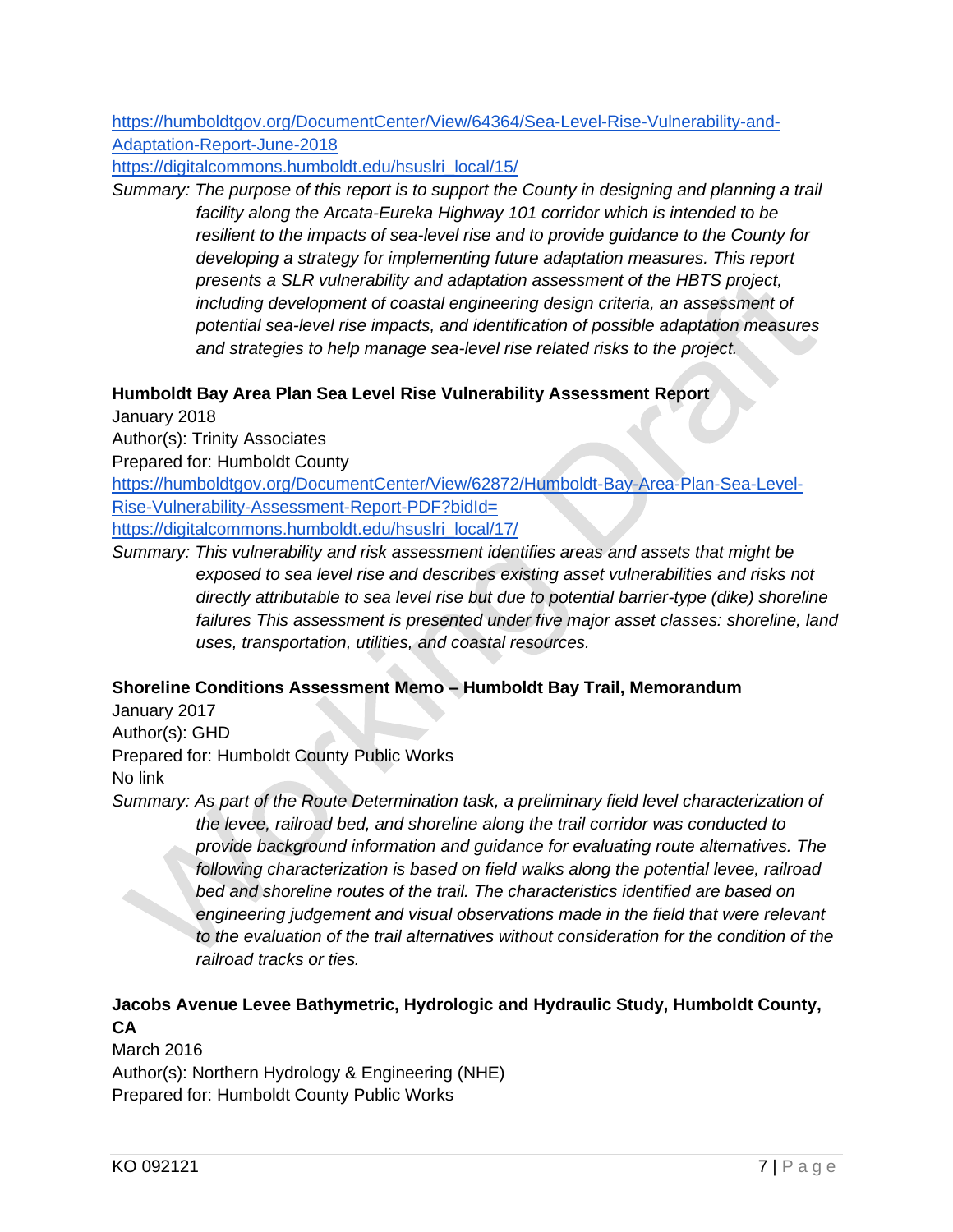<https://humboldtgov.org/DocumentCenter/View/56631/Jacobs-Levee-Hydraulic-Study?bidId=> [https://digitalcommons.humboldt.edu/hsuslri\\_local/32](https://digitalcommons.humboldt.edu/hsuslri_local/32)

*Summary: This technical memorandum describes a Hydrologic and Hydraulic Study for the Jacobs Avenue Levee. The Project Area consists of the entire length of the Jacobs Avenue Levee and a portion of the Murray Field Levee, both located within a slough complex draining to Humboldt Bay. The purpose of the Study is to provide water surface elevations along the Levee within the Project Area for 1% annual chance (100-yr) flood conditions, in support of the geotechnical evaluation of the Levee system.*

### <span id="page-10-0"></span>**City of Eureka**

**Elk River WWTP Enclosed Bays and Estuaries Compliance Feasibility Study: Climate Change Readiness Plan: Work Plan and Vulnerability Assessment**

June 2019 Author(s): ESA, GHD Prepared for: City of Eureka

Funder(s): City of Eureka

No link

*Summary: The purpose of the CCRS Work Plan is to identify the primary climate change drivers, including sea-level rise and precipitation, as well as secondary effects on streamflow, that could induce potential impacts to the WWTP facilities and operations. This information will be used to develop the "exposure" maps and thresholds as part of the Vulnerability Assessment of the wastewater treatment facilities and collection system which is included in this document. The Vulnerability Assessment will be the basis for the evaluation and recommendations for climate adaptation measures, which will be presented in a subsequent report.*

#### **City of Eureka Sea Level Rise Adaptation Planning Report**

December 2016

Author(s): City of Eureka Prepared for: City of Eureka

Funder(s): Ocean Protection Council

[http://www.eureka2040gpu.com/Links/pdfs/COE%20SLR%20Adaptation%20Plan\\_Final\\_16123](http://www.eureka2040gpu.com/Links/pdfs/COE%20SLR%20Adaptation%20Plan_Final_161230.pdf) [0.pdf](http://www.eureka2040gpu.com/Links/pdfs/COE%20SLR%20Adaptation%20Plan_Final_161230.pdf)

[https://digitalcommons.humboldt.edu/hsuslri\\_local/10/](https://digitalcommons.humboldt.edu/hsuslri_local/10/)

*Summary: This Adaptation Planning Report includes recommendations to guide the update of the City's Local Coastal Program (LCP) incorporation of SLR goals, policies, and regulations. The report focuses on planning approaches for priority assets, planning horizons or targeted water elevations, and specific geographic areas.* 

#### **City of Eureka Sea Level Rise Adaptation Planning Report Addendum No. 1**

December 2016 Author(s): Bayview Consulting Prepared for: City of Eureka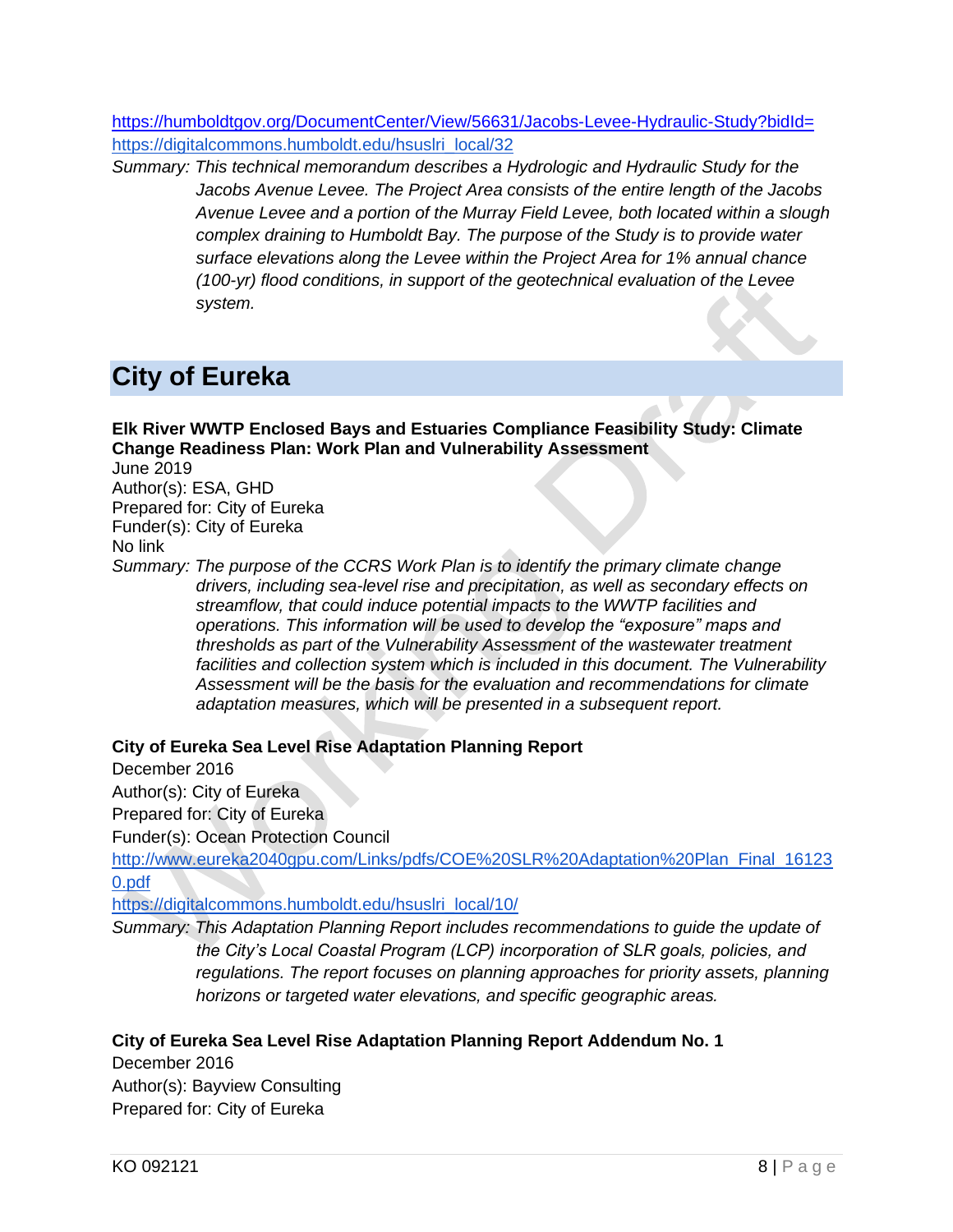[http://www.eureka2040gpu.com/Links/pdfs/Eureka%20Adaptation%20Plan%20Addendum\\_Fina](http://www.eureka2040gpu.com/Links/pdfs/Eureka%20Adaptation%20Plan%20Addendum_Final_161230.pdf) [l\\_161230.pdf](http://www.eureka2040gpu.com/Links/pdfs/Eureka%20Adaptation%20Plan%20Addendum_Final_161230.pdf)

[https://digitalcommons.humboldt.edu/hsuslri\\_local/8/](https://digitalcommons.humboldt.edu/hsuslri_local/8/)

*Summary: The Addendum provides additional detail and analysis to support the information in the Adaptation Planning Report. It provides a summary of information about Eureka's shoreline and watershed basins; provides draft goals and policies that could potentially be included in the City's Local Coastal Plan; presents conceptual adaptation strategies and principles for considering strategies; and further builds on the three approaches described in the Planning Report (assets, planning horizons/water elevations, and geographic areas).*

#### **City of Eureka Sea Level Rise Assets Vulnerability and Risk Assessment**

June 2016

Author(s): Trinity Associates

Prepared for: City of Eureka

Funder(s): Ocean Protection Council

[http://www.eureka2040gpu.com/Links/pdfs/COE%20SLR%20Assets%20Vulnerability-](http://www.eureka2040gpu.com/Links/pdfs/COE%20SLR%20Assets%20Vulnerability-Risk%20Assessment%20Report-Appendix%2006302016.pdf)[Risk%20Assessment%20Report-Appendix%2006302016.pdf](http://www.eureka2040gpu.com/Links/pdfs/COE%20SLR%20Assets%20Vulnerability-Risk%20Assessment%20Report-Appendix%2006302016.pdf) [https://digitalcommons.humboldt.edu/hsuslri\\_local/9/](https://digitalcommons.humboldt.edu/hsuslri_local/9/)

*Summary: This report describes expected sea level rise impacts in the City and its Planning Area, relative sea level rise projections for the Humboldt Bay region, potential areas of tidal inundation under existing tidal conditions and from projected sea levels. Vulnerable high priority assets are described by location and characteristics, projected timing of impact, susceptibility to tidal inundation or salt water intrusion and flooding, and consequences to the community if these assets are impaired or lost. At-risk assets are then prioritized for sea level rise adaptation based on their exposure, susceptibility, and consequence.*

### <span id="page-11-0"></span>**City of Arcata**

#### **Sea-Level Rise in the Humboldt Bay Region, Update 2**

December 2018

Author(s): Jeffrey K. Anderson, Coastal Ecosystems Institute of Northern California Funder(s): Partially funded by the City of Arcata

[https://digitalcommons.humboldt.edu/hsuslri\\_local/20/](https://digitalcommons.humboldt.edu/hsuslri_local/20/)

*Summary: This document provides an overview of global and regional sea-level rise, with an emphasis on physical processes locally affecting sea levels in the Humboldt Bay region and provides an update to Chapter 2 of the Humboldt Bay: Sea Level Rise, Hydrodynamic Modeling, and Inundation Vulnerability Mapping report.*

#### **City of Arcata Sea Level Rise Vulnerability Assessment**

February 2018 Author(s): Trinity Associates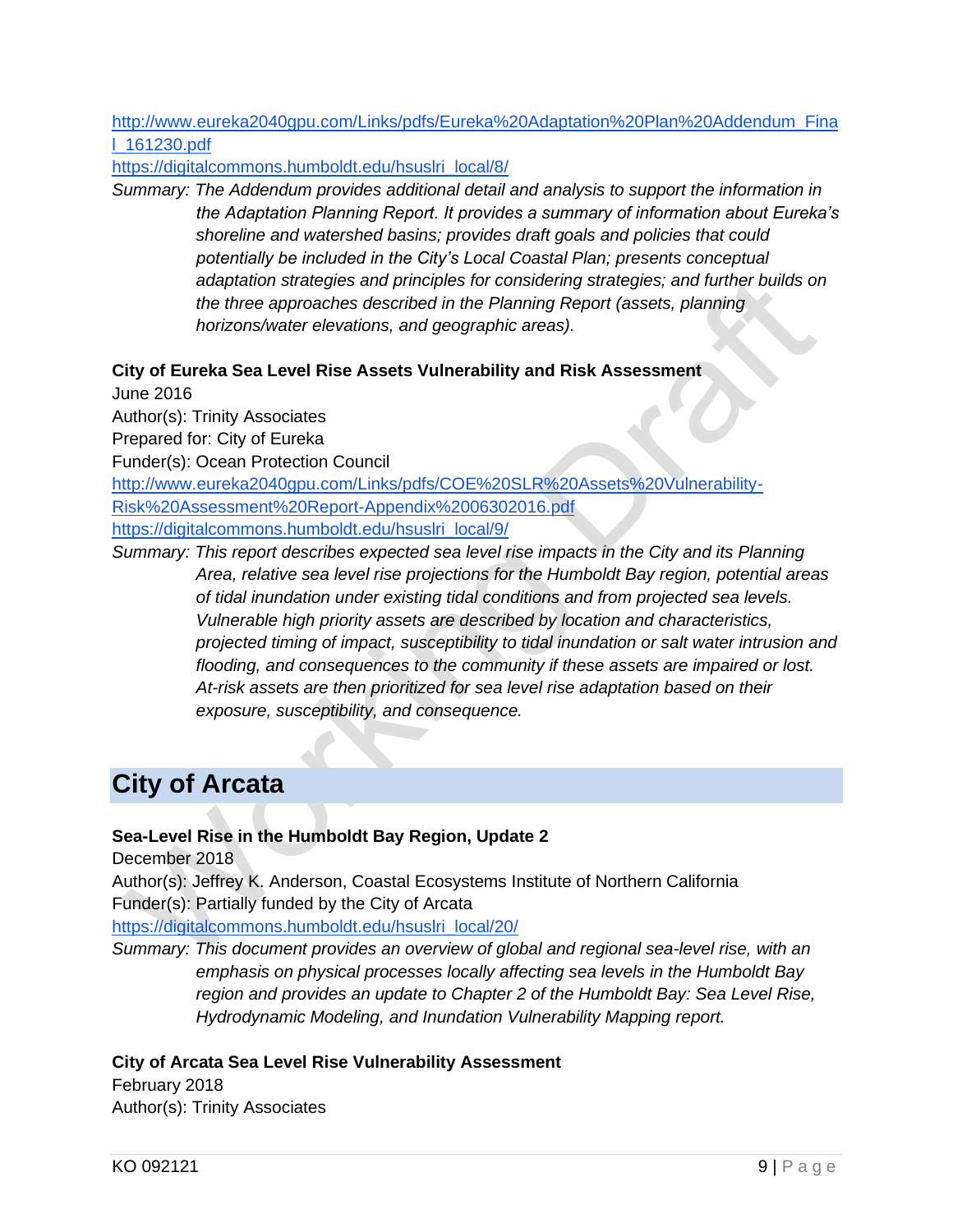Prepared for: City of Arcata

[https://digitalcommons.humboldt.edu/hsuslri\\_local/33](https://digitalcommons.humboldt.edu/hsuslri_local/33)

*Summary: This vulnerability and risk assessment utilizes the best available science to identify areas and assets that might be exposed to sea level rise. This report would also describe existing asset vulnerabilities and risks not directly attributable to sea level rise but due to potential barrier-type (dike) shoreline failures. This information is critical to property owners, the public, and the City to inform land use decisions.*

#### **City of Arcata Coastal Land Use Element Draft**

April 2018

Author(s): City of Arcata

<https://www.cityofarcata.org/DocumentCenter/View/7194/CLUE-Draft-04-2018?bidId=>

*Summary: The Coastal Land Use Element of the City of Arcata General Plan will help shape*  how the areas of the City of Arcata situated within the California Coastal Zone will look and function. This element is the City's companion land use document *governing physical development and change affecting coastal resources within the City's Coastal Zone.*

#### **Sea Level Rise Draft Policies**

June 2017

Author(s): City of Arcata

[https://www.cityofarcata.org/DocumentCenter/View/6429/Arcata-Sea-Level-Rise-Policies-](https://www.cityofarcata.org/DocumentCenter/View/6429/Arcata-Sea-Level-Rise-Policies-DRAFT-June-2017?bidId=)[DRAFT-June-2017?bidId=](https://www.cityofarcata.org/DocumentCenter/View/6429/Arcata-Sea-Level-Rise-Policies-DRAFT-June-2017?bidId=)

*Summary: Draft policies to consider for the Coastal Land Use Element update. Policies support the goal to address sea level rise impacts by providing feasible and sustainable adaptation that preserves the economic function of the impacted area for as long as practicable, taking into account ecological integrity and social equity.*

#### **Carbon Sequestration in Tidal Salt Marsh Restoration Projects in Northern Humboldt Bay, California**

January 2016 Author(s): Mary Burke and Sandra Jacobson (Caltrout) Prepared for: City of Arcata Funder(s): State Coastal Conservancy- Arcata Bay Adaptation Measures Grant [https://digitalcommons.humboldt.edu/hsuslri\\_local/36](https://digitalcommons.humboldt.edu/hsuslri_local/36)

*Summary: This memo provides a literature review and methodology for quantifying carbon sequestration associated with the restoration of tidal salt marshes and construction of a proposed living shoreline structure in Humboldt Bay, California.*

### <span id="page-12-0"></span>**Humboldt Bay Harbor Recreation and Conservation District**

**Draft Program Environmental Impact Report for Humboldt Bay Sediment Management**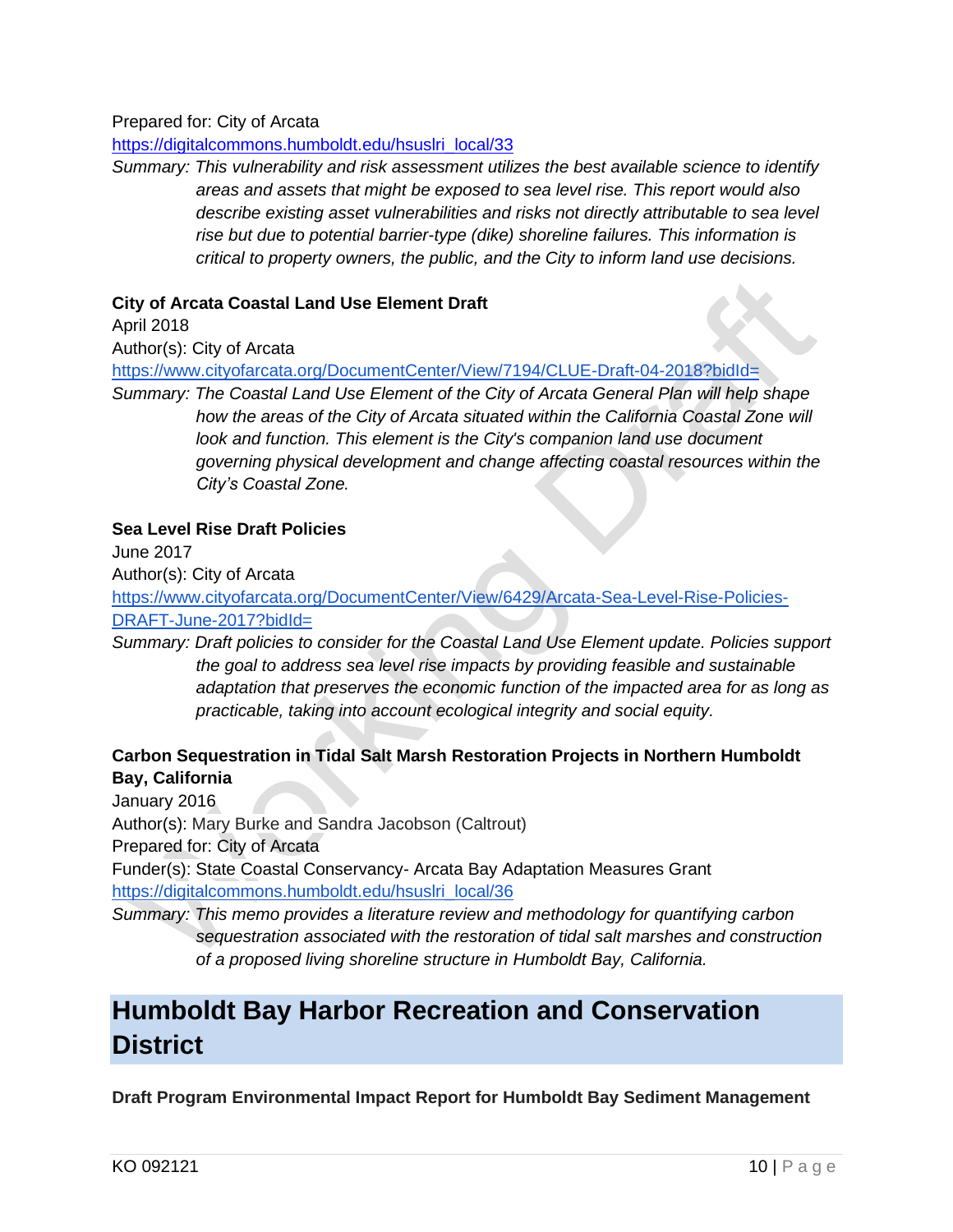November 2020

Authors(s): ICF

[http://humboldtbay.org/sites/humboldtbay2.org/files/HB%20Sediment%20Management%20PEI](http://humboldtbay.org/sites/humboldtbay2.org/files/HB%20Sediment%20Management%20PEIR%20-%20DEIR.pdf) [R%20-%20DEIR.pdf](http://humboldtbay.org/sites/humboldtbay2.org/files/HB%20Sediment%20Management%20PEIR%20-%20DEIR.pdf)

<https://ceqanet.opr.ca.gov/2018012052/2>

*Summary: Draft PEIR assesses the potential environmental effects of implementing the Humboldt Bay Sediment Management Program. The objective of this PEIR is to explore alternatives and provide an environmental analysis of dredging methods, sediment processing, and sediment placement at beneficial-use sites that would guide implementation of the Coastal Regional Sediment Management Plan for the Eureka Littoral Cell (CRSMP) and steer sediment management for Locally Maintained Sites (LMSs) toward achievement of the objectives of the CRSMP. In recent years, dredged sediments have exclusively been transported to the Humboldt Open Ocean Disposal Site (HOODS) located approximately 3 nautical miles northwest of the Humboldt Bay entrance where the dredged material is deposited. Disposal at HOODS is not considered a beneficial use because it removes the sediments from the Eureka Littoral Cell (ELC). Located in Humboldt Bay, the Proposed Program consists of 25 sites where dredging may occur, three sites where sediment may be dewatered and temporarily stockpiled and 76 sites where sediment may be beneficially used.*

#### **Draft Program Environmental Impact Report for Humboldt Bay Sediment Management Appendix A: Humboldt Bay Potential Beneficial Uses of Dredged Sediment Report** December 2019

Authors(s): Aldaron Laird

[https://digitalcommons.humboldt.edu/hsuslri\\_local/34](https://digitalcommons.humboldt.edu/hsuslri_local/34) *[http://humboldtbay.org/sites/humboldtbay2.org/files/HB%20Sediment%20Management%20PEI](http://humboldtbay.org/sites/humboldtbay2.org/files/HB%20Sediment%20Management%20PEIR%20-%20DEIR.pdf)*

*[R%20-%20DEIR.pdf](http://humboldtbay.org/sites/humboldtbay2.org/files/HB%20Sediment%20Management%20PEIR%20-%20DEIR.pdf)*

*Summary: The purpose of this study is to explore beneficial uses for sediments dredged from Humboldt Bay and to identify suitable use sites. The focus is on dredged sediments from locally maintained sites. Dredged sediment could be used to protect waterfront property from sea level rise, replenish beaches, increase resiliency of diked shoreline structures to sea level rise, raise the elevation of diked former tidelands now used for agriculture, create living shorelines, and restore historic salt marsh habitat. Seventysix suitable sites on and adjacent to Humboldt Bay for each beneficial use are identified and their physical characteristics described.*

#### **Humboldt Bay Eelgrass Comprehensive Management Plan**

October 2017

Author(s): Merkel & Associates

Prepared for: Humboldt Bay Harbor Recreation, and Conservation District. Funder(s): U.S. EPA Regional Wetlands Program Development Grant Program [https://humboldtbay.org/sites/humboldtbay2.org/files/documents/Humboldt%20Bay%20Eelgrass](https://humboldtbay.org/sites/humboldtbay2.org/files/documents/Humboldt%20Bay%20Eelgrass%20Management%20Plan_10-10-17.pdf) [%20Management%20Plan\\_10-10-17.pdf](https://humboldtbay.org/sites/humboldtbay2.org/files/documents/Humboldt%20Bay%20Eelgrass%20Management%20Plan_10-10-17.pdf)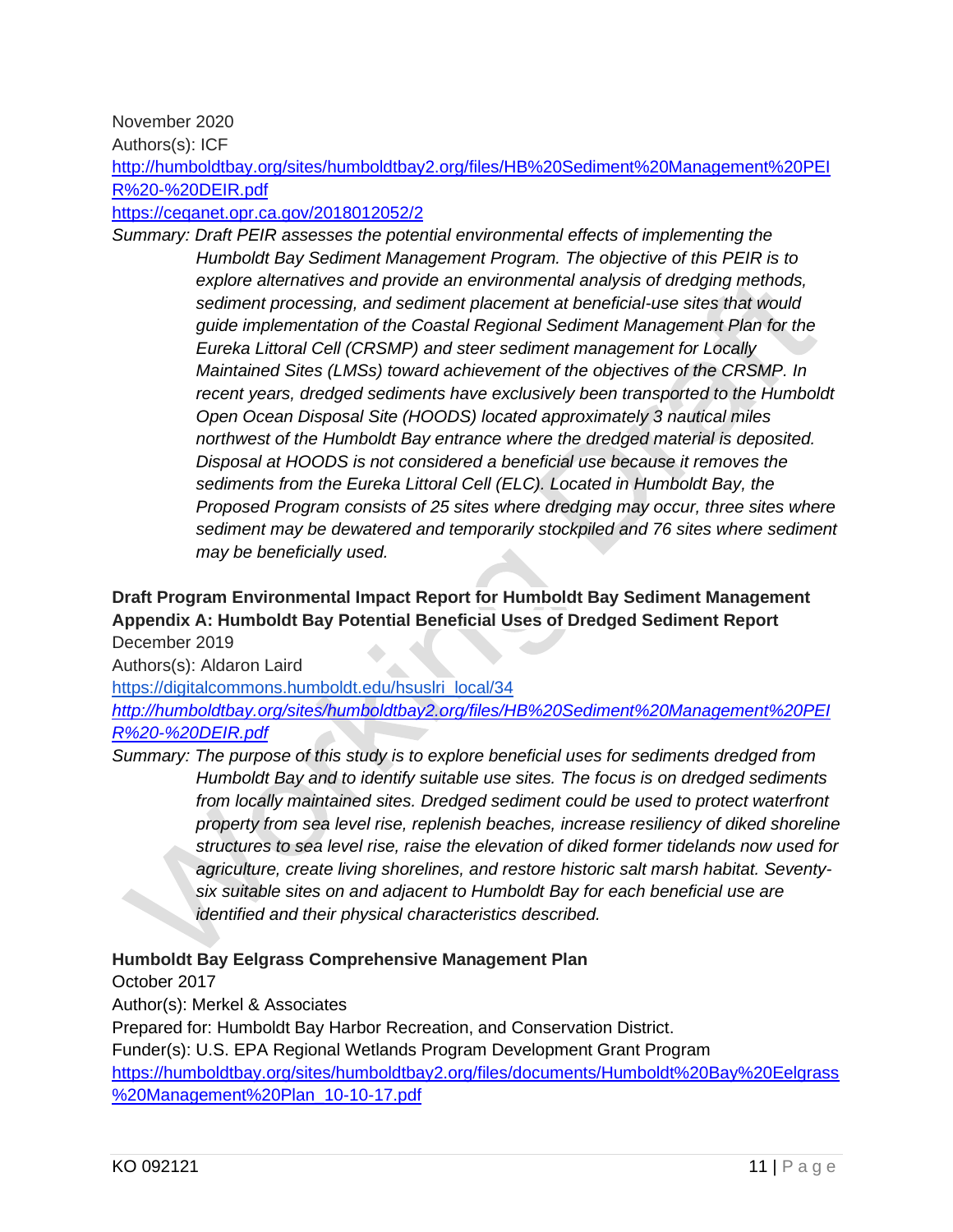*Summary: The Humboldt Bay Eelgrass Comprehensive Management Plan is intended to be an ecosystem*‐*based management (EBM) plan. The goals of the plan identified in the EPA grant proposal are to: (1) ensure that the sum of individual eelgrass restoration and protection actions has the greatest benefit to eelgrass and eelgrass functions, (2) facilitate more efficient regulatory processes for projects in the bay; for example, by pre-identifying high priority eelgrass mitigation/conservation options, and (3) provide a long term eelgrass habitat conservation strategy that allows for sea level rise adaptation, dredging and economic development in Humboldt Bay.*

#### **Humboldt Bay Sea Level Rise Adaptation Planning Project: Phase I and II**

February 2015

Author(s): Trinity Associates, McBain Associates, and Northern Hydrology Engineers Funder(s): California Coastal Conservancy, Coastal Ecosystems Institute of Northern California The two phases of the Humboldt Bay sea level rise adaptation planning project, produced several relevant GIS databases, which are located here: <https://humboldtbay.org/humboldt-bay-sea-level-rise-adaptation-planning-project>

- *Phase I: 2010-2013 Humboldt Bay Shoreline Inventory, Mapping and Sea Level Rise Vulnerability Assessment, Shoreline Structure GIS Database, and Shoreline Mean Monthly Maximum Water GIS Database.*
- *Phase II: 2013-2015 Humboldt Bay Sea Level Rise Hydrodynamic Modeling and Inundation Vulnerability Mapping Description of GIS Database and Google Earth Data, GIS Database, and Google Earth Data.*

### <span id="page-14-0"></span>**Humboldt State University**

#### **Social Science Research to Advance Regional Coordination and Collaboration of Sea Level Rise Adaptation and Planning on Humboldt Bay**

Ongoing Author(s): Kristen Orth-Gordinier Purpose: Graduate Thesis Funder(s): California Sea Grant *Summary: N/A*

#### **Stakeholder Analysis Related to Sea Level Rise Adaptation and Planning for the Eureka-Arcata 101 Corridor**

Spring 2020 Author(s): Jonelle Alvarez, Diana Orozco, Penelope Ponce, Thomas Premo, and Robert Tatian-Burger Purpose: Undergraduate Senior Planning Practicum Prepared for: Caltrans *[https://digitalcommons.humboldt.edu/hsuslri\\_student/8/](https://digitalcommons.humboldt.edu/hsuslri_student/8/)*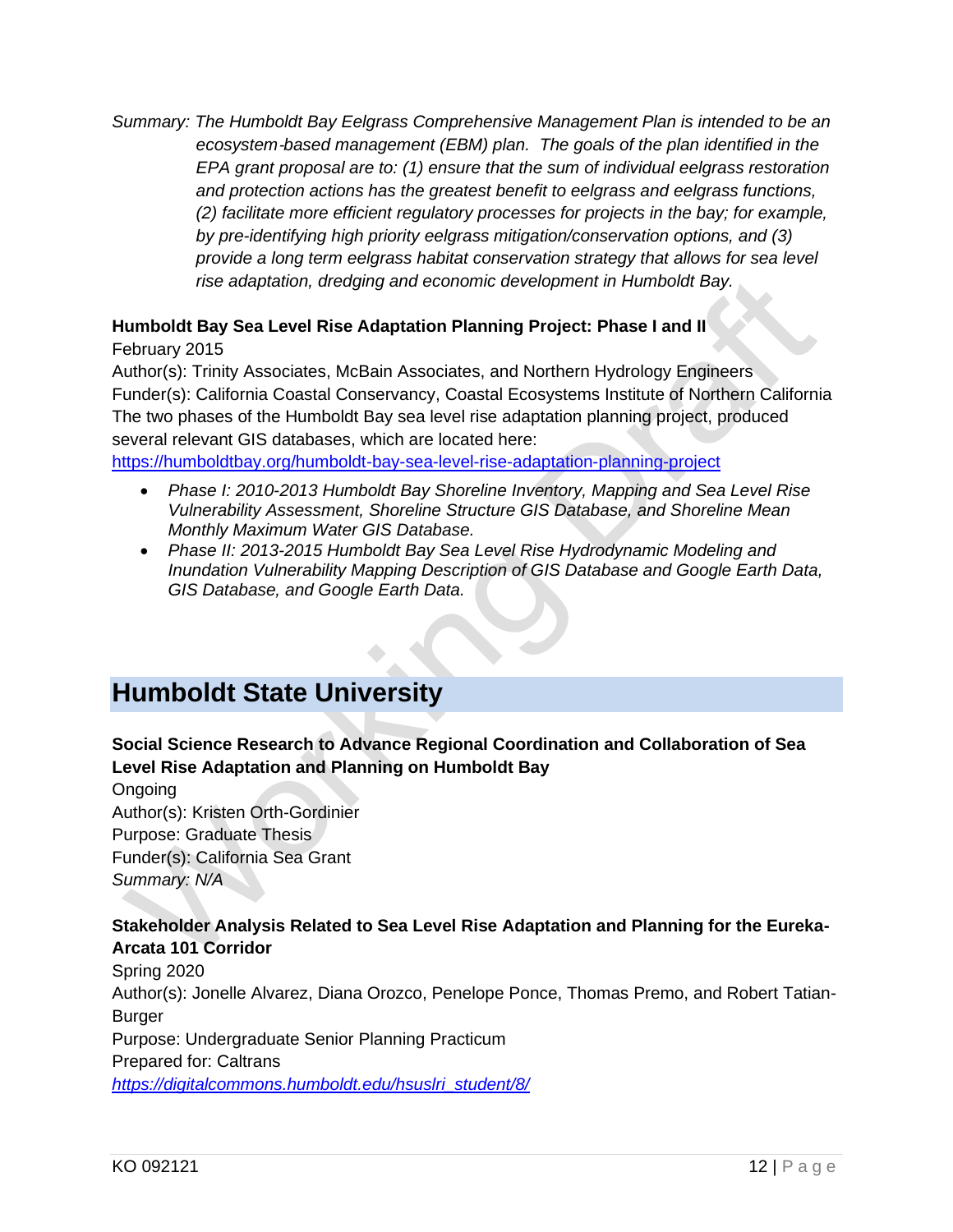*Summary: The purpose of this project is to conduct a stakeholder analysis related to SLR adaptation in the 101 Corridor in order to provide Caltrans with information relevant to fulfilling the conditions of their CDP – namely the requirement to develop a CAIP that reflects "outreach, education, and coordination" with stakeholders and other relevant entities and planning processes in the region.*

#### **Exploring Community Knowledge and Perceptions of Flooding and Sea-Level Rise in King Salmon, California**

Fall 2019

Author(s): Kristina Kunkel

Purpose: Graduate Thesis

*[https://digitalcommons.humboldt.edu/hsuslri\\_student/9/](https://digitalcommons.humboldt.edu/hsuslri_student/9/)*

*Summary: The coastal community of King Salmon, California could be at the highest risk of relative sea-level rise on the entire U.S. West Coast. In 2019, the community already experiences severe flooding at least annually and may be regularly inundated as early as 2050. Until this study, there had been no documented effort to reach out to the community to show them future sea-level rise projections, understand the context of life in King Salmon, and listen to their reactions and perceptions.*

#### **When Sea Level Rise Threatens: Asking initial questions on behalf of the community of Fairhaven, CA**

Fall 2018

Author(s): Caroline Gagne, Evan Gamman, Joffrion Ginn, Alfonso Herrera, Brianna Salazar, Brian Sarff, Neil Patterson

Purpose: Undergraduate Senior Planning Practicum

[https://digitalcommons.humboldt.edu/hsuslri\\_student/1/](https://digitalcommons.humboldt.edu/hsuslri_student/1/)

*Summary: This report focused on the current infrastructure, such as homes, businesses, shoreline, and utilities that are at risk as Fairhaven becomes tidally inundated, and sought to identify how long utilities and service providers can be expected to continue to maintain services, and what mitigation measures might allow the community to stay in place as long as possible before seeking a planned retreat from the shoreline.*

**Humboldt Baykeeper Sea-Level Inundation Community Education and Outreach Report** Spring 2017

Author(s): Haley Barnes, Tara Breen, Marlene Dusek, Elizabeth Nagle, Sarah Wood Purpose: Undergraduate Senior Planning Practicum

[https://digitalcommons.humboldt.edu/hsuslri\\_student/2/](https://digitalcommons.humboldt.edu/hsuslri_student/2/)

*Summary: This study provides a qualitative assessment of barriers to public participation among different demographic groups within the City of Arcata. Students reviewed the literature, conducted interviews, and looked at efforts that other communities have applied to promote civic engagement and SLR education that would be appropriate for Arcata.*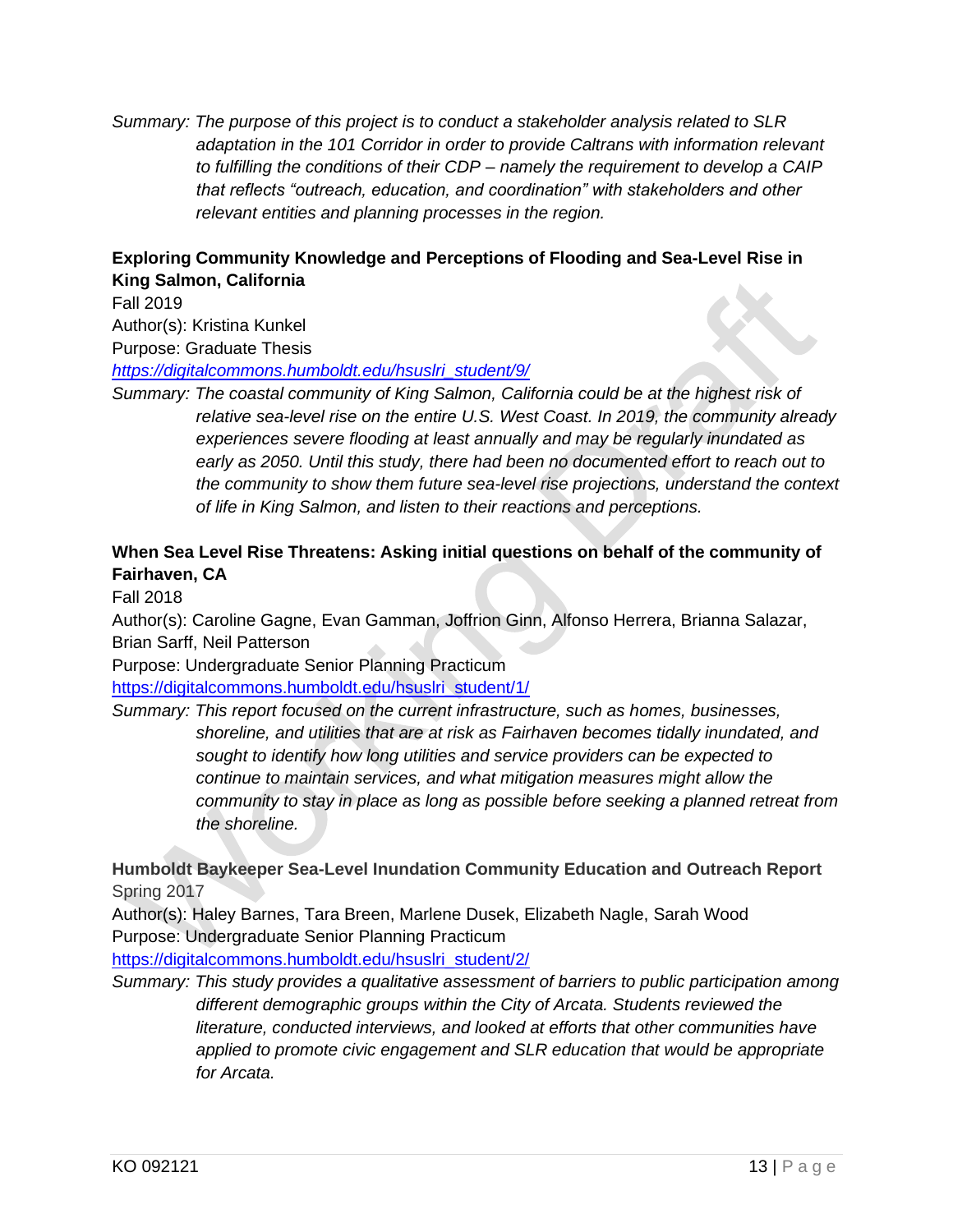#### **Shoreline Protection Options for Humboldt Bay**

Spring 2016

Author(s): Ryan Bowlsby, Kevin Courtain, Rob Dumouchel, Forrest Hansen, Austin Theriault Purpose: Undergraduate Senior Planning Practicum

Prepared for: Harbor District

[https://digitalcommons.humboldt.edu/hsuslri\\_student/11/](https://digitalcommons.humboldt.edu/hsuslri_student/11/)

*Summary: This report reviews a series of non-structural, hybrid-structural, and structural armament shoreline protection methods that may be appropriate for use on Humboldt Bay. Each method is explained with technical detail, and is presented alongside site suitability requirements and the benefits and challenges associated with implementing each method.* 

**Big Lagoon Estates Area of Deferred Certification North Coast Area Plan Humboldt County Local Coastal Program Proposed Amendment Recommendation**

Spring 2015

Author(s): Kyle Copp, Patrick Flynn, Evan Johnson, Sarah West

Purpose: Undergraduate Senior Planning Practicum

[https://digitalcommons.humboldt.edu/hsuslri\\_student/6/](https://digitalcommons.humboldt.edu/hsuslri_student/6/)

*Summary: Students developed policy options based on an understanding of the relevant policy framework and current geotechnical conditions and service infrastructure limitations of the area. We researched extensively, interviewed local experts, including the Humboldt County Planning Department and California Coastal Commission staff and conducted field visits in an effort to inform our geological, technical and spatial analysis of the issues.*

#### **Freshwater Farms Reserve Nature Trails: Public Access and Sea Level Rise Recommendations**

Spring 2015

Author(s): Delia Bense-Kang, Monique Gil, German Gordo, Linnea Hampe, Kris Josh **Schiebelhut** 

Purpose: Undergraduate Senior Planning Practicum

[https://digitalcommons.humboldt.edu/hsuslri\\_student/4/](https://digitalcommons.humboldt.edu/hsuslri_student/4/)

*Summary: The Land Trust has plans and funding in place to begin construction of the trail, but* 

*has yet to develop management strategies for the property with this new addition. In order to best provide public access, as well as meet NRLT's needs, students developed a list of trail management suggestions, described the role a Trail Steward position would play, and analyzed the effects that Sea Level Rise may have on the property over time.*

**Analysis of Coastal Wetland Geography and Policy in Humboldt Bay: Adapting Wetland Policies for a Changing Climate** Fall 2015 Author(s): Dylan Loudon Purpose: Graduate Thesis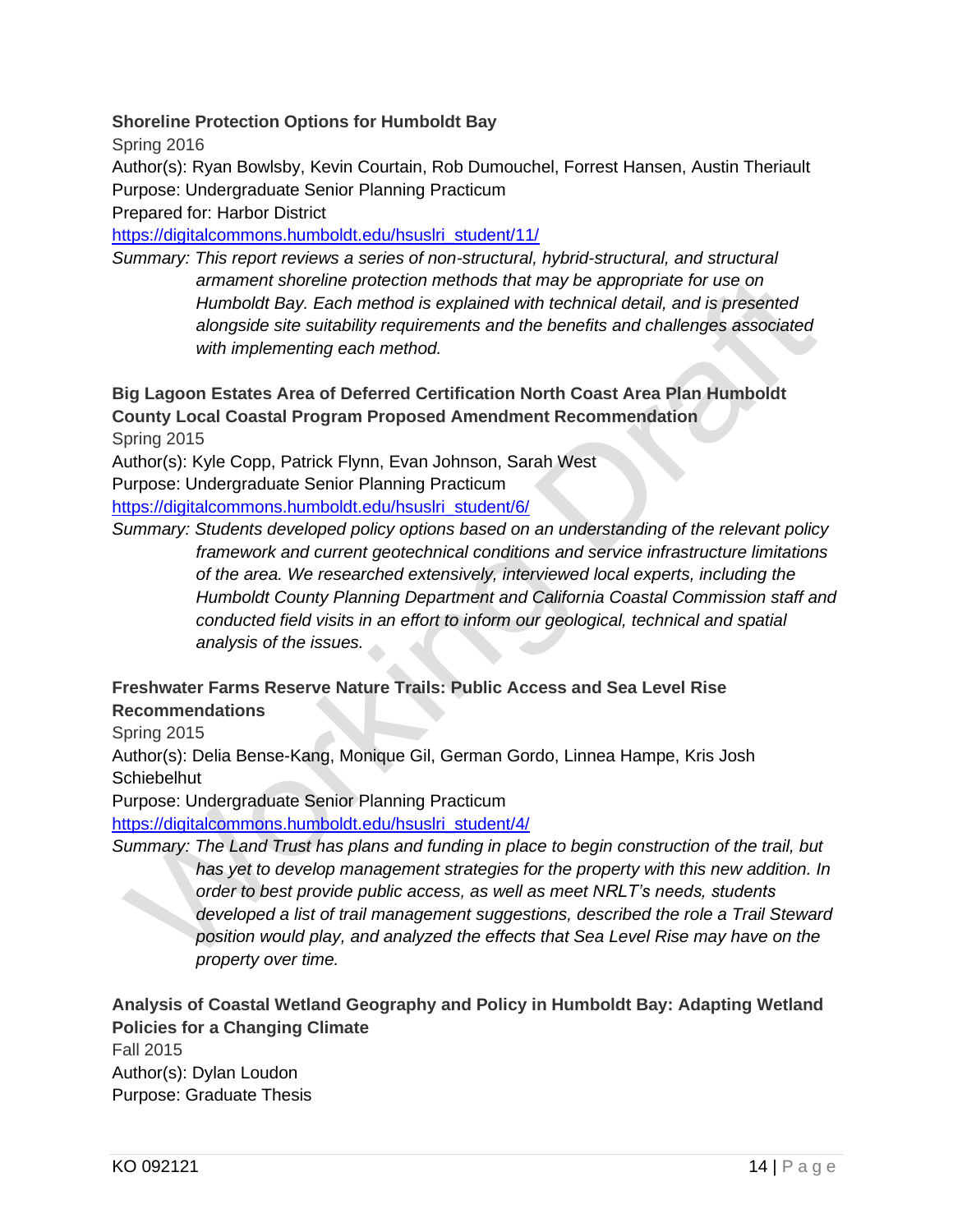#### [https://digitalcommons.humboldt.edu/hsuslri\\_student/7/](https://digitalcommons.humboldt.edu/hsuslri_student/7/)

*Summary: This project sought to model the potential loss of tidal salt marsh around Humboldt Bay due to sea level rise and, in light of sea level rise, examine the difficulties in the permitting, planning and implementation processes of wetland projects.*

#### **Scenario Planning for Building Coastal Resilience in the Face of Sea Level Rise: The Case of Jacobs Avenue, Eureka, CA**

2014

Author(s): Kerry McNamee, Evan Wisheropp, Christopher Weinstein, Andrew Nugent, Laurie Richmond

Purpose: Published Article in Humboldt Journal of Social Relations [https://digitalcommons.humboldt.edu/hsuslri\\_student/12](https://digitalcommons.humboldt.edu/hsuslri_student/12)

*Summary: This article examines issues surrounding flood control measures for the Jacobs Avenue community located in Eureka, California. Researchers conducted interviews with stakeholders, developed geospatial analyses, and reviewed policy documents in order to understand the social, environmental, and political context related to sea level rise planning for Jacobs Avenue. From this information we developed a scenario-based set of management options to guide stakeholders in future decisionmaking regarding the fate of Jacobs Avenue.*

**Potential Future Impacts of Sea Level Rise on Shellfish Mariculture in Humboldt Bay**  Spring 2014

Author(s): Jim Fendt, Sydney Stewart, Denise Truong Purpose: Undergraduate Senior Planning Practicum [https://digitalcommons.humboldt.edu/hsuslri\\_student/5/](https://digitalcommons.humboldt.edu/hsuslri_student/5/)

*Summary: This report examines the existing conditions for oyster cultivation in Humboldt Bay, how, according to the best available scientific information, conditions are expected to change as a result of sea level rise, and how these changes could influence oyster cultivation opportunities in the future.*

**Implications of Sea Level Rise on North Humboldt Bay**

Spring 2011

Author(s): Victoria Blakeney, Wade Bonney, Nicholas Chang, Leah Healy, Elmer Llamas Purpose: Undergraduate Senior Planning Practicum

[https://digitalcommons.humboldt.edu/hsuslri\\_student/3/](https://digitalcommons.humboldt.edu/hsuslri_student/3/)

*Summary: Students developed an assessment of likely implications of sea level rise for the North Humboldt Bay Area by reviewing literature on sea level rise and interviewed staff from local, state and federal agencies, local elected officials, landowners, business owners and real estate brokers regarding their expectations about likely impacts of sea level rise and the responses that will need to be undertaken.*

#### **A Pre-Feasibility Study Examining Oyster Mariculture Expansion in Humboldt Bay** Spring 2010

Author(s): Carrie Carter-Griffin, Carson Hubauer, Andrew Minks, and Elissa Robinson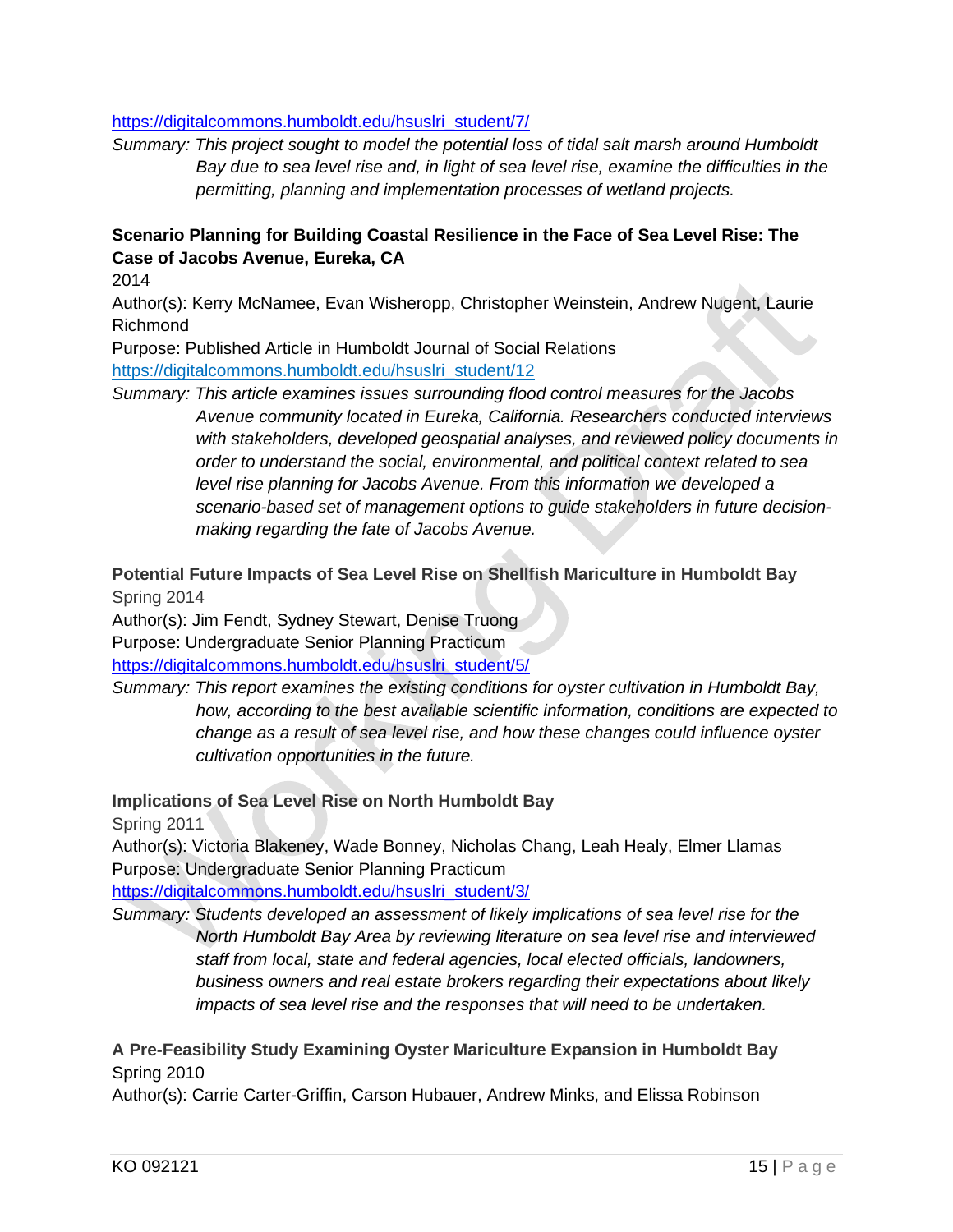Purpose: Undergraduate Senior Planning Practicum

[https://digitalcommons.humboldt.edu/hsuslri\\_student/10/](https://digitalcommons.humboldt.edu/hsuslri_student/10/)

*Summary: The focus of this study was to assess the feasibility of expanding oyster mariculture in Humboldt Bay.*

### <span id="page-18-0"></span>**Pacific Gas and Electric Company**

**Implications of Long-Term Global Warming and Tectonic Displacements at Buhne Hill, Humboldt County, California: Report to the California Coastal Commission** July 2005

Author(s): PG&E Geosciences Department

[https://digitalcommons.humboldt.edu/hsuslri\\_state/12/](https://digitalcommons.humboldt.edu/hsuslri_state/12/)

*Summary: This report was developed in response to the California Coastal Commission's request to analyze PG&E's proposed ISFSI site on Buhne Hill at Humboldt Bay for stability 'in perpetuity.' It look at scenarios up to 100,000 years in the future to model potential changes for two geologic hazards: (1) Surface faulting hazard, related to the tectonic movement of the Little Salmon fault zone, and (2) Coastal erosion hazard, related to projected sea level rise and Pacific storm variability in an environment of global warming and tectonic uplift of Buhne Hill.*

# <span id="page-18-1"></span>**State**

### <span id="page-18-2"></span>**California Coastal Conservancy**

**Presentation: Planning for the Future of Humboldt Bay Sea Level Rise, Sediment Management, Sand Spits and Salt Marshes**

2018

Author(s): Joel Gerwein (SCC)

[http://asbpa.org/wpv2/wp-content/uploads/2018/11/C4.Gerwein\\_Joel.pdf](http://asbpa.org/wpv2/wp-content/uploads/2018/11/C4.Gerwein_Joel.pdf)

*Summary: These presentation slides provide an overview of Humboldt Bay sediment management including sediment budget, dredging and disposal, SLR planning, and beneficial reuse case studies.* 

#### **Humboldt Bay: Sea Level Rise, Hydrodynamic Modeling, and Inundation Vulnerability Mapping**

April 2015

Author(s): Northern Hydrology & Engineering

Funder(s): State Coastal Conservancy, Coastal Ecosystems Institute of Northern California [http://www.coastalecosystemsinstitute.org/humboldt/wp-](http://www.coastalecosystemsinstitute.org/humboldt/wp-content/uploads/2015/04/Final_HBSLR_Modeling_InundationMapping_Report_1504061.pdf)

[content/uploads/2015/04/Final\\_HBSLR\\_Modeling\\_InundationMapping\\_Report\\_1504061.pdf](http://www.coastalecosystemsinstitute.org/humboldt/wp-content/uploads/2015/04/Final_HBSLR_Modeling_InundationMapping_Report_1504061.pdf) [https://digitalcommons.humboldt.edu/hsuslri\\_local/7/](https://digitalcommons.humboldt.edu/hsuslri_local/7/)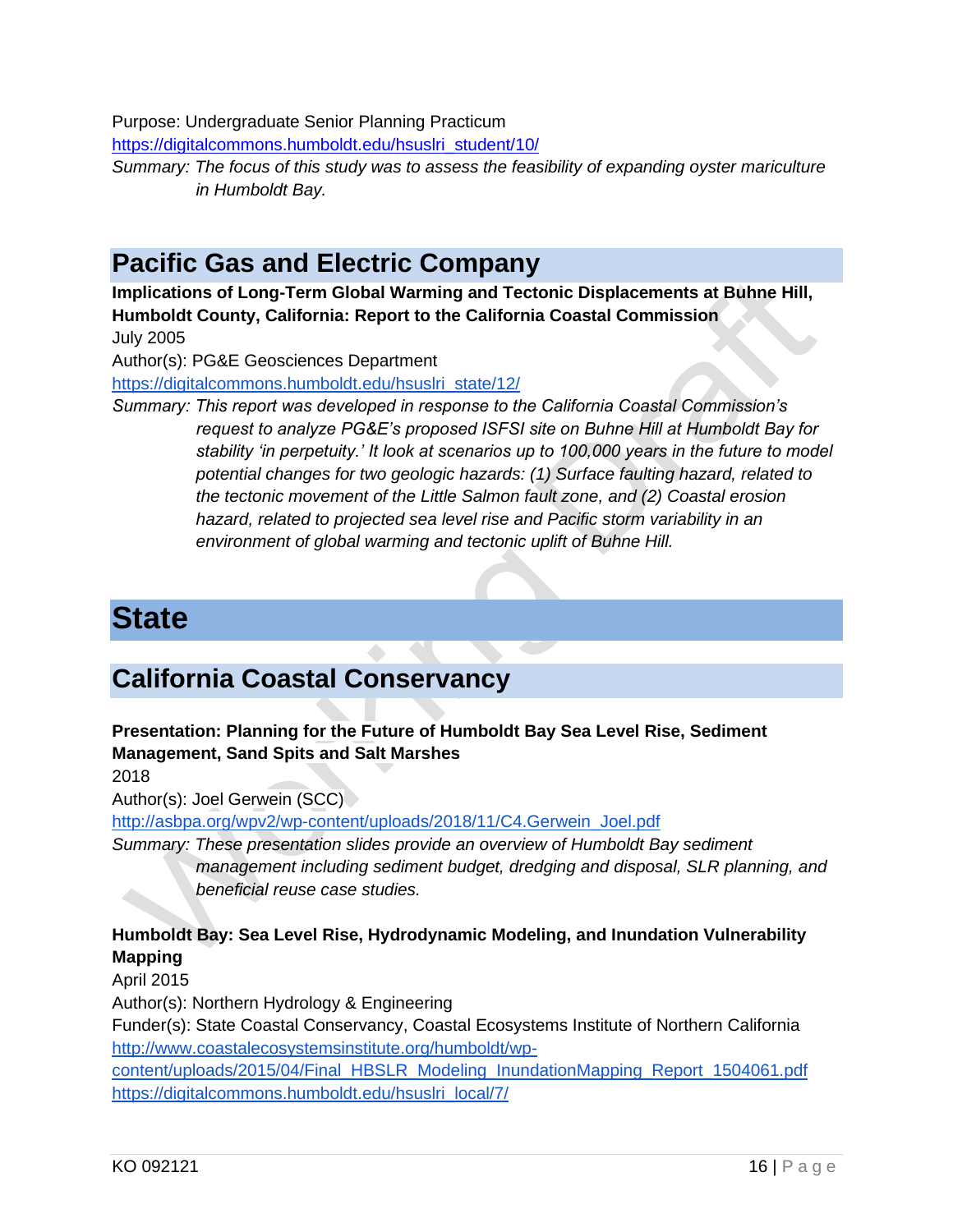[http://humboldtbay.org/sites/humboldtbay2.org/files/Final\\_HBSLR\\_Modeling\\_InundationMappin](http://humboldtbay.org/sites/humboldtbay2.org/files/Final_HBSLR_Modeling_InundationMapping_Repo%20rt_150406.pdf) [g\\_Repo rt\\_150406.pdf](http://humboldtbay.org/sites/humboldtbay2.org/files/Final_HBSLR_Modeling_InundationMapping_Repo%20rt_150406.pdf)

KMZ Files: [Google Earth KMZ Files](http://www.coastalecosystemsinstitute.org/humboldt/wp-content/uploads/2015/04/Generalized_KMZ_Files.zip) [https://digitalcommons.humboldt.edu/hsuslri\\_geospatial/3/](https://digitalcommons.humboldt.edu/hsuslri_geospatial/3/) Shape Files: [ArcGIS Shape Files](http://www.coastalecosystemsinstitute.org/humboldt/wp-content/uploads/2015/04/Generalized_Shape_Files.zip) [https://digitalcommons.humboldt.edu/hsuslri\\_geospatial/4/](https://digitalcommons.humboldt.edu/hsuslri_geospatial/4/)

*Summary: The purpose of this project is to (1) conduct detailed hydrodynamic modeling in Humboldt Bay to determine average high water levels and extreme high water level event probabilities for existing sea levels and SLR scenarios, and (2) develop inundation maps of areas surrounding the bay that are vulnerable to inundation from existing and future sea levels. The ultimate goal of this project is to provide information on how SLR may affect high water levels in Humboldt Bay, including inundation vulnerability maps in a user-friendly format. SLR inundation vulnerability files are also linked in Google Earth KMZ files and ArcGIS shape files.*

#### **Humboldt Bay Sea Level Rise Adaptation Planning Project: Phase II Report**

February 2015

Author(s): Trinity Associates

Funder(s): California Coastal Conservancy, Coastal Ecosystems Institute of Northern California [http://www.coastalecosystemsinstitute.org/humboldt/wp-content/uploads/2015/04/Humboldt-](http://www.coastalecosystemsinstitute.org/humboldt/wp-content/uploads/2015/04/Humboldt-Bay-Sea-Level-Rise-Adaptation-Planning-Project-Phase-II-Report-Compressed.pdf)[Bay-Sea-Level-Rise-Adaptation-Planning-Project-Phase-II-Report-Compressed.pdf](http://www.coastalecosystemsinstitute.org/humboldt/wp-content/uploads/2015/04/Humboldt-Bay-Sea-Level-Rise-Adaptation-Planning-Project-Phase-II-Report-Compressed.pdf) [https://digitalcommons.humboldt.edu/hsuslri\\_local/4/](https://digitalcommons.humboldt.edu/hsuslri_local/4/)

*Summary: This report summarizes how the Adaptation Planning Project explored various aspects of sea level rise and adaptation planning on Humboldt Bay; presents indepth adaptation planning case studies for two at-risk critical regional assets (agricultural lands and the Highway 101 corridor); and recommendations for next steps to build on the Project's regional collaboration to develop and implement adaptation options while engaging the public and affected property owners.* 

More information about the APWG can be found at [http://humboldtbay.org/humboldt-bay-sea](http://humboldtbay.org/humboldt-bay-sea-level-rise-adaptation-planning-project)[level-rise-adaptation-planning-project.](http://humboldtbay.org/humboldt-bay-sea-level-rise-adaptation-planning-project)

#### **Conceptual Groundwater Model of Sea Level Rise in the Humboldt Bay Eureka-Arcata Coastal Plain**

December 2014

Author(s): Robert Willis, Ph.D.

Funder(s): State Coastal Conservancy, Coastal Ecosystems Institute of Northern California [http://www.coastalecosystemsinstitute.org/humboldt/wp-](http://www.coastalecosystemsinstitute.org/humboldt/wp-content/uploads/2015/04/Final_HBSLR_ConceptualGroundwaterModel_1412091.pdf)

[content/uploads/2015/04/Final\\_HBSLR\\_ConceptualGroundwaterModel\\_1412091.pdf](http://www.coastalecosystemsinstitute.org/humboldt/wp-content/uploads/2015/04/Final_HBSLR_ConceptualGroundwaterModel_1412091.pdf) [https://digitalcommons.humboldt.edu/hsuslri\\_local/3/](https://digitalcommons.humboldt.edu/hsuslri_local/3/)

*Summary: This study was performed to develop a conceptual groundwater model to analyze the effects of SLR on groundwater levels and saltwater intrusion in the Eureka-Arcata coastal plain.* 

#### **Humboldt Bay Sea Level Rise DEM Development Report**

May 2014 Author(s): Pacific Watershed Associates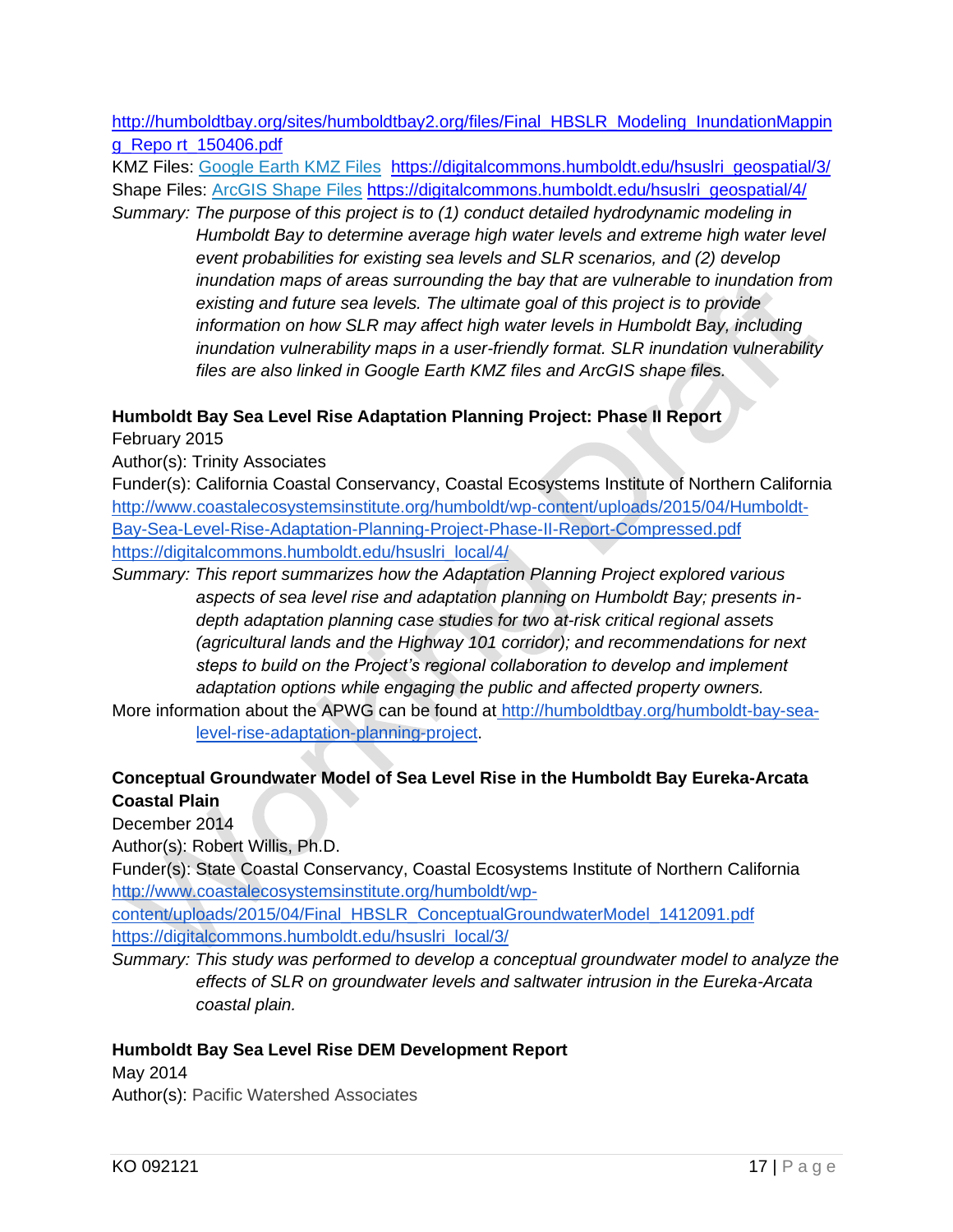Funder(s): State Coastal Conservancy, Coastal Ecosystems Institute of Northern California [http://www.coastalecosystemsinstitute.org/humboldt/wp-](http://www.coastalecosystemsinstitute.org/humboldt/wp-content/uploads/2015/04/Final_HBSLR_ProjectDEM_Development_Report_1410291.pdf)

[content/uploads/2015/04/Final\\_HBSLR\\_ProjectDEM\\_Development\\_Report\\_1410291.pdf](http://www.coastalecosystemsinstitute.org/humboldt/wp-content/uploads/2015/04/Final_HBSLR_ProjectDEM_Development_Report_1410291.pdf) [https://digitalcommons.humboldt.edu/hsuslri\\_local/6/](https://digitalcommons.humboldt.edu/hsuslri_local/6/)

[Humboldt Bay DEM](https://drive.google.com/folderview?id=0B5UPzlQQQ5abMEE2OGpLcjk2QjQ&usp=sharing) – links to Google Drive to download

*Summary: This report describes a seamless topographic/bathymetric digital elevation model (DEM) of Humboldt Bay to support the hydrodynamic modeling and inundation mapping components of the Humboldt Bay Sea Level Rise Adaptation Planning project. It was developed using the 2009-2011 California Coastal Conservancy LiDAR Project Hydro-flattened Bare Earth DEM (California Coastal DEM) and various subtidal bathymetric data sets.*

#### **Humboldt Bay Shoreline Inventory, Mapping and Sea Level Rise Vulnerability Assessment Addendum: Shoreline Vulnerability Ratings**

July 2013

Author(s): McBain & Trush, Trinity Associates

Funder(s): State Coastal Conservancy

[http://humboldtbay.org/sites/humboldtbay.org/files/documents/HB%20Shoreline-Addendum-](http://humboldtbay.org/sites/humboldtbay.org/files/documents/HB%20Shoreline-Addendum-Vulnerabity%20Rating.pdf#overlay-context=humboldt-bay-sea-level-rise-adaptation-planning-project)[Vulnerabity%20Rating.pdf#overlay-context=humboldt-bay-sea-level-rise-adaptation-planning](http://humboldtbay.org/sites/humboldtbay.org/files/documents/HB%20Shoreline-Addendum-Vulnerabity%20Rating.pdf#overlay-context=humboldt-bay-sea-level-rise-adaptation-planning-project)[project](http://humboldtbay.org/sites/humboldtbay.org/files/documents/HB%20Shoreline-Addendum-Vulnerabity%20Rating.pdf#overlay-context=humboldt-bay-sea-level-rise-adaptation-planning-project)

[https://digitalcommons.humboldt.edu/hsuslri\\_local/25/](https://digitalcommons.humboldt.edu/hsuslri_local/25/)

*Summary: The Humboldt Bay shoreline vulnerability rating is a quantitative measure of vulnerability that was developed as an addendum to the Humboldt Bay Shoreline Inventory, Mapping, and Sea Level Rise Vulnerability Assessment (2013). The vulnerability rating uses combinations of shoreline attributes to rank a shoreline segment's vulnerability to erosion and/or overtopping due to extreme tides, storm surges, and future sea level rise.* 

#### **Humboldt Bay Shoreline Inventory, Mapping and Sea Level Rise Vulnerability Assessment, Phase 1 Report**

January 2013

Author(s): Trinity Associates, McBain and Trush, Northern Hydrology and Engineering Funder(s): State Coastal Conservancy

<http://scc.ca.gov/webmaster/ftp/pdf/humboldt-bay-shoreline.pdf>

[https://digitalcommons.humboldt.edu/hsuslri\\_local/12/](https://digitalcommons.humboldt.edu/hsuslri_local/12/)

[http://humboldtbay.org/sites/humboldtbay2.org/files/Humboldt%20Bay%20Shoreline%20Invento](http://humboldtbay.org/sites/humboldtbay2.org/files/Humboldt%20Bay%20Shoreline%20Inventory%2C%20Mapping%20and%20SLR%20Vulnerability%20Assessment-A.Laird%20%281%29%20-%20Compressed.pdf) [ry%2C%20Mapping%20and%20SLR%20Vulnerability%20Assessment-](http://humboldtbay.org/sites/humboldtbay2.org/files/Humboldt%20Bay%20Shoreline%20Inventory%2C%20Mapping%20and%20SLR%20Vulnerability%20Assessment-A.Laird%20%281%29%20-%20Compressed.pdf)

[A.Laird%20%281%29%20-%20Compressed.pdf](http://humboldtbay.org/sites/humboldtbay2.org/files/Humboldt%20Bay%20Shoreline%20Inventory%2C%20Mapping%20and%20SLR%20Vulnerability%20Assessment-A.Laird%20%281%29%20-%20Compressed.pdf)

*Summary: The report describes the first phase of the Humboldt Bay Sea Level Rise Adaptation Planning Project which inventoried and mapped Humboldt Bay's 102 miles of shoreline. This report describes shoreline inventory and mapping methods; describes existing shoreline conditions of structure, cover, and elevation; contains a vulnerability assessment of existing shoreline conditions under current tidal and climatic conditions as well as to rising sea levels; and summarizes the project's*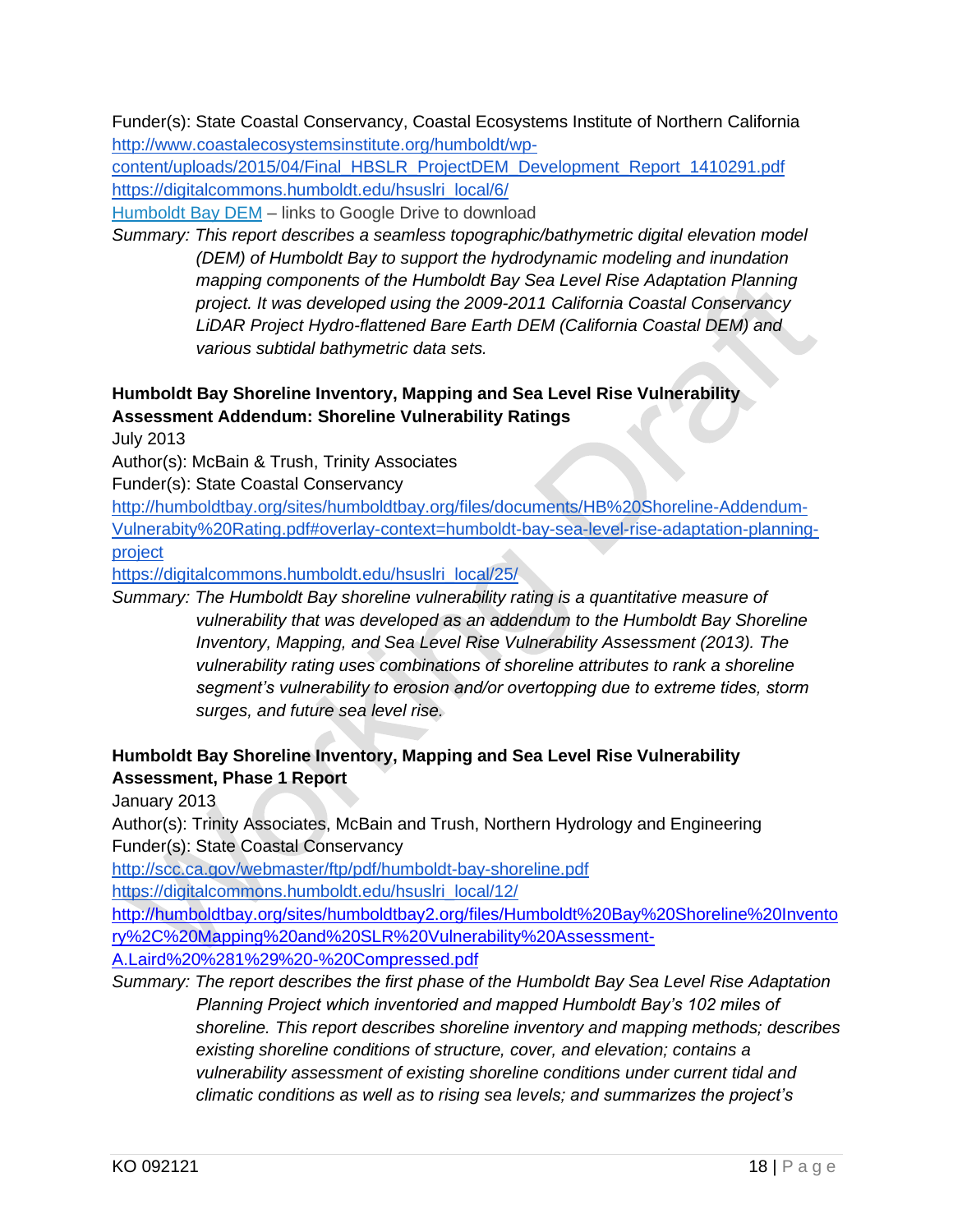*findings and vulnerability assessment along with recommendations on subsequent phases of the sea level rise adaptation planning for Humboldt Bay.*

#### **Technical Memo: Estimates of Mean Monthly Maximum Water Surface Elevations in Humboldt Bay, Humboldt County, CA**

September 2012

Author(s): Northern Hydrology & Engineering Funder(s): State Coastal Conservancy [https://digitalcommons.humboldt.edu/hsuslri\\_local/22/](https://digitalcommons.humboldt.edu/hsuslri_local/22/) *Summary: This technical memorandum briefly summarizes the methods and results used by* 

*Northern Hydrology & Engineering to provide estimates of mean monthly maximum water surface elevations in Humboldt Bay to support the Humboldt Bay Shoreline Inventory and Mapping Project. All work in this memo is referenced to the North American Vertical Datum of 1988 (NAVD88).*

#### **Humboldt Bay and Eel River Estuary Benthic Habitat Project**

August 2012

Author(s): Susan Schlosser (California Sea Grant), Annie Eicher (HT Harvey & Associates) Funder(s): NOAA's Sea Grant College Program, State Coastal Conservancy

[http://www.coastalecosystemsinstitute.org/humboldt/wp-](http://www.coastalecosystemsinstitute.org/humboldt/wp-content/uploads/2014/10/Humboldt_Habitats.pdf)

[content/uploads/2014/10/Humboldt\\_Habitats.pdf](http://www.coastalecosystemsinstitute.org/humboldt/wp-content/uploads/2014/10/Humboldt_Habitats.pdf)

https://caseagrant.ucsd.edu/sites/default/files/HumboldtLR.pdf

[https://digitalcommons.humboldt.edu/hsuslri\\_local/24/](https://digitalcommons.humboldt.edu/hsuslri_local/24/)

*Summary: The Habitat Project report provides a summary of intertidal and subtidal habitat information and habitat mapping in Humboldt Bay and the Eel River Estuary, building on previous assessments, plans and profiles.*

### <span id="page-21-0"></span>**California Coastal Commission**

**Critical Infrastructure at Risk Sea Level Rise Planning Guidance for California's Coastal Zone – Public Review Draft**

August 2021

Author(s): California Coastal Commission

[https://documents.coastal.ca.gov/assets/slr/SLR%20Guidance\\_Critical%20Infrastructure\\_8.16.2](https://documents.coastal.ca.gov/assets/slr/SLR%20Guidance_Critical%20Infrastructure_8.16.21_FINAL_FullPDF.pdf) [1\\_FINAL\\_FullPDF.pdf](https://documents.coastal.ca.gov/assets/slr/SLR%20Guidance_Critical%20Infrastructure_8.16.21_FINAL_FullPDF.pdf)

*Summary: The goal of this Guidance is to promote resilient coastal infrastructure and protection of coastal resources by providing local governments, asset managers, and other stakeholders with policy and planning information to help inform sea level rise adaptation decisions that are consistent with the California Coastal Act. The Guidance addresses two main types of critical infrastructure: transportation and water.* 

**Making California's Coast Resilient to Sea Level Rise: Principles for Aligned State Action** May 2020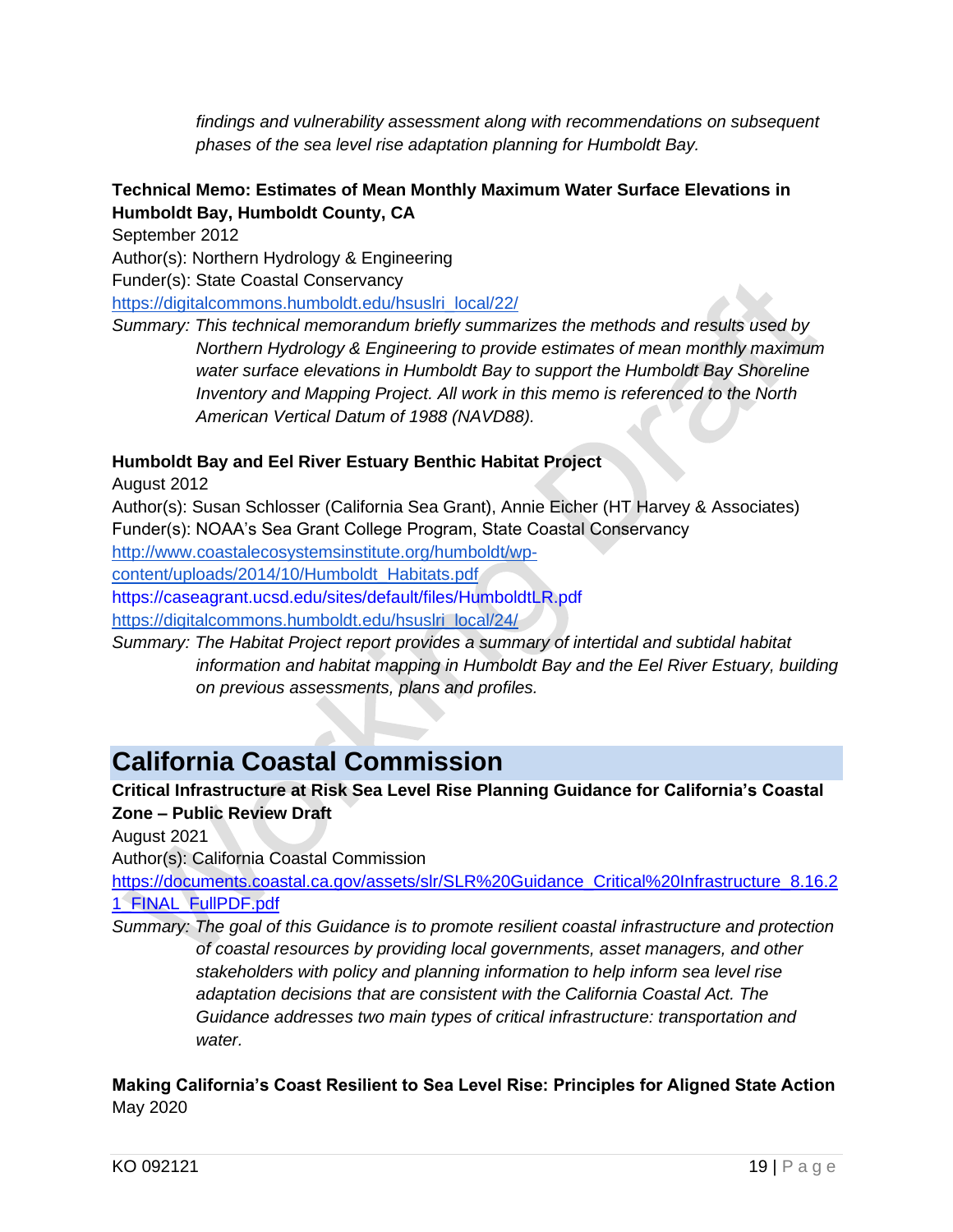#### Author(s): California Coastal Commission

Staff Report:<https://documents.coastal.ca.gov/reports/2020/5/W6g/w6g-5-2020-report.pdf> Exhibit:<https://documents.coastal.ca.gov/reports/2020/5/W6g/w6g-5-2020-exhibits.pdf>

*Summary: These principles are meant to guide unified, effective action towards sea level rise resilience for California's coastal communities, ecosystems, and economies, and are consistent with and complementary to the Coastal Commission's ongoing work to address sea level rise. The principles fall into six main categories: Develop and utilize best available science; build coastal resilience partnerships; improve coastal resilience communications; support local leadership and address local conditions; strengthen alignment around coastal resilience; and implement and learn from coastal resilience projects.*

#### **Sea Level Rise Policy Guidance: Interpretive Guidelines for Addressing Sea Level Rise in Local Coastal Programs and Coastal Development Permits**

Adopted August 2015, updated November 2018

Author(s): California Coastal Commission

Funding assistance: NOAA

Website:<https://www.coastal.ca.gov/climate/slrguidance.html>

[https://digitalcommons.humboldt.edu/hsuslri\\_state/4/](https://digitalcommons.humboldt.edu/hsuslri_state/4/)

*Summary: It provides an overview of the best available science on sea level rise for California and recommended methodology for addressing sea level rise in Coastal Commission planning and regulatory actions. It is a guidance document intended to serve as a multi-purpose resource for a variety of audiences. It does not include regulations and is not specific to a particular geographic location or development intensity.*

#### **Residential Adaptation Policy Guidance: Development Interpretive Guidelines for Addressing Sea Level Rise in Local Coastal Programs**

Draft July 2017, revised Draft March 2018

Author(s): California Coastal Commission

Funding assistance: NOAA

Website:<https://www.coastal.ca.gov/climate/slr/vulnerability-adaptation/residential/> [https://digitalcommons.humboldt.edu/hsuslri\\_state/3/](https://digitalcommons.humboldt.edu/hsuslri_state/3/)

*Summary: Advisory guidance that provides the Commission's direction on how local governments can address sea level rise issues in Local Coastal Programs consistent with the Coastal Act.*

### <span id="page-22-0"></span>**California Department of Fish & Wildlife**

<https://wildlife.ca.gov/Conservation/Climate-Science/Resources>

*This website includes links to some informational resources. CDFW does not endorse any specific climate change resources.* 

**Back to the Future: Programmatic Sea Level Rise Vulnerability Assessment With Recommendation's for Fay Slough, Mad River Slough, and Elk River Slough Wildlife**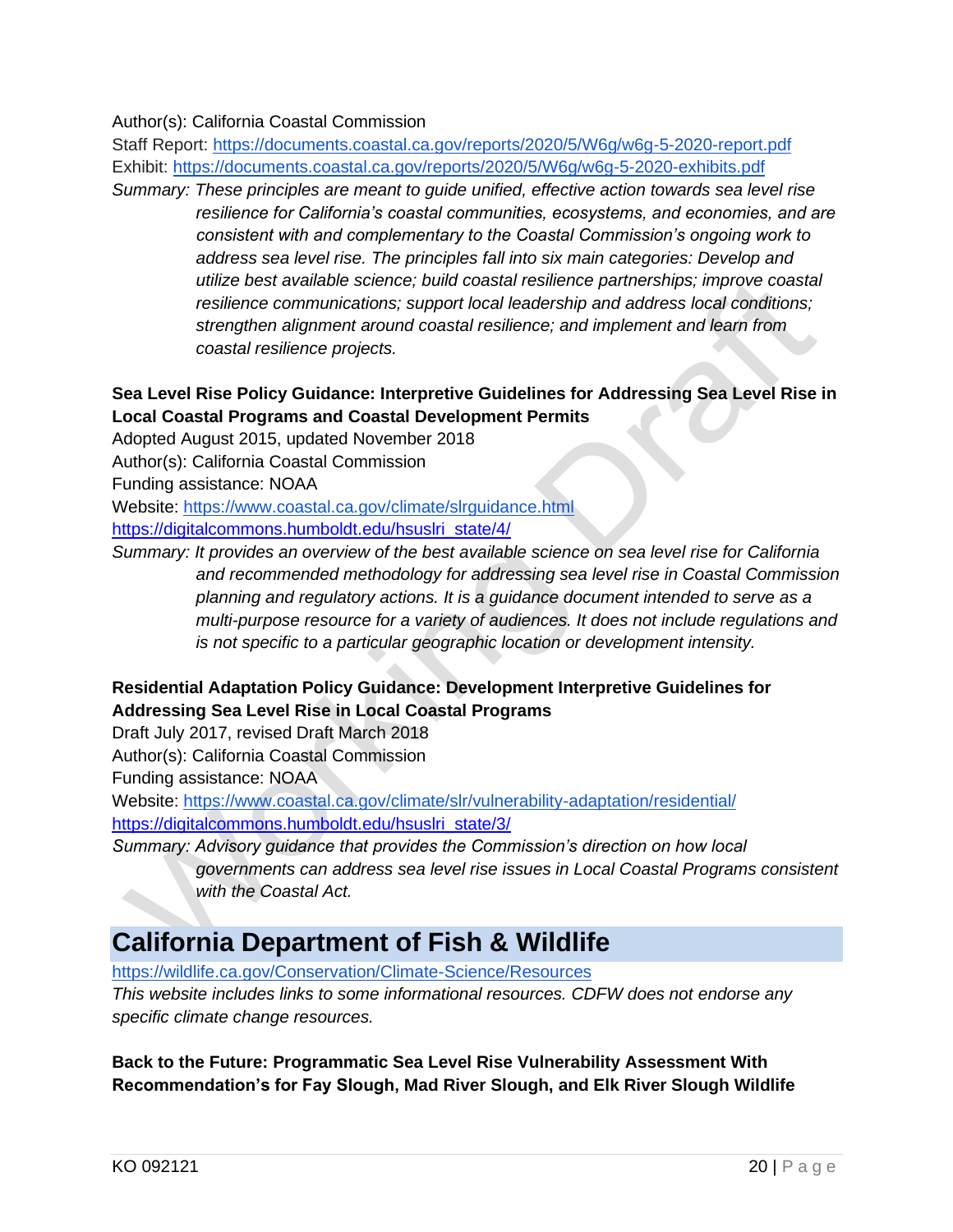#### **Areas**

September 2013 Author(s): Robert M. Sullivan (CDFW) [https://digitalcommons.humboldt.edu/hsuslri\\_local/37](https://digitalcommons.humboldt.edu/hsuslri_local/37)

*Summary: A preliminary shoreline vulnerability analysis of three Wildlife Areas along the Northern Coast of California was conducted, which included Fay Slough Wildlife Area (FSWA), Mad River Slough Wildlife Area (MRSWA), and Elk River Wildlife Area (ELKRWA). Sea level rise adaptive planning recommendations are presented for Wildlife Areas vulnerable to sea level rise, which include step-by-step recommendations for conducting a: (1) Sea Level Rise Vulnerability Analysis; (2) Risk Assessment; (3) Adaptation Plan; (4) Review of the Adaptation Plan; (5) Implementation of the Adaptation Plan, and (6) Review, Updating, and Monitoring of the plan.*

### <span id="page-23-0"></span>**Caltrans**

**Caltrans Long-Term Sea Level Rise Phased Adaptation Plan for the Eureka-Arcata Highway 101 Corridor** 

In process Author: Caltrans No link

*Summary: Caltrans is in the process of implementing a major safety improvement project along the Eureka-Arcata corridor including the construction of a large separated grade intersection. The coastal development permit from the California Coastal Commission contains a condition requiring Caltrans to prepare a long-term Phased Adaptation Plan for the Eureka-Arcata corridor, including a requirement to consider the feasibility of "living shoreline" and other natural features as elements of the adaptation strategy.*

#### **Caltrans Climate Change Vulnerability Assessments, District 1**

October 2019 Author(s): Caltrans, WSP Prepared for: Caltrans Funder(s): Summary Report: [https://dot.ca.gov/-/media/dot-media/programs/transportation](https://dot.ca.gov/-/media/dot-media/programs/transportation-planning/documents/2019-climate-change-vulnerability-assessments/d1-summary-report-a11y.pdf)[planning/documents/2019-climate-change-vulnerability-assessments/d1-summary-report](https://dot.ca.gov/-/media/dot-media/programs/transportation-planning/documents/2019-climate-change-vulnerability-assessments/d1-summary-report-a11y.pdf)[a11y.pdf](https://dot.ca.gov/-/media/dot-media/programs/transportation-planning/documents/2019-climate-change-vulnerability-assessments/d1-summary-report-a11y.pdf) [https://digitalcommons.humboldt.edu/hsuslri\\_state/15](https://digitalcommons.humboldt.edu/hsuslri_state/15) Technical Report: [https://dot.ca.gov/-/media/dot-media/programs/transportation](https://dot.ca.gov/-/media/dot-media/programs/transportation-planning/documents/2019-climate-change-vulnerability-assessments/d1-technical-report-a11y.pdf)[planning/documents/2019-climate-change-vulnerability-assessments/d1-technical-report](https://dot.ca.gov/-/media/dot-media/programs/transportation-planning/documents/2019-climate-change-vulnerability-assessments/d1-technical-report-a11y.pdf)[a11y.pdf](https://dot.ca.gov/-/media/dot-media/programs/transportation-planning/documents/2019-climate-change-vulnerability-assessments/d1-technical-report-a11y.pdf)

[https://digitalcommons.humboldt.edu/hsuslri\\_state/15](https://digitalcommons.humboldt.edu/hsuslri_state/15)

*Summary: The following report summarizes a vulnerability assessment conducted for that portion of the State Highway System (SHS) located in Caltrans District 1. The*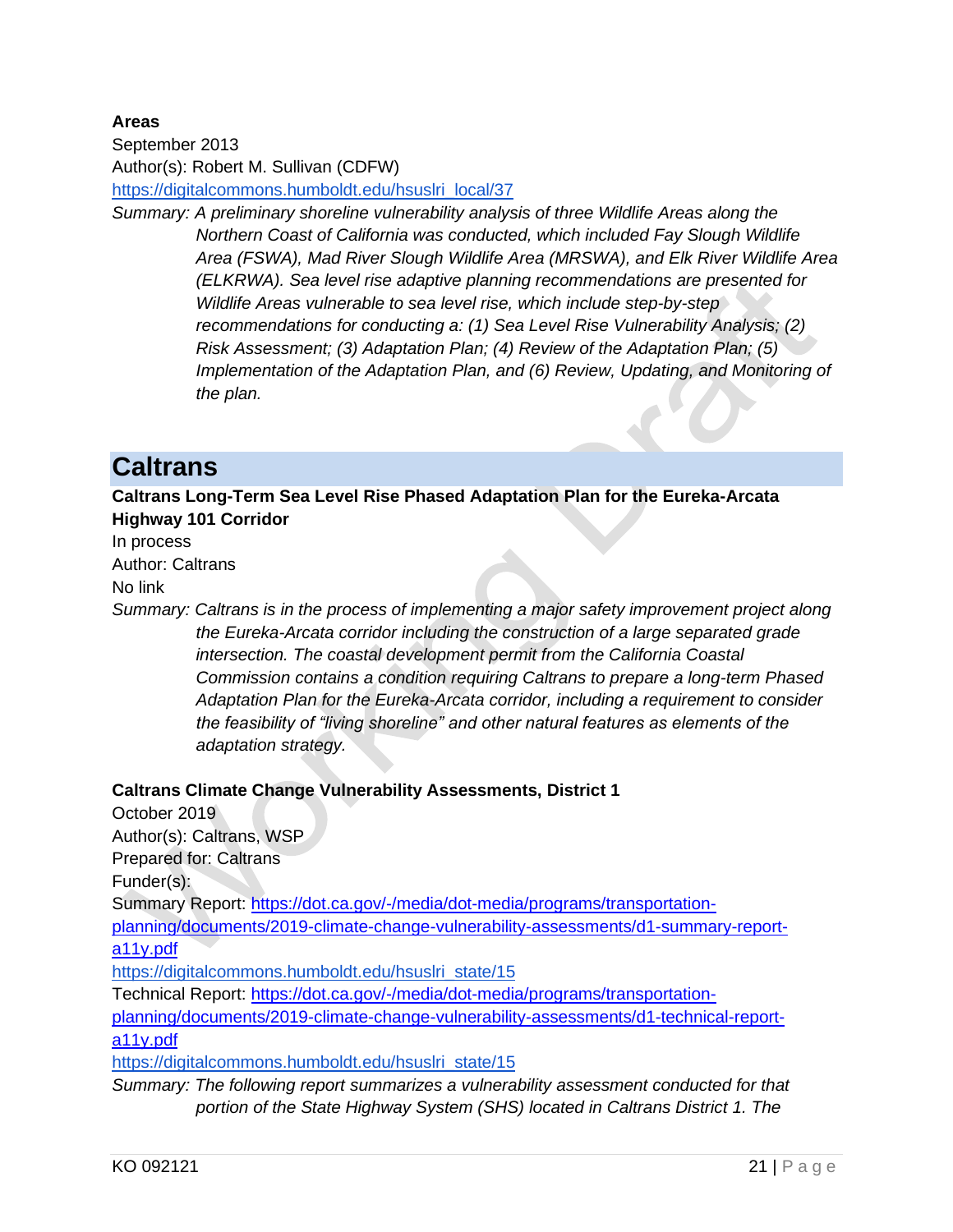*vulnerability study had three objectives: (1) Understand the types of weather-related and longer-term climate change events that will likely occur with greater frequency and intensity in future years, (2) Conduct a vulnerability assessment to determine those Caltrans assets vulnerable to various climate-influenced natural hazards, and (3) Develop a method to prioritize candidate projects for actions that are responsive to climate change concerns, when financial resources become available.*

#### **Caltrans Eureka-Arcata Corridor: Sea Level Rise Vulnerabilities and Adaptation Solutions** May 2019

Author(s): Caltrans, ICF

[https://digitalcommons.humboldt.edu/hsuslri\\_state/10/](https://digitalcommons.humboldt.edu/hsuslri_state/10/)

*Summary: This report analyzes the vulnerability of the proposed Caltrans projects to SLR and other coastal hazards. The analysis enables identification of a range of adaptation options for the proposed projects along the study site. It addresses multiple planning needs: projected SLR ranges; SLR hazard impacts such as storm surge, wave run up, and erosion; local coastal resources; minimization of risk; and long-term adaptation efforts.* 

#### **Sea Level Rise Analysis for Eureka-Arcata Corridor, Memorandum**

October 2018

Author(s): Jason Meyer (North Region Environmental Planning, Caltrans) [https://digitalcommons.humboldt.edu/hsuslri\\_state/9/](https://digitalcommons.humboldt.edu/hsuslri_state/9/)

*Summary: This memo documents the rationale for decisions Caltrans made regarding the Eureka – Arcata Route 101 Corridor Improvement Project and long-term Sea Level Rise (SLR) planning for U.S. Highway 101 (US 101) between Eureka and Arcata. This memo begins with immediate design decisions regarding heights of structures on this current safety project, and then begins discussing various considerations for long-term planning.*

**District 1 Climate Change Vulnerability Assessment and Pilot Studies, and Appendices** December 2014

Author(s): GHD, ESA, PWA, Trinity Associates

Prepared for: Caltrans, Humboldt County Association of Governments

Final Report: [https://digitalcommons.humboldt.edu/hsuslri\\_state/1/](https://digitalcommons.humboldt.edu/hsuslri_state/1/)

[https://humboldtgov.org/DocumentCenter/View/70095/Caltrans-District-1-Climate-Change-](https://humboldtgov.org/DocumentCenter/View/70095/Caltrans-District-1-Climate-Change-Vulnerability-Assessment---Main-Document)[Vulnerability-Assessment---Main-Document](https://humboldtgov.org/DocumentCenter/View/70095/Caltrans-District-1-Climate-Change-Vulnerability-Assessment---Main-Document)

Appendix: [https://digitalcommons.humboldt.edu/hsuslri\\_state/8/](https://digitalcommons.humboldt.edu/hsuslri_state/8/)

*Summary: The objective of the study was to identify and classify the potential vulnerabilities of state owned transportation assets to climate change throughout District 1, which encompasses the counties of Del Norte, Humboldt, Mendocino, and Lake in north western California; and to identify and evaluate a range of adaption options to address the identified vulnerabilities at four prototype locations.*

<span id="page-24-0"></span>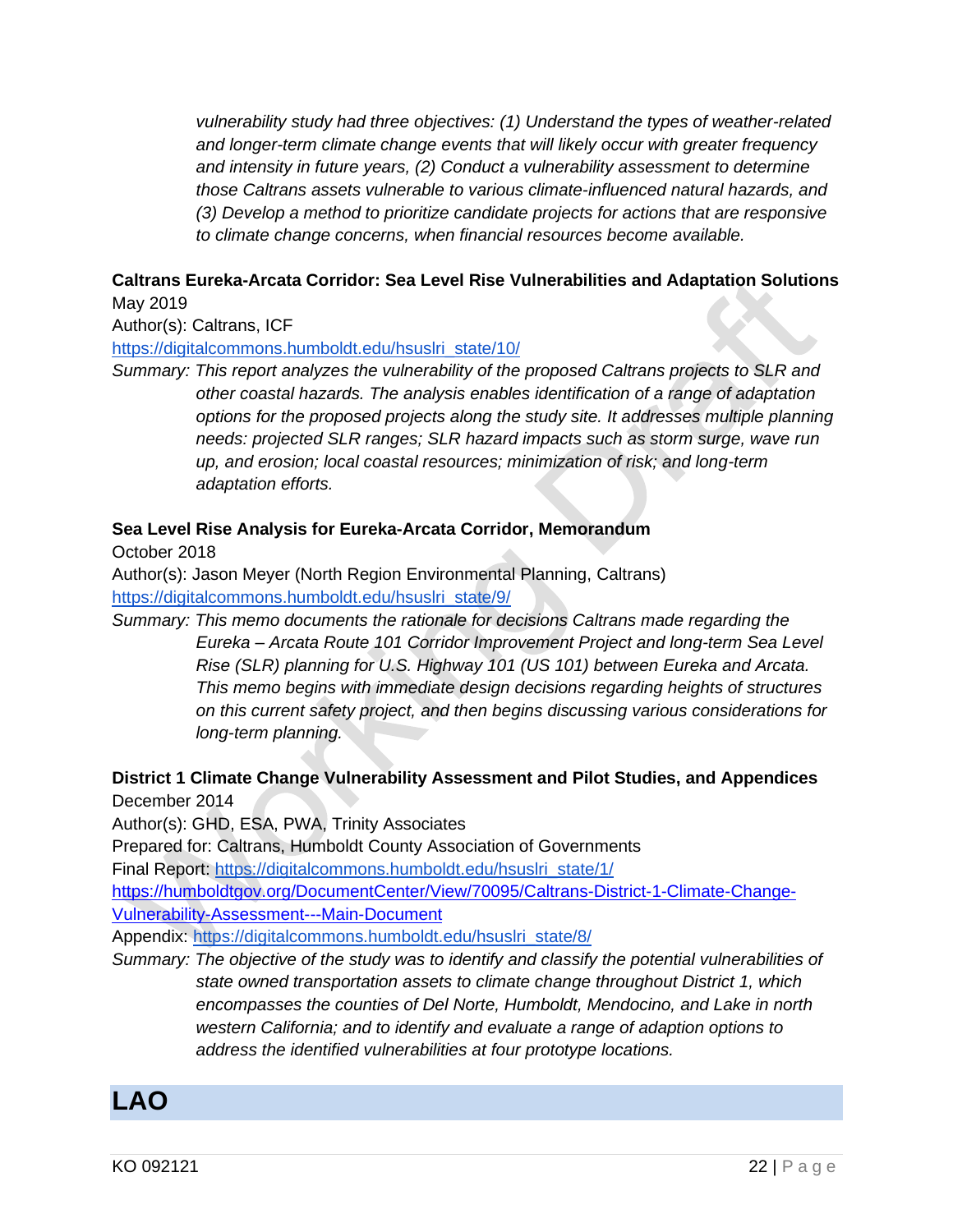#### **What Threat Does Sea-Level Rise Pose to California?**

August 2019

Author(s): Gabriel Petek (LAO)

[https://lao.ca.gov/Publications/Report/4261#:~:text=SLR%20by%202100.-](https://lao.ca.gov/Publications/Report/4261#:~:text=SLR%20by%202100.-,Rising%20Seas%20Threaten%20the%20California%20Coast%20in%20Numerous%20Ways,most%20commonly%20referenced%20SLR%20risk)

[,Rising%20Seas%20Threaten%20the%20California%20Coast%20in%20Numerous%20Ways,](https://lao.ca.gov/Publications/Report/4261#:~:text=SLR%20by%202100.-,Rising%20Seas%20Threaten%20the%20California%20Coast%20in%20Numerous%20Ways,most%20commonly%20referenced%20SLR%20risk) [most%20commonly%20referenced%20SLR%20risk.](https://lao.ca.gov/Publications/Report/4261#:~:text=SLR%20by%202100.-,Rising%20Seas%20Threaten%20the%20California%20Coast%20in%20Numerous%20Ways,most%20commonly%20referenced%20SLR%20risk)

*Summary: This report is intended to help the Legislature and the public deepen their knowledge of the threats that California faces from SLR. Developing a thorough understanding of the possible impacts associated with rising seas is an essential first step for the Legislature in determining how to prioritize efforts to help mitigate potential damage and disruption.*

#### **Preparing for Rising Seas: How the State Can Help Support Local Coastal Adaptation Efforts**

December 2019 Author(s): Gabriel Petek (LAO) <https://lao.ca.gov/Publications/Report/4121>

*Summary:* LAO Recommendations for Supporting Local Adaptation Efforts include: Foster Regional-Scale Adaptation; Support Local Planning and Adaptation Projects; Provide Information, Assistance, and Support; Enhance Public Awareness of SLR Risks and Impacts

### <span id="page-25-0"></span>**Ocean Protection Council**

#### **State of California Sea-Level Rise Guidance**

Update 2018

Author(s): California OPC

[http://www.opc.ca.gov/webmaster/ftp/pdf/agenda\\_items/20180314/Item3\\_Exhibit-](http://www.opc.ca.gov/webmaster/ftp/pdf/agenda_items/20180314/Item3_Exhibit-A_OPC_SLR_Guidance-rd3.pdf)

[A\\_OPC\\_SLR\\_Guidance-rd3.pdf](http://www.opc.ca.gov/webmaster/ftp/pdf/agenda_items/20180314/Item3_Exhibit-A_OPC_SLR_Guidance-rd3.pdf)

[https://digitalcommons.humboldt.edu/hsuslri\\_state/6/](https://digitalcommons.humboldt.edu/hsuslri_state/6/)

*Summary: This updated document provides: (1) A synthesis of the best available science on sea level rise projections and rates for California; (2) A step-by-step approach for state agencies and local governments to evaluate those projections and related hazard information in decision making; and (3) Preferred coastal adaptation approaches.* 

#### **Rising Seas in California: An Update on Sea-Level Rise Science**

April 2017

Author(s): California Ocean Protection Council Science Advisory Team Working Group [http://www.opc.ca.gov/webmaster/ftp/pdf/docs/rising-seas-in-california-an-update-on-sea-level](http://www.opc.ca.gov/webmaster/ftp/pdf/docs/rising-seas-in-california-an-update-on-sea-level-rise-science.pdf)[rise-science.pdf](http://www.opc.ca.gov/webmaster/ftp/pdf/docs/rising-seas-in-california-an-update-on-sea-level-rise-science.pdf)

[https://digitalcommons.humboldt.edu/hsuslri\\_state/5/](https://digitalcommons.humboldt.edu/hsuslri_state/5/)

*Summary: The report provides a synthesis of current state of sea-level rise science, including advances in modeling and improved understanding of the processes that could drive*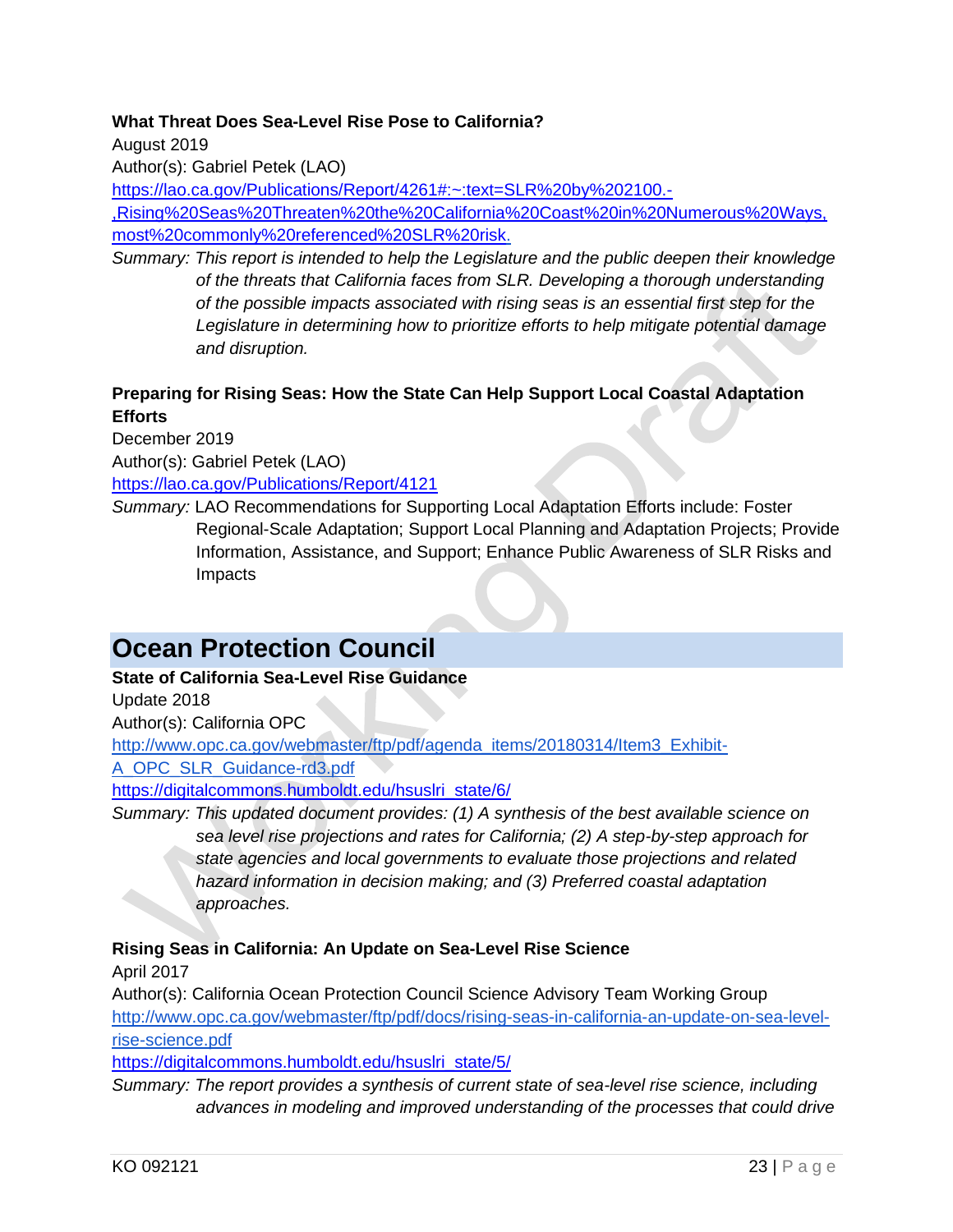*extreme global sea-level rise. It provides the scientific foundation for the SLR Guidance document update.*

**Comments on the 2017 Rising Seas in California: An Update on Sea-Level Rise Science and the upcoming update to California's Sea-Level Rise Guidance document** June 2017

Author(s): Northern Hydrology & Engineering, Trinity Associates, Cascadia GeoSciences [https://digitalcommons.humboldt.edu/hsuslri\\_local/30/](https://digitalcommons.humboldt.edu/hsuslri_local/30/)

*Summary: These comments were provided by local professionals to address the shortcomings of the best available science used in the Rising Seas Report as it relates to Humboldt Bay; specifically the high rate of tectonic land level change and use of local tide gauges. It provides additional research and recommendations for analysis of SLR in Humboldt Bat.* 

### <span id="page-26-0"></span>**State Lands Commission**

#### <https://www.slc.ca.gov/ab691/>

*[AB 691 \(Muratsuchi\)](http://www.leginfo.ca.gov/pub/13-14/bill/asm/ab_0651-0700/ab_691_bill_20131005_chaptered.pdf) Chapter 592, Statutes of 2013, involves sea-level rise impacts on granted public trust lands. Assessing the impacts of sea-level rise for public trust lands is a management priority for local trustees. Trustees with annual gross revenue from their trust lands that exceed \$250,000 are required to prepare and submit to the Commission, by July 1, 2019, an assessment of how they propose to address sea-level rise.*

### **Additional State Resources:**

<https://www.slc.ca.gov/sea-level-rise/additional-resources-for-addressing-sea-level-rise/>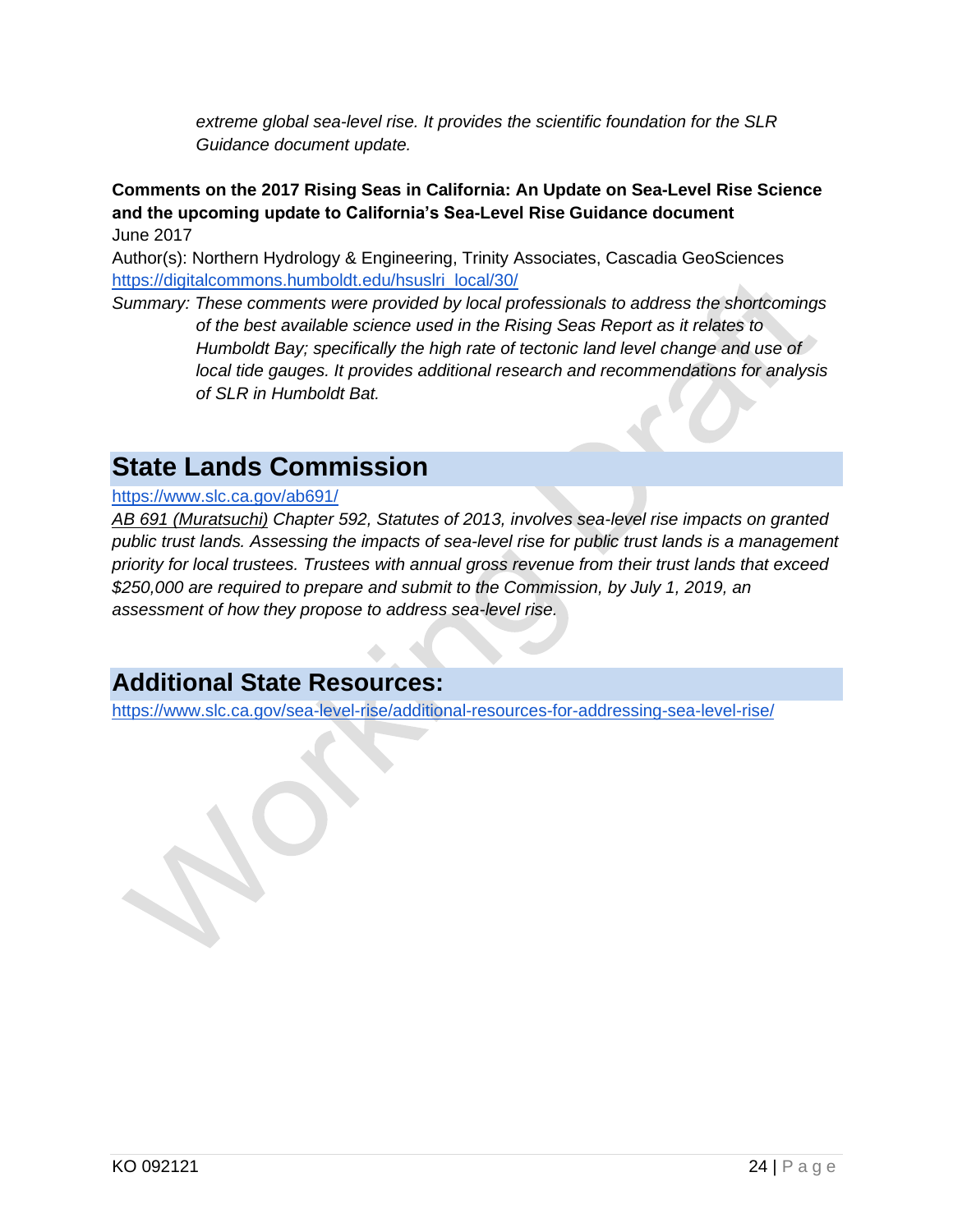# <span id="page-27-0"></span>**Federal**

### <span id="page-27-1"></span>**USFWS**

#### **Humboldt Coastal Resilience Project**

Ongoing, 2015 to 2021

Author(s): USFWS

Funder(s): California Coastal Conservancy, Ocean Protection Council and Bureau of Land Management

Website:<https://www.fws.gov/nwrs/threecolumn.aspx?id=6442461340>

*Summary: The beach and dunes of Humboldt Bay National Wildlife Refuge are at the vanguard of sea level rise and other climate impacts. The foredune is an important feature that buffers the effects of extreme storms, and the entire dune system protects the estuarine systems behind it. UFSWS and its partners have posed the question of what our dunes will do in response to sea level rise and extreme events, and what measures we can take to increase resiliency. To answer these questions, the refuge has engaged in a collaborative, six-year research project known as the Humboldt Coastal Resilience Project (formerly, Climate Ready Project).* 

**Humboldt Bay National Wildlife Refuge Response to Climate Change and Sea Level Rise** 2020

Website: [https://www.fws.gov/refuge/Humboldt\\_Bay/wildlife\\_and\\_habitat/ClimateChange.html](https://www.fws.gov/refuge/Humboldt_Bay/wildlife_and_habitat/ClimateChange.html) *Summary: Website briefly discusses the refuge response to climate change and SLR, wetland habitats, and dune ecosystems.* 

#### **Tectonic land level changes and their contribution to sea-level rise, Humboldt Bay region**  2017 Final Report

Author(s): Cascadia GeoSciences, Humboldt State University, Northern Hydrology and Engineering, Pacific Watershed Associates, New Mexico State University, University of Oregon, USFWS, Stillwater Sciences, California Sea Grant, US Forest Service

Prepared for: USFWS

Funder(s): USFWS Landscape Conservation Cooperative

[http://www.hbv.cascadiageo.org/HumBayVert/reports/USFWS/20170407/final\\_report\\_HBV\\_usf](http://www.hbv.cascadiageo.org/HumBayVert/reports/USFWS/20170407/final_report_HBV_usfws_2017.pdf) [ws\\_2017.pdf](http://www.hbv.cascadiageo.org/HumBayVert/reports/USFWS/20170407/final_report_HBV_usfws_2017.pdf)

[https://digitalcommons.humboldt.edu/hsuslri\\_local/23/](https://digitalcommons.humboldt.edu/hsuslri_local/23/)

2014 Status Update:

http://www.hbv.cascadiageo.org/HumBayVert/reports/USFWS/20141231/status\_report\_CG\_HB V\_USFWS\_fall\_2014\_20141231.pdf

*Summary: This report characterizes the interseismic tectonic land-level change associated with the southern Cascadia subduction zone in order to quantify and predict future sealevel trends in northern California.* 

#### **Humboldt Bay National Wildlife Refuge Sea Level Rise Modeling**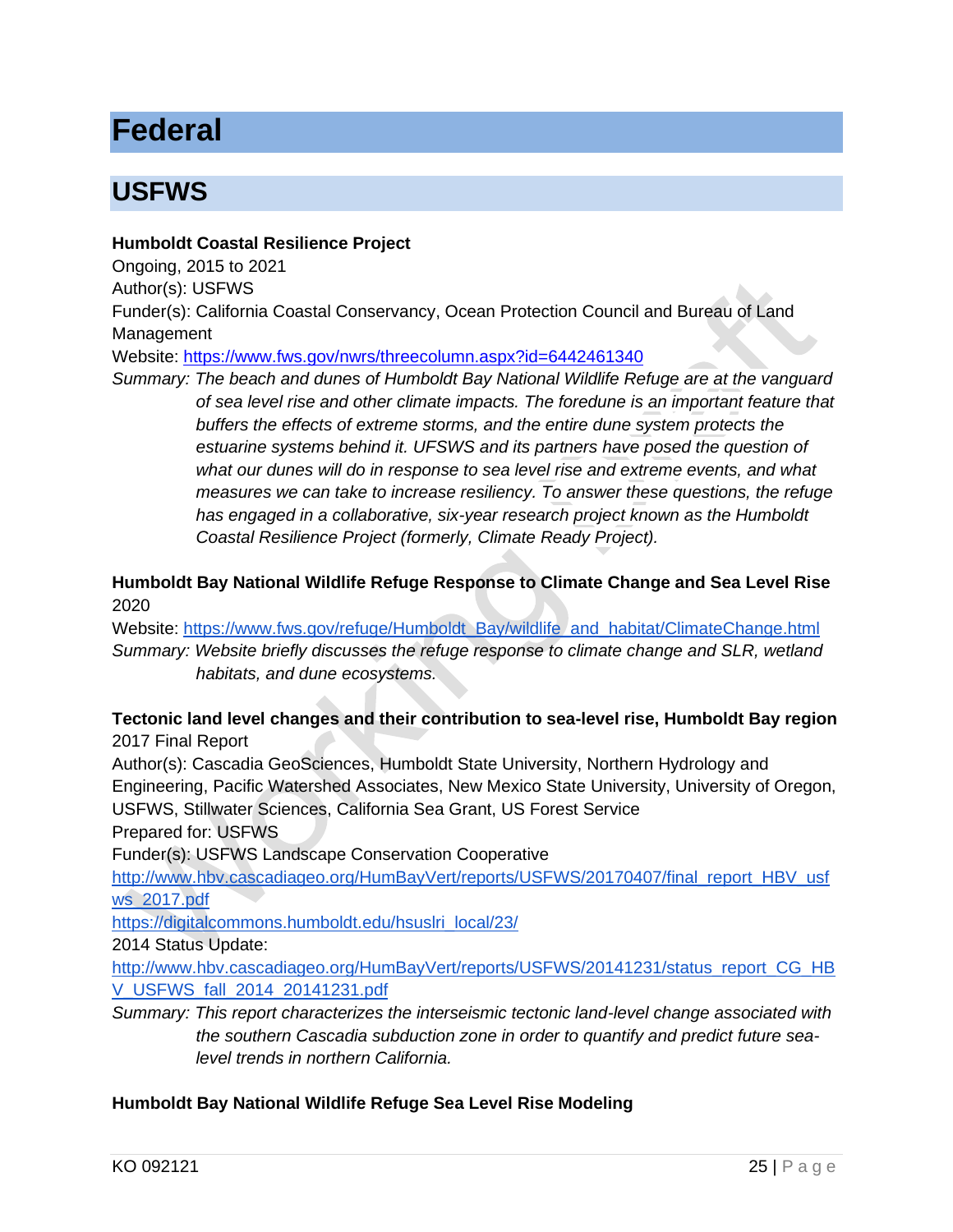2013 Author(s): UC Davis, USFWS, USGS, NOAA Funder(s): USGS, USFWS

<https://www.sciencebase.gov/catalog/item/5293c685e4b0003223e07cd9>

*Summary: This project applied sea-level rise (SLR) modeling approaches along the Pacific coast tidal gradient at a parcel scale through improved data collection tools and collaboration relevant to land managers. At selected salt marsh parcels in both the North Pacific and California LCCs, data collection techniques were employed to assess detailed baseline habitat elevations; tidal ranges, microclimate, and extreme weather events; sediment supply sources; vegetation community composition; and vertebrate population indices. The design provides resource managers with information on the value of different datasets and methods including their uncertainty, as well as determines their usefulness in climate change adaptation planning in tidal marsh habitats.*

#### **Humboldt Bay Region Sea Level Rise Data Synthesis Humboldt County, California** May 2012

Author(s): Pacific Watershed Associates

Funder(s): Sea Grant, USFWS

[http://www.coastalecosystemsinstitute.org/humboldt/wp-](http://www.coastalecosystemsinstitute.org/humboldt/wp-content/uploads/2014/10/HumboldtBaySynthesisReport.pdf)

[content/uploads/2014/10/HumboldtBaySynthesisReport.pdf](http://www.coastalecosystemsinstitute.org/humboldt/wp-content/uploads/2014/10/HumboldtBaySynthesisReport.pdf)

Report: [https://digitalcommons.humboldt.edu/hsuslri\\_local/27/](https://digitalcommons.humboldt.edu/hsuslri_local/27/)

Appendix/Spreadsheet: [https://digitalcommons.humboldt.edu/hsuslri\\_local/26/](https://digitalcommons.humboldt.edu/hsuslri_local/26/)

*Summary: This data synthesis report identifies and characterizes existing geospatial information and modeling tools relevant to sea level rise planning and adaptation for the Humboldt Bay region as well as identifies potential data gaps. A total of 294 individual sources of geospatial information were identified and evaluated.*

#### **Humboldt Bay Water Control Structure Inventory, Assessment, and Mapping, Final Report**

October 2007

Author(s): U.S. Fish and Wildlife Service

Funder(s)s: Humboldt Bay Harbor, Recreation, and Conservation District, California Department of Fish and Game, U.S. Fish and Wildlife Service

[https://digitalcommons.humboldt.edu/hsuslri\\_state/11/](https://digitalcommons.humboldt.edu/hsuslri_state/11/)

[https://www.fws.gov/arcata/restoration/projects/waterControlStructure/FACT%20SHEET%20AF](https://www.fws.gov/arcata/restoration/projects/waterControlStructure/FACT%20SHEET%20AFWO%20Water%20Control%20Structure%20Inventory%20Final.pdf) [WO%20Water%20Control%20Structure%20Inventory%20Final.pdf](https://www.fws.gov/arcata/restoration/projects/waterControlStructure/FACT%20SHEET%20AFWO%20Water%20Control%20Structure%20Inventory%20Final.pdf)

*Summary: Recent planning efforts completed for Humboldt Bay acknowledged the need to locate and assess tide gates and water control structures and also to know more about them for planning purposes. The objective of this project was to develop a GIS*  database containing spatial data for all tide gates, culverts, and other water control *structures surrounding Humboldt Bay. The database was to be designed for ease of updating as new structures were installed, removed, or modified and also was designed to be shared with anyone who wished to use it.*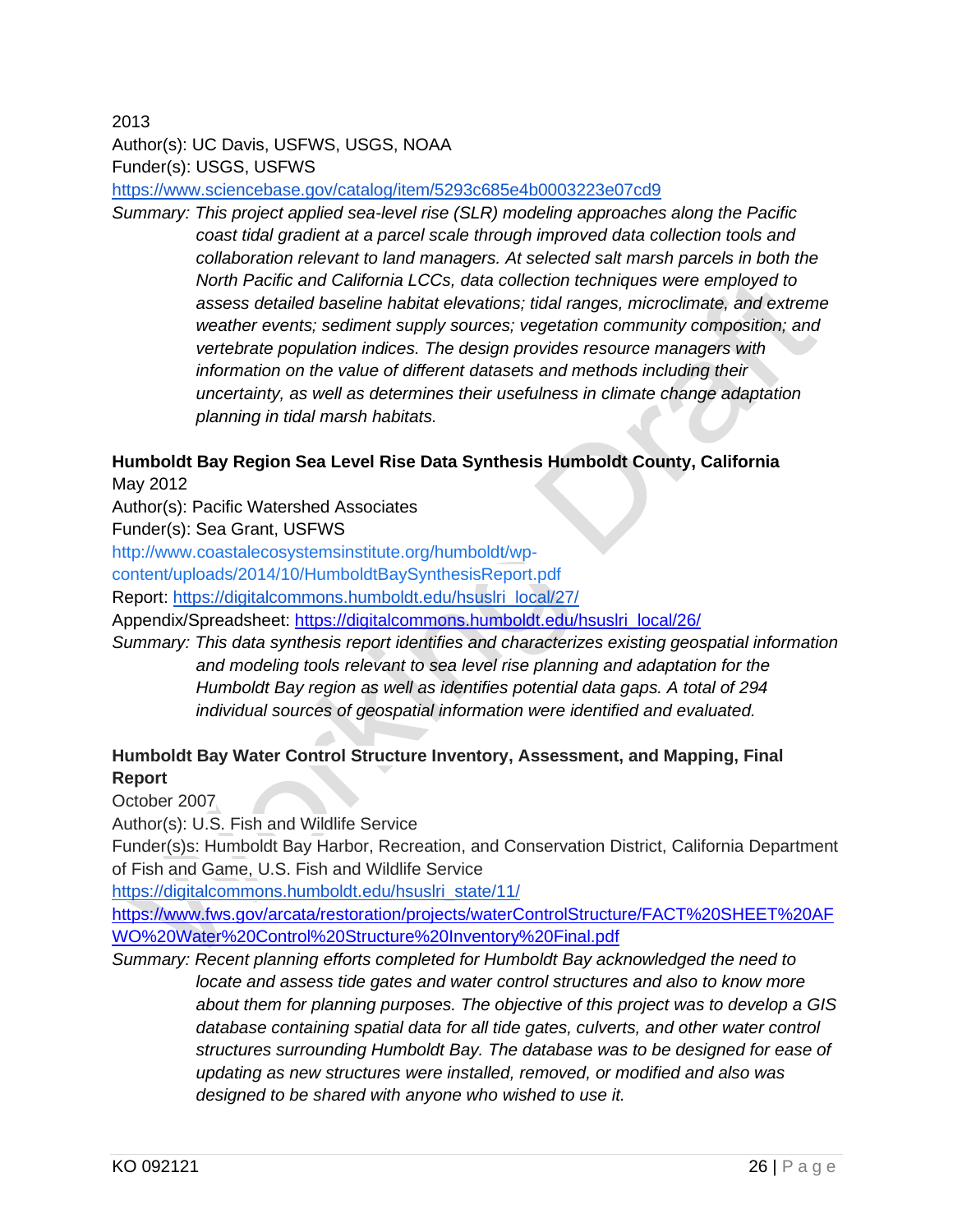# <span id="page-29-0"></span>**USGS**

**Ecosystem and community vulnerability to surface and subsurface flooding and salinity dynamics with sea level rise and adaptation strategies**

Ongoing, 2019-2022

Author(s): USGS, University of Wyoming, Greenway Partners

Prepared for: USGS

No link – in process

*Summary: The purpose of the proposed study is to identify and constrain the role of NNBF and gray engineering approaches in controlling local and bay-scale hydrodynamics, groundwater dynamics, and long-term coastal ecosystem sustainability for presentday and future sea level conditions. A coupled modeling framework that incorporates coastal hydrodynamics, density dependent groundwater flow, and wetland accretion processes will be used to compare the effectiveness of NNBF and gray infrastructure strategies in reducing SLR-driven flood hazards. The modeling approach will be tested in two very different coastal settings – Santa Monica Bay and Humboldt Bay in California – to demonstrate the wide applicability of the proposed framework.*

#### **Amplified Impact of Climate Change on Fine-Sediment Delivery to a Subsiding Coast, Humboldt Bay, California**

March 2021

Author(s): Curtis, J.A., Flint, L.E., Stern, M.A., Lewis, J., and Klein, R.D. [https://digitalcommons.humboldt.edu/hsuslri\\_state/27](https://digitalcommons.humboldt.edu/hsuslri_state/27)

*Summary: In Humboldt Bay, tectonic subsidence exacerbates sea-level rise (SLR). To build surface elevations and to keep pace with SLR, the sediment demand created by subsidence and SLR must be balanced by an adequate sediment supply. This study used an ensemble of plausible future scenarios to predict potential climate change impacts on suspended-sediment discharge from fluvial sources. Climate projections of increased precipitation and streamflow produced amplified increases in the regional sediment supply that may partially or wholly mitigate sediment demand caused by the combined effects of subsidence and SLR.*

#### **Early results – salt marsh response to changing fine sediment supply conditions, Humboldt Bay, CA**

2019

Author(s): Jennifer Curtis (USGS), Chase Freeman (USGS), Karen Thorne (USGS) Prepared for: USGS Funder(s): USGS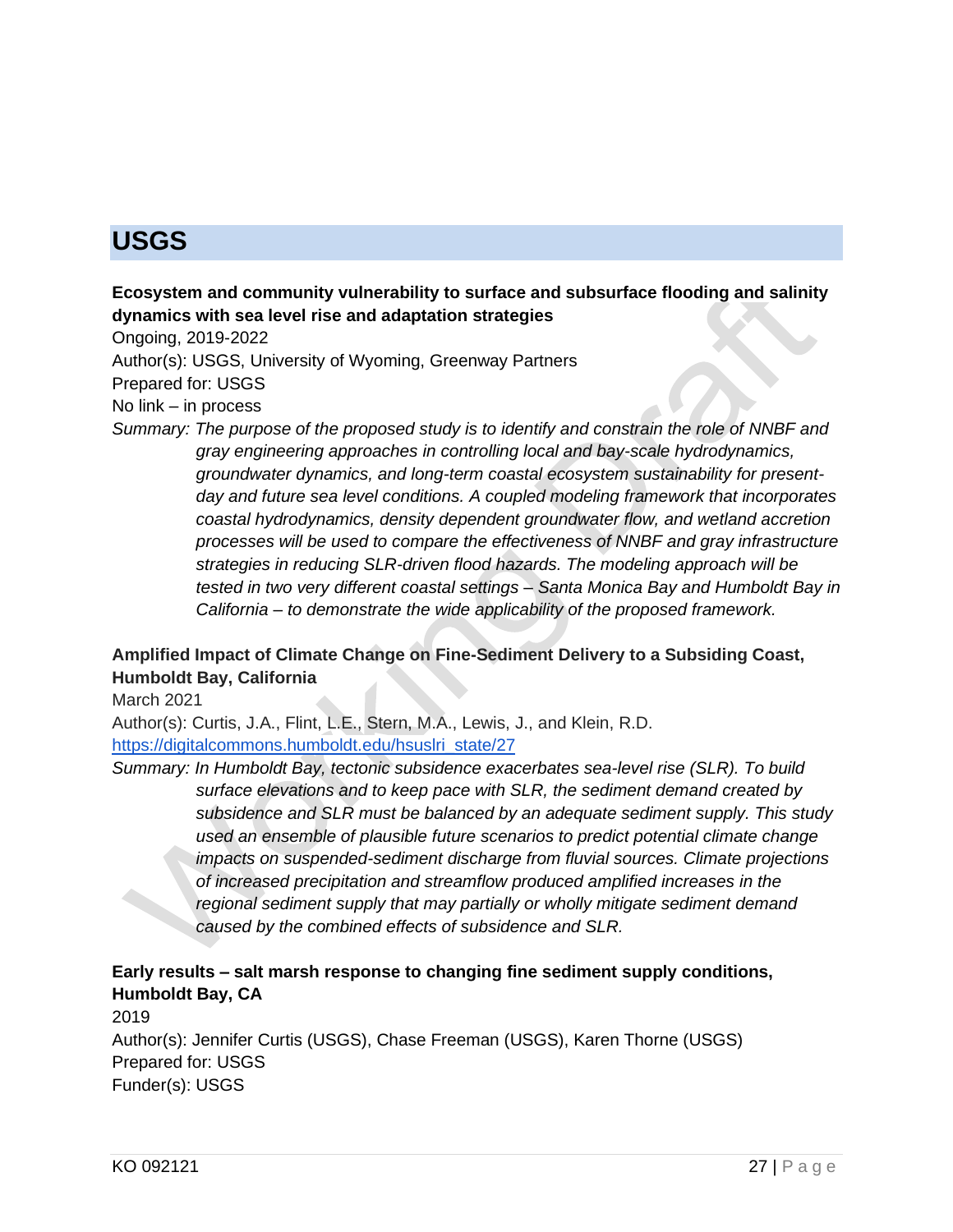[https://www.sedhyd.org/2019/openconf/modules/request.php?module=oc\\_proceedings&action=](https://www.sedhyd.org/2019/openconf/modules/request.php?module=oc_proceedings&action=view.php&id=80&file=1/80.pdf&a=Accept) [view.php&id=80&file=1/80.pdf&a=Accept](https://www.sedhyd.org/2019/openconf/modules/request.php?module=oc_proceedings&action=view.php&id=80&file=1/80.pdf&a=Accept)

[https://digitalcommons.humboldt.edu/hsuslri\\_state/17](https://digitalcommons.humboldt.edu/hsuslri_state/17)

*Summary: This study uses direct measurements of vertical accretion, marsh elevation change, and suspended-sediment concentrations (SSC) to investigate salt marsh response to changing fine-sediment.*

#### **Effects of climate change on tidal marshes along a latitudinal gradient in California**  2016

Author(s): Karen Thorne (1), Glen MacDonald (2), Rich Ambrose (2), Kevin Buffington (1), Chase Freeman (1), Christopher Janousek (1), Lauren Brown (2), James Holmquist (2), Glenn Guntenspergen (1), Katherine Powelson (1), Patrick Barnard (1), and John Takekawa (1) [Authors from: (1) USGS, (2) UCLA; Prepared in cooperation with the Southwest Climate Science Center]

U.S. Geological Survey Open-File Report 2016-1125, 75 p.,

<http://dx.doi.org/10.3133/ofr20161125>

[https://digitalcommons.humboldt.edu/hsuslri\\_state/18](https://digitalcommons.humboldt.edu/hsuslri_state/18)

*Summary: This report contains compiled physical and biological data, including coastal topography, tidal inundation, plant composition, and sediment accretion to project how SLR may alter these ecosystems in the future. The goal of our research was to provide results that support coastal management and conservation efforts across California.*

#### **Assessing coastal manager science needs and disseminating science results for planning**

January 2016

Author(s): Karen Thorne (1), Katherine Powelson (2), Vivan Bui (1), Chase Freeman (1), John Takekawa (1), Christopher Janousek (3), Kevin Buffington (3), and Deborah Elliott-Fisk (2) [Authors from: (1) USGS, (2) UC Davis, (3) Oregon State University]

Prepared for: California and North Pacific Landscape Conservation Cooperatives <https://www.sciencebase.gov/catalog/item/597f8f16e4b0a38ca2774c51>

[https://digitalcommons.humboldt.edu/hsuslri\\_state/19](https://digitalcommons.humboldt.edu/hsuslri_state/19)

*Summary: To facilitate communication and outreach of sea-level tidal marsh modeling results, we convened managers, biologists, Tribes, and other important decision makers and partners and hosted in-person workshops with stakeholders in six Pacific coast estuaries. Our objectives were: (1) disseminate site-specific baseline data and modeling results, reveal coast-wide trends, and identify data gaps; (2) identify how local climate science results may be incorporated into habitat conservation, planning, and adaptation strategies; and (3) develop an understanding of coastal climate change science needs to inform the California and North Pacific Landscape Conservation Cooperatives.*

#### **Assessing marsh response from sea-level rise applying local site conditions: Humboldt Bay Wetlands**

#### February 2016

Author(s): John Takekawa (USGS), Karen Thorne (USGS), Kevin Buffington (USGS), Chase Freeman (USGS), Katherine Powelson (USGS), Giselle Block (USFWS)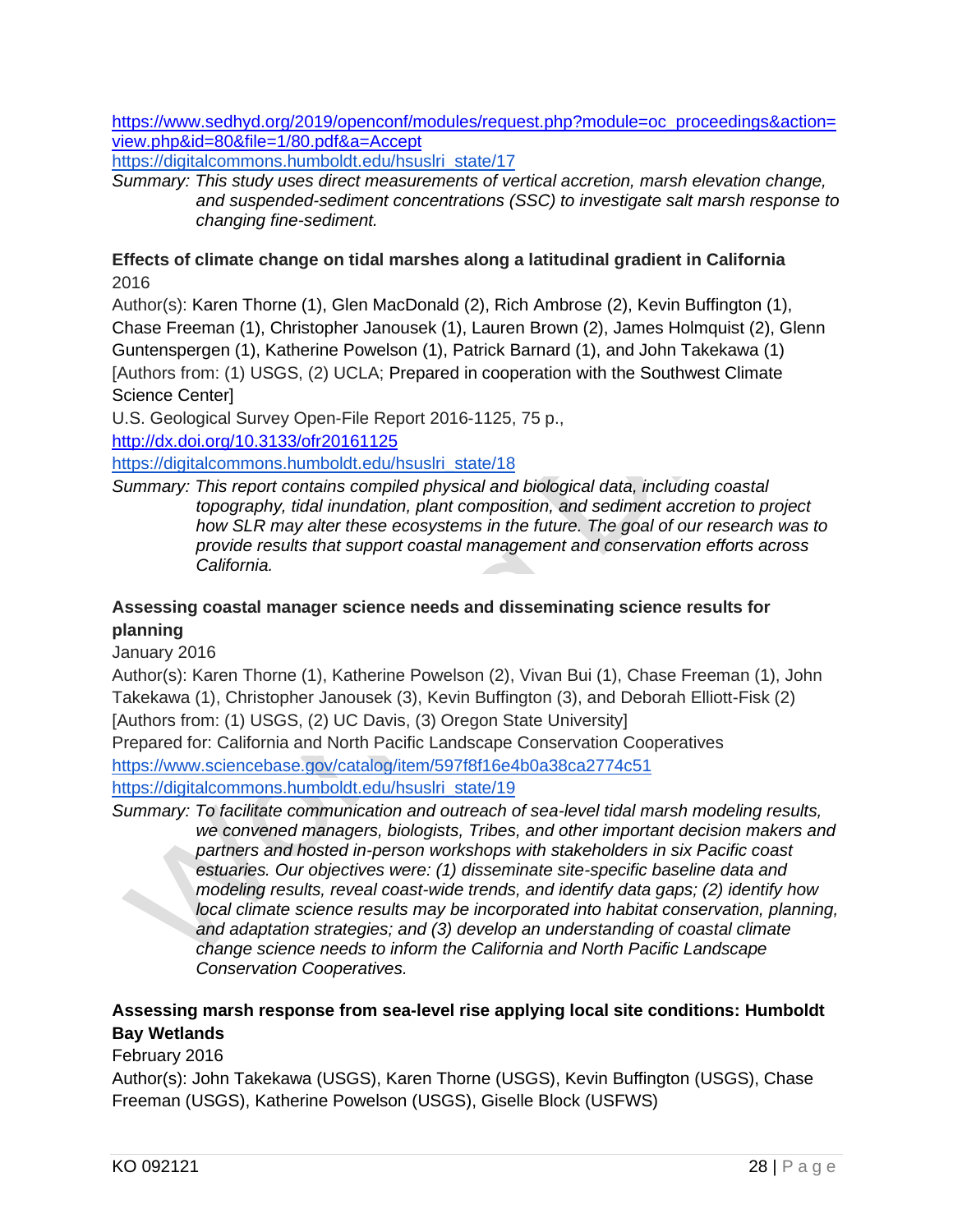Prepared for: Humboldt Bay National Wildlife Refuge, USGS Western Ecological Research **Center** 

Funder(s): USGS

<https://www.sciencebase.gov/catalog/item/54b017cee4b061c233108661> [https://digitalcommons.humboldt.edu/hsuslri\\_state/20](https://digitalcommons.humboldt.edu/hsuslri_state/20)

*Summary: The broad goal of our research was to use site-specific data to develop local and regionally applicable models that inform management of tidal wetlands within Humboldt Bay. Our overarching question was: how vulnerable are Humboldt Bay tidal marshes to different rates of SLR. This question was addressed with three broad objectives: (1) Assess past patterns in sedimentation to inform current SLR projections. This was accomplished by radioisotope dating of stratigraphic cores. (2) Measure baseline conditions in the tidal marshes. We characterized physical and biological properties at all study sites including topography, accretion rates, emergent vegetation, water level, salinity, and water temperature. These results are summarized in the main document, (3) Model tidal marsh elevation and habitat change under three SLR scenarios. We evaluated the degree of marsh habitat change under low, mid, and high SLR scenarios with the WARMER model (Swanson et al., 2014) for all study sites.*

#### **Assessing marsh response from sea-level rise applying local site conditions: Humboldt Bay National Wildlife Refuge**

2013

Author(s): John Takekawa (USGS), Karen Thorne (USGS) Prepared for: USFWS, R8 Inventory and Monitoring Program and North Pacific Landscape Conservation Cooperative <https://www.sciencebase.gov/catalog/item/54b017cee4b061c233108661>

[https://digitalcommons.humboldt.edu/hsuslri\\_state/21](https://digitalcommons.humboldt.edu/hsuslri_state/21)

*Summary: This study focuses on seven marsh sites distributed throughout Humboldt Bay and largely within refuge boundaries; Hookton Slough Island, Salmon Creek marsh, White Slough marsh, Eureka Slough marsh, Jacoby Creek marsh, Mad River Slough marsh, and Manila marsh. These marshes provide important habitat for marshdependent species. This research effort to assess Humboldt Bay NWR response to SLR is conducted in two phases. The first phase is the collection of baseline data and elevation modeling presented in this report.*

### <span id="page-31-0"></span>**FEMA**

**Flood Insurance Study for Humboldt County and Incorporated Areas** October 2015 Author(s): FEMA <https://humboldtgov.org/DocumentCenter/View/56684/Draft-Flood-Insurance-Study?bidId=>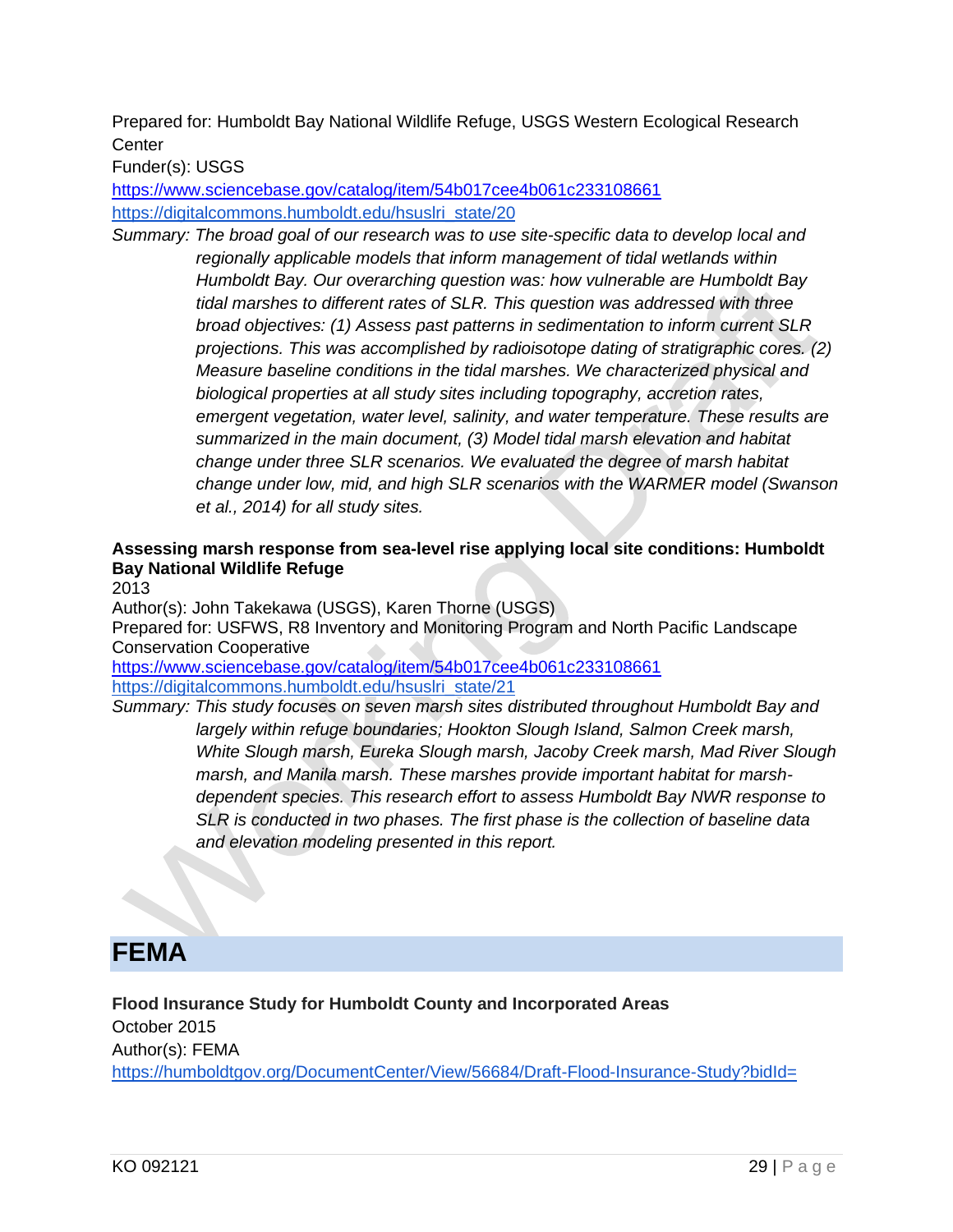*Summary: This countywide Flood Insurance Study (FIS) investigates the existence and severity of flood hazards in, or revises and updates previous FISs/Flood Insurance Rate Maps (FIRMs) for the geographic area of Humboldt County, California, including: the Cities of Arcata, Blue Lake, Eureka, Ferndale, Fortuna, and Rio Dell, and the unincorporated areas of Humboldt County (hereinafter referred to collectively as Humboldt County).*

**FEMA Region IX California Coastal Analysis and Mapping Project / Open Pacific Coast Study Intermediate Data Submittal #3: Nearshore Hydraulics Humboldt County, California** September 2014

Author(s): BakerAECOM Prepared for: FEMA [https://humboldtgov.org/DocumentCenter/View/70093/FEMA-Open-Pacific-Coast-Study---](https://humboldtgov.org/DocumentCenter/View/70093/FEMA-Open-Pacific-Coast-Study---Nearshore-Hydraulics) [Nearshore-Hydraulics](https://humboldtgov.org/DocumentCenter/View/70093/FEMA-Open-Pacific-Coast-Study---Nearshore-Hydraulics) [https://digitalcommons.humboldt.edu/hsuslri\\_state/14](https://digitalcommons.humboldt.edu/hsuslri_state/14)

*Summary: FEMA performed a detailed coastal engineering analysis and mapping for the Pacific coast of California, including Humboldt Bay. Tidal stillwater levels, wind waves, and wave runup were analyzed to generate predictions for total water levels along the shoreline for current conditions (not reflecting sea level rise projections). Total water levels within the project area range from 11 to 14 feet NAVD 88. The analysis of wind waves in this study was relatively simplified but provided the first bay-wide estimate of total water levels.*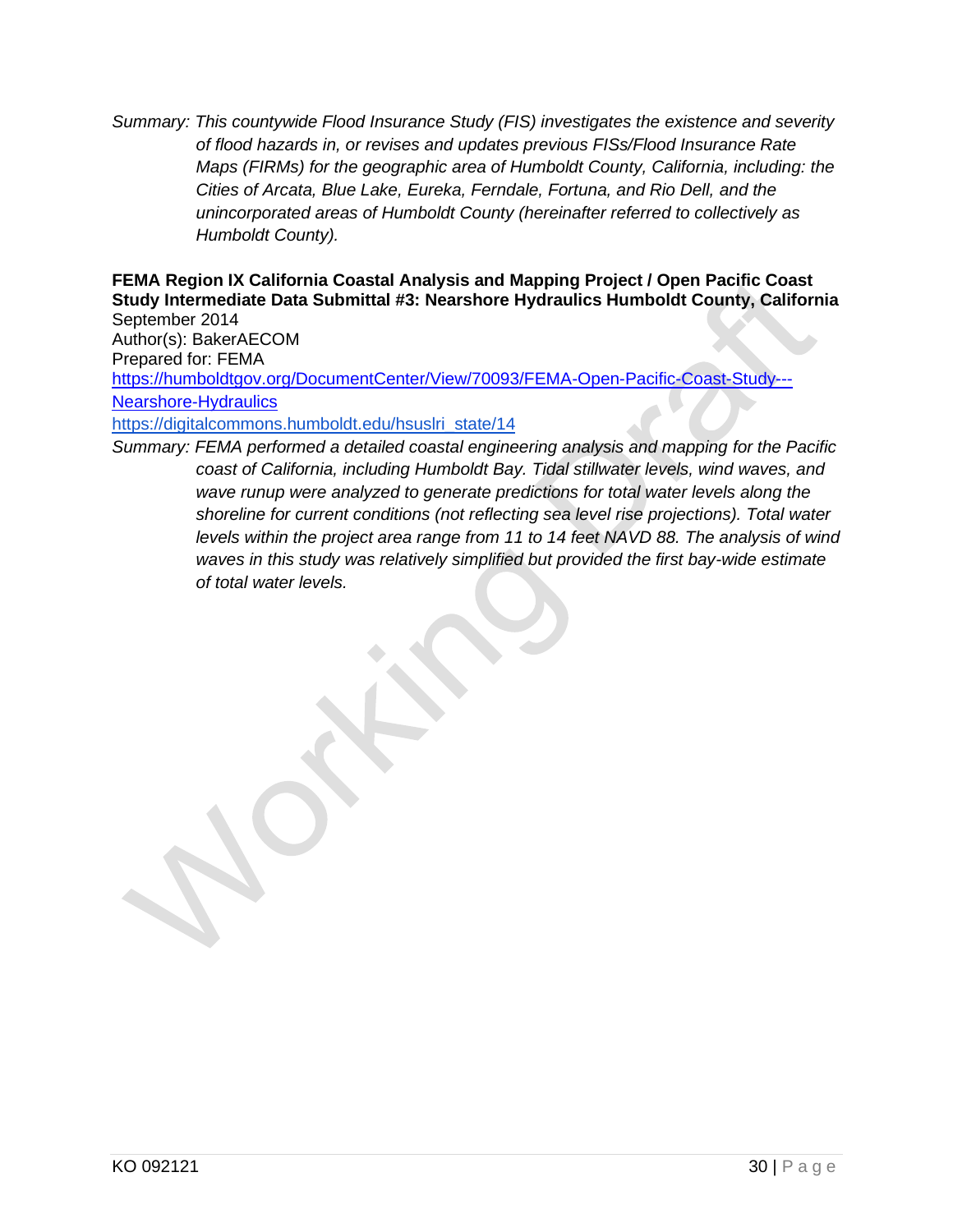# <span id="page-33-0"></span>**Spatial Data**

#### **Data Access Viewer (includes 2009, 2019 Humboldt County LIDAR)**

Last updated 8/19/2020 NOAA

#### <https://coast.noaa.gov/dataviewer/#/>

*Summary: NOAA hosts this interactive viewer that contains elevation, imagery, and land cover data for the coastal U.S. and territories. Data can be viewed on the Viewer or downloaded for free.* 

#### **Topobathymetric Model of Northern California, 1986 to 2019**

August 2020 Author(s): Dean Tyler, Jeffrey Danielson, Ryan Hockenberry, Sean Beverly <https://www.sciencebase.gov/catalog/item/5ebc4ba682ce25b51365d660> *Summary: The USGS Coastal National Elevation Database (CoNED) integrated 1-meter topobathymetric digital elevation model (TBDEM) for the Northern California Coast. This model was created to support the modeling of storm-induced flooding.* 

#### **Humboldt County: Humboldt Bay Area Plan Consolidation of Key Sea Level Rise Information by Hydrologic Unit**

February 2020

Author(s): Trinity Associates

Prepared for: Humboldt County Planning Department

Funder(s): California Coastal Commission

Shapefiles: [https://digitalcommons.humboldt.edu/hsuslri\\_geospatial/5](https://digitalcommons.humboldt.edu/hsuslri_geospatial/5)

Report: [https://digitalcommons.humboldt.edu/hsuslri\\_local/1/](https://digitalcommons.humboldt.edu/hsuslri_local/1/)

*Summary: Consolidation of region-wide geospatial data of sea level rise vulnerability, assets, and hydrographic units from previous assessments.* 

#### **Humboldt Bay: Sea Level Rise, Hydrodynamic Modeling, and Inundation Vulnerability Mapping**

April 2015

Author(s): Northern Hydrology & Engineering

Funder(s): State Coastal Conservancy, Coastal Ecosystems Institute of Northern California [http://www.coastalecosystemsinstitute.org/humboldt/wp-](http://www.coastalecosystemsinstitute.org/humboldt/wp-content/uploads/2015/04/Final_HBSLR_Modeling_InundationMapping_Report_1504061.pdf)

[content/uploads/2015/04/Final\\_HBSLR\\_Modeling\\_InundationMapping\\_Report\\_1504061.pdf](http://www.coastalecosystemsinstitute.org/humboldt/wp-content/uploads/2015/04/Final_HBSLR_Modeling_InundationMapping_Report_1504061.pdf) [https://digitalcommons.humboldt.edu/hsuslri\\_local/7/](https://digitalcommons.humboldt.edu/hsuslri_local/7/)

[http://humboldtbay.org/sites/humboldtbay2.org/files/Final\\_HBSLR\\_Modeling\\_InundationMappin](http://humboldtbay.org/sites/humboldtbay2.org/files/Final_HBSLR_Modeling_InundationMapping_Repo%20rt_150406.pdf) [g\\_Repo rt\\_150406.pdf](http://humboldtbay.org/sites/humboldtbay2.org/files/Final_HBSLR_Modeling_InundationMapping_Repo%20rt_150406.pdf)

KMZ Files: [Google Earth KMZ Files](http://www.coastalecosystemsinstitute.org/humboldt/wp-content/uploads/2015/04/Generalized_KMZ_Files.zip) [https://digitalcommons.humboldt.edu/hsuslri\\_geospatial/3/](https://digitalcommons.humboldt.edu/hsuslri_geospatial/3/) Shapefiles: [ArcGIS Shape Files](http://www.coastalecosystemsinstitute.org/humboldt/wp-content/uploads/2015/04/Generalized_Shape_Files.zip) [https://digitalcommons.humboldt.edu/hsuslri\\_geospatial/4/](https://digitalcommons.humboldt.edu/hsuslri_geospatial/4/)

*Summary: The purpose of this project is to (1) conduct detailed hydrodynamic modeling in Humboldt Bay to determine average high water levels and extreme high water level event probabilities for existing sea levels and SLR scenarios, and (2) develop*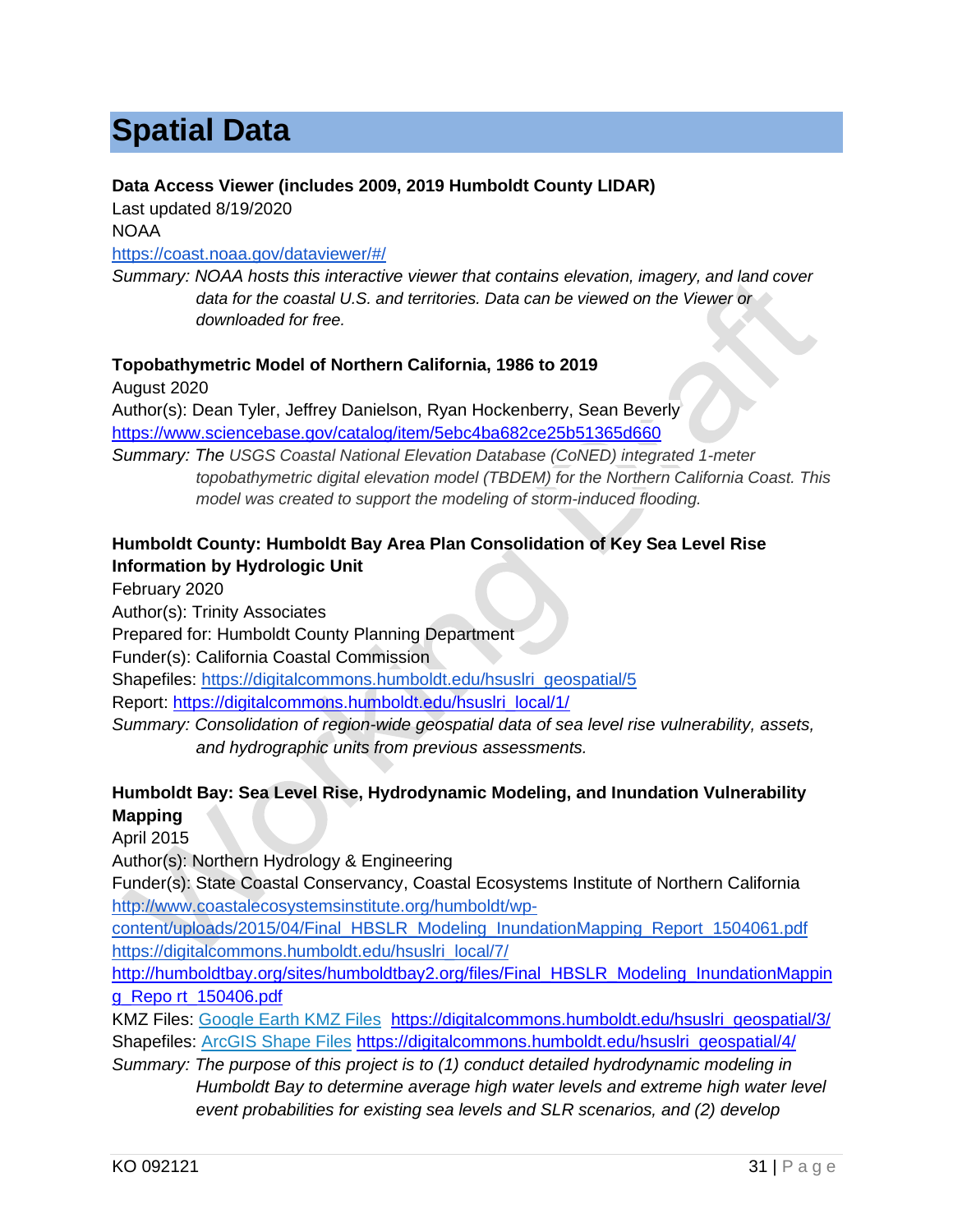*inundation maps of areas surrounding the bay that are vulnerable to inundation from existing and future sea levels. The ultimate goal of this project is to provide information on how SLR may affect high water levels in Humboldt Bay, including inundation vulnerability maps in a user-friendly format. SLR inundation vulnerability files are also linked in Google Earth KMZ files and ArcGIS shape files.*

#### **Humboldt Bay Sea Level Rise DEM Development Report**

#### May 2014

Author(s): Pacific Watershed Associates

[http://www.coastalecosystemsinstitute.org/humboldt/wp-](http://www.coastalecosystemsinstitute.org/humboldt/wp-content/uploads/2015/04/Final_HBSLR_ProjectDEM_Development_Report_1410291.pdf)

[content/uploads/2015/04/Final\\_HBSLR\\_ProjectDEM\\_Development\\_Report\\_1410291.pdf](http://www.coastalecosystemsinstitute.org/humboldt/wp-content/uploads/2015/04/Final_HBSLR_ProjectDEM_Development_Report_1410291.pdf) [https://digitalcommons.humboldt.edu/hsuslri\\_local/6/](https://digitalcommons.humboldt.edu/hsuslri_local/6/)

[Humboldt Bay DEM](https://drive.google.com/folderview?id=0B5UPzlQQQ5abMEE2OGpLcjk2QjQ&usp=sharing) – links to Google Drive to download

*Summary: This report describes a seamless topographic/bathymetric digital elevation model (DEM) of Humboldt Bay to support the hydrodynamic modeling and inundation mapping components of the Humboldt Bay Sea Level Rise Adaptation Planning project. It was developed using the 2009-2011 California Coastal Conservancy LiDAR Project Hydro-flattened Bare Earth DEM (California Coastal DEM) and various subtidal bathymetric data sets.*

#### **Humboldt Bay Shoreline Inventory, Mapping and Sea Level Rise Vulnerability Assessment**

January 2013

Author(s): Trinity Associates, McBain and Trush, Northern Hydrology and Engineering Funder(s): State Coastal Conservancy

Shapefiles: [https://digitalcommons.humboldt.edu/hsuslri\\_geospatial/6](https://digitalcommons.humboldt.edu/hsuslri_geospatial/6) Report: [https://digitalcommons.humboldt.edu/hsuslri\\_local/12/](https://digitalcommons.humboldt.edu/hsuslri_local/12/)

*Summary: The Humboldt Bay Sea Level Rise Adaptation Planning Project inventoried and mapped Humboldt Bay's 102 miles of shoreline and includes information about existing shoreline conditions of structure, cover, and elevation.*

#### **Humboldt Bay and Eel River Estuary Benthic Habitat Project**

August 2012

Author(s): Susan Schlosser (California Sea Grant), Annie Eicher (HT Harvey & Associates) [http://www.coastalecosystemsinstitute.org/humboldt/wp-](http://www.coastalecosystemsinstitute.org/humboldt/wp-content/uploads/2014/10/Humboldt_Habitats.pdf)

[content/uploads/2014/10/Humboldt\\_Habitats.pdf](http://www.coastalecosystemsinstitute.org/humboldt/wp-content/uploads/2014/10/Humboldt_Habitats.pdf)

https://caseagrant.ucsd.edu/sites/default/files/HumboldtLR.pdf

[https://digitalcommons.humboldt.edu/hsuslri\\_local/24/](https://digitalcommons.humboldt.edu/hsuslri_local/24/)

*Summary: The Habitat Project report provides a summary of intertidal and subtidal habitat information and habitat mapping in Humboldt Bay and the Eel River Estuary, building on previous assessments, plans and profiles.*

#### **Humboldt Bay Water Control Structure Inventory, Assessment, and Mapping, Final Report**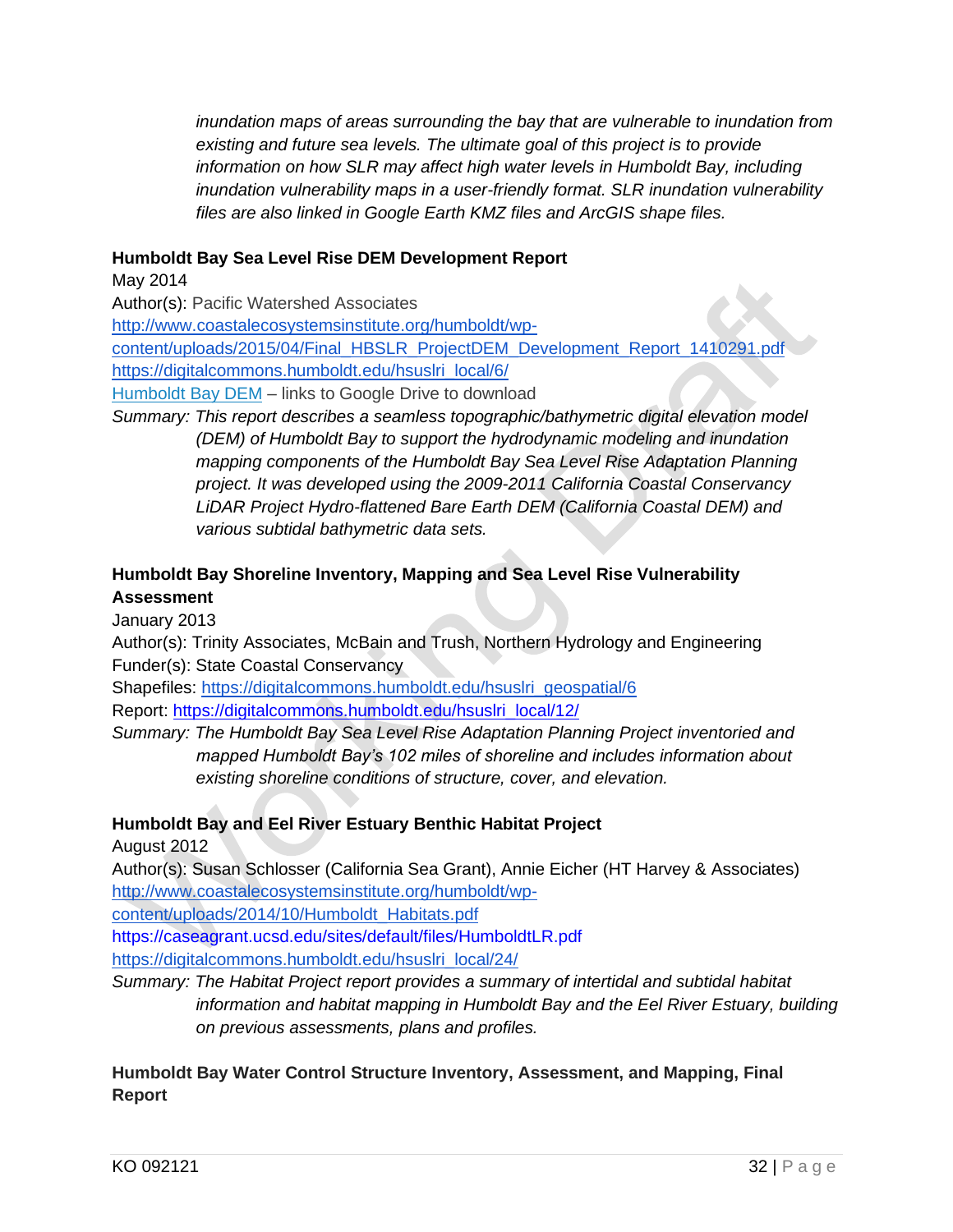October 2007

Author(s): U.S. Fish and Wildlife Service

Link to shapefiles in PDF:

[https://www.fws.gov/arcata/restoration/projects/waterControlStructure/FACT%20SHEET%20AF](https://www.fws.gov/arcata/restoration/projects/waterControlStructure/FACT%20SHEET%20AFWO%20Water%20Control%20Structure%20Inventory%20Final.pdf) [WO%20Water%20Control%20Structure%20Inventory%20Final.pdf](https://www.fws.gov/arcata/restoration/projects/waterControlStructure/FACT%20SHEET%20AFWO%20Water%20Control%20Structure%20Inventory%20Final.pdf)

*Summary: Recent planning efforts completed for Humboldt Bay acknowledged the need to locate and assess tide gates and water control structures and also to know more about them for planning purposes. The objective of this project was to develop a GIS*  database containing spatial data for all tide gates, culverts, and other water control *structures surrounding Humboldt Bay. The database was to be designed for ease of updating as new structures were installed, removed, or modified and also was designed to be shared with anyone who wished to use it.*

#### **Humboldt County Web GIS**

(ongoing)

<https://webgis.co.humboldt.ca.us/HCEGIS2.0/>

Link to some data sets:<https://humboldtgov.org/276/GIS-Data-Download>

*Summary: Interactive website with County information including (but not limited to): critical facilities, jurisdictional boundaries, parcels, hazard maps, natural resources.*

#### **City of Eureka Community Development Web Application**

(ongoing)

[https://arcgis-](https://arcgis-svr.ci.eureka.ca.gov/portal/apps/webappviewer/index.html?id=49037ddcf4474c6ba4bdb661ee203604)

[svr.ci.eureka.ca.gov/portal/apps/webappviewer/index.html?id=49037ddcf4474c6ba4bdb661ee2](https://arcgis-svr.ci.eureka.ca.gov/portal/apps/webappviewer/index.html?id=49037ddcf4474c6ba4bdb661ee203604) [03604](https://arcgis-svr.ci.eureka.ca.gov/portal/apps/webappviewer/index.html?id=49037ddcf4474c6ba4bdb661ee203604)

*Summary: Interactive website with City information including (but not limited to): critical facilities, jurisdictional boundaries, parcels, hazard maps, natural resources.*

#### **City of Arcata Parcel Finder**

(ongoing)

[https://gis01.cityofarcata.org/web/COA\\_Parcel\\_finder/](https://gis01.cityofarcata.org/web/COA_Parcel_finder/)

*Summary: Interactive website with City information including (but not limited to): critical facilities, jurisdictional boundaries, parcels, hazard maps, natural resources.*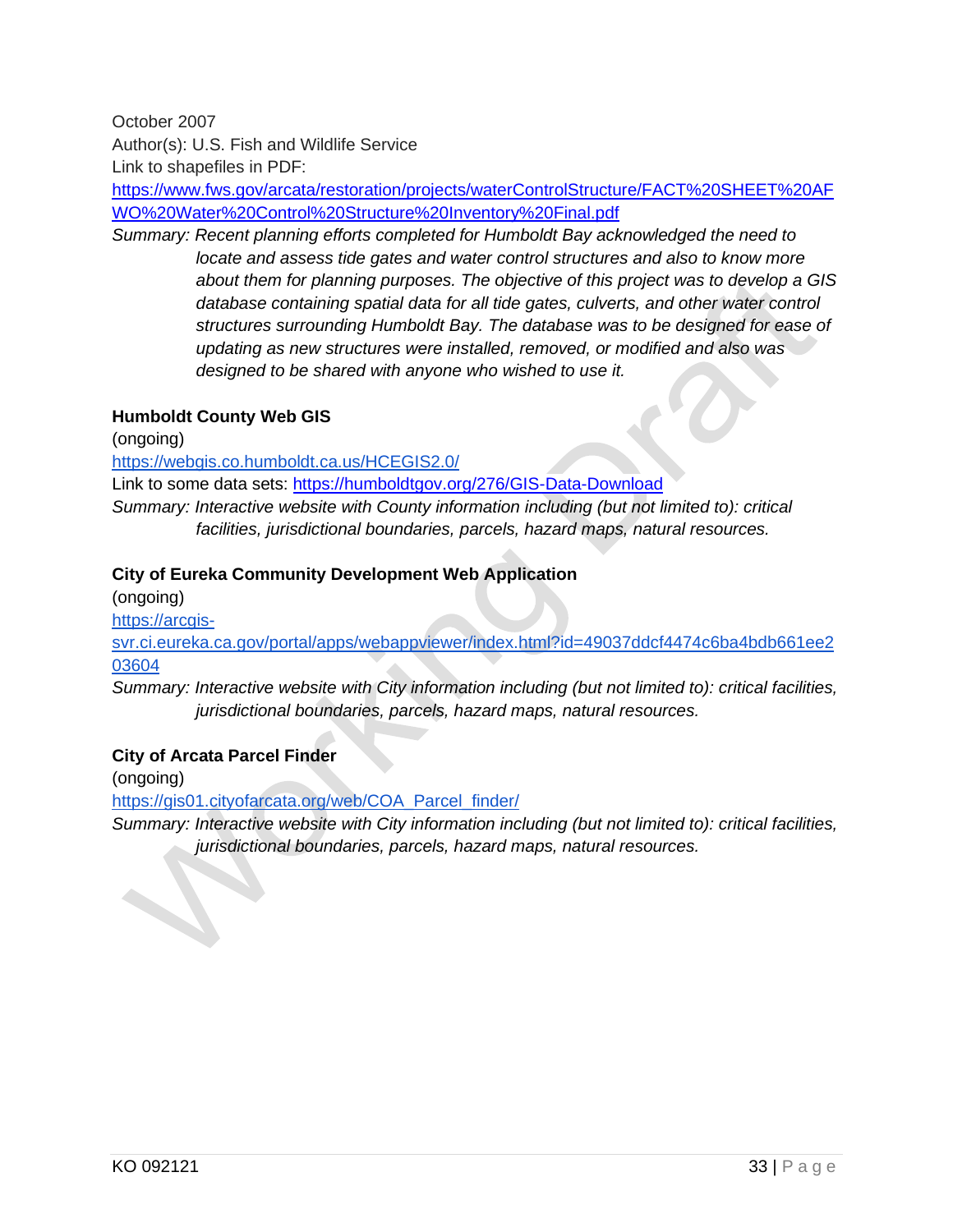# <span id="page-36-0"></span>**Interactive Sea Level Rise Viewer Maps**

### <span id="page-36-1"></span>**Sea the Future**

Produced by: State Coastal Conservancy <https://www.seathefuture.org/#/>

This interactive tool provides information on the features and functionality of multiple SLR and flood visualization tools.

### <span id="page-36-2"></span>**CalFloD-3D Model**

Produced by: Cal-Adapt <https://cal-adapt.org/tools/slr-calflod-3d/>

### <span id="page-36-3"></span>**Sea-Level Rise Viewer**

Produced by: California State Lands Commission [https://cslc.maps.arcgis.com/apps/webappviewer/index.html?id=9d545ba8f5b446aaa32596b97](https://cslc.maps.arcgis.com/apps/webappviewer/index.html?id=9d545ba8f5b446aaa32596b97d0e7ee6) [d0e7ee6](https://cslc.maps.arcgis.com/apps/webappviewer/index.html?id=9d545ba8f5b446aaa32596b97d0e7ee6)

### <span id="page-36-4"></span>**Coastal Resilience Evaluation and Siting Tool (CREST)**

Produced by: National Fish and Wildlife Foundation (NFWF) <https://resilientcoasts.org/#Home>

### <span id="page-36-5"></span>**Digital Coast**

Produced by: NOAA <https://coast.noaa.gov/digitalcoast/> SLR Viewer:<https://coast.noaa.gov/slr/> Coastal Flood Exposure Mapper:<https://coast.noaa.gov/floodexposure/#-10575352,4439107,5z>

### <span id="page-36-6"></span>**Our Coast Our Future**

Produced by: Point Blue <http://data.pointblue.org/apps/ocof/cms/>

### <span id="page-36-7"></span>**Surging Seas Risk Finder**

Produced by: Climate Central